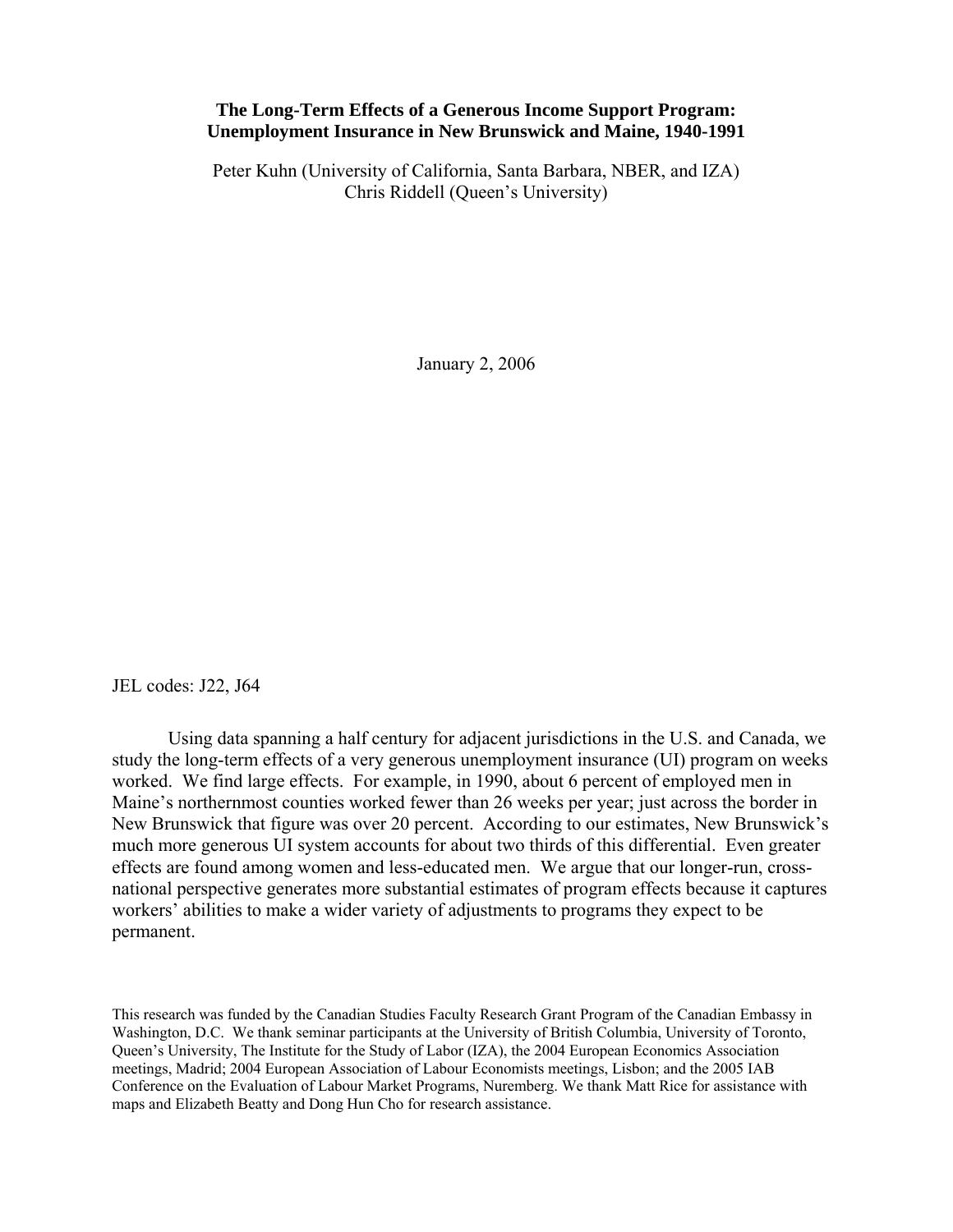*"The members of our association are absolutely convinced that many persons voluntarily make what amounts to a way of life out of working only long enough to establish benefits, then drawing them for the maximum period, and then repeating the cycle." (Canadian Construction Labor Relations Association)* 

*"UI…has created a dependency. People say 'I am going to get a job…and work 10 or 20 weeks or whatever I need for UI'. I find in lot of people that that seems to become a mentality where they continually think that way." (New Brunswick Association of Métis)* 

*"The point we were trying to make, Mr. Chairman, is that many people deliberately choose to have seasonal employment and don't wish to work the rest of the year." (Canadian Electrical Distributors Association)* 

(All quotes taken from the Commission of Inquiry on Unemployment Insurance, 1986)

## **1. Introduction**

Most existing studies of the labor market effects of income support programs share the following features: they focus on *short-term* responses to relatively *small* changes in a *single*  program parameter, in a *restricted subpopulation* of workers. For example, a typical research paper on the incentive effects of unemployment insurance (UI) might examine the effects of the benefit replacement rate on unemployment durations using historical state-by-year variation in replacement rates for a sample of persons who have entered a spell of unemployment.<sup>[1](#page-1-0)</sup> To avoid confounding the effects of these (typically small) policy changes with business cycles and other factors, attention is generally restricted to measuring effects that occur within a year or less of the implementation of a policy change. Studies of other income support programs share similar features. For example, a welfare study might measure the effects of the benefit level on length of claim for a sample of single mothers.

For the most part, the above limitations are not only unavoidable, but desirable: tightlydefined situations such as these are likely to yield the most precise estimates of policy effects. However, these limitations have led a number of critics (e.g. Murray 1994) to argue that existing

<span id="page-1-0"></span><sup>&</sup>lt;sup>1</sup> See Krueger and Meyer (2002) for an up-to-date literature review on unemployment insurance and labor supply.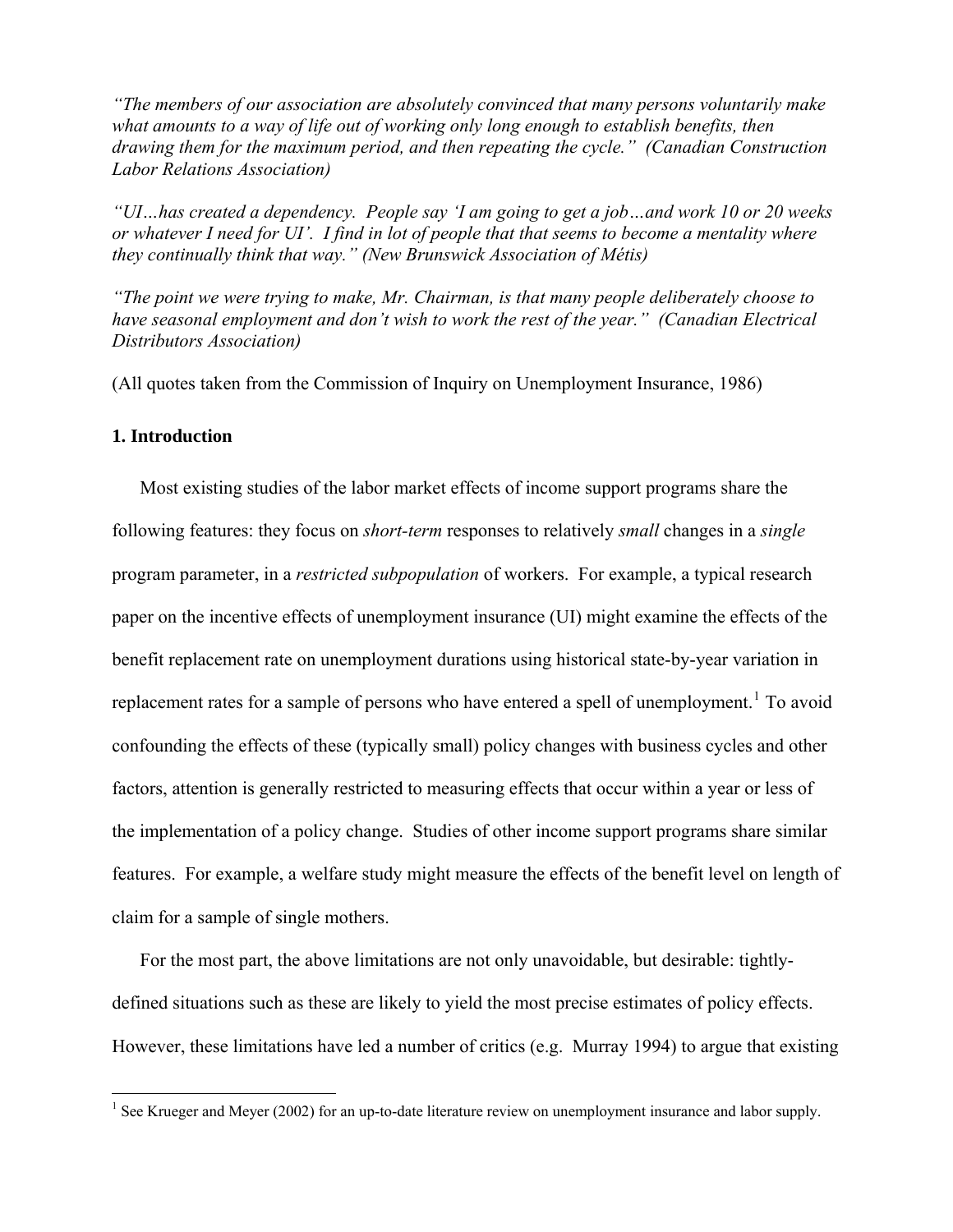econometric studies may understate the long-term work incentives of generous income support programs. According to such arguments, individuals may be poorly informed about small policy changes – the incentives to acquire this information are relatively low – and may (rationally) choose not to make large behavioral adjustments if they expect program changes to be temporary. Over a longer time horizon, individuals eligible for generous programs that they *expect* to be permanent may make larger behavioral adjustments, adjust on a wider number of margins, and build a 'lifestyle' around the program. Such effects tend not to be captured by studies focusing on short-term responses to modest changes in a single program parameter.<sup>[2](#page-2-0)</sup>

In this paper we take a different approach. Our goal is to estimate the long-term labor supply effects of large-scale changes in the overall generosity of an income support program for the *entire population* of workers in a region. Specifically, we exploit a dramatic natural experiment resulting from a national border – between the Canadian province of New Brunswick and the U.S. state of Maine – that divides a relatively homogeneous region. This strategy allows us to examine the effects of much larger policy changes. For example, in 1940, Maine had a modest UI system, but New Brunswick had none. By 1950, the two regions had quite similar UI systems. Since then, New Brunswick's system experienced two major expansions, and is currently much more generous than Maine's. By 1980, for example, 10 weeks worked per year in New Brunswick yielded, on average, an annual income (including UI benefits) equivalent to 33 weeks worth of earnings (in Maine, only 13 weeks). This could be done year after year, without penalty. Using the five decennial censuses spanning the period 1940-1991, we use this dramatic policy divergence to estimate the long-term effects of UI program generosity on labor supply.

<span id="page-2-0"></span><sup>&</sup>lt;sup>2</sup> In regards to negative income tax experiments, Murray states: "Presumably people are less likely to burn bridges behind them if they know that the guaranteed income ends in three years than if it is legislated for life" (p.153).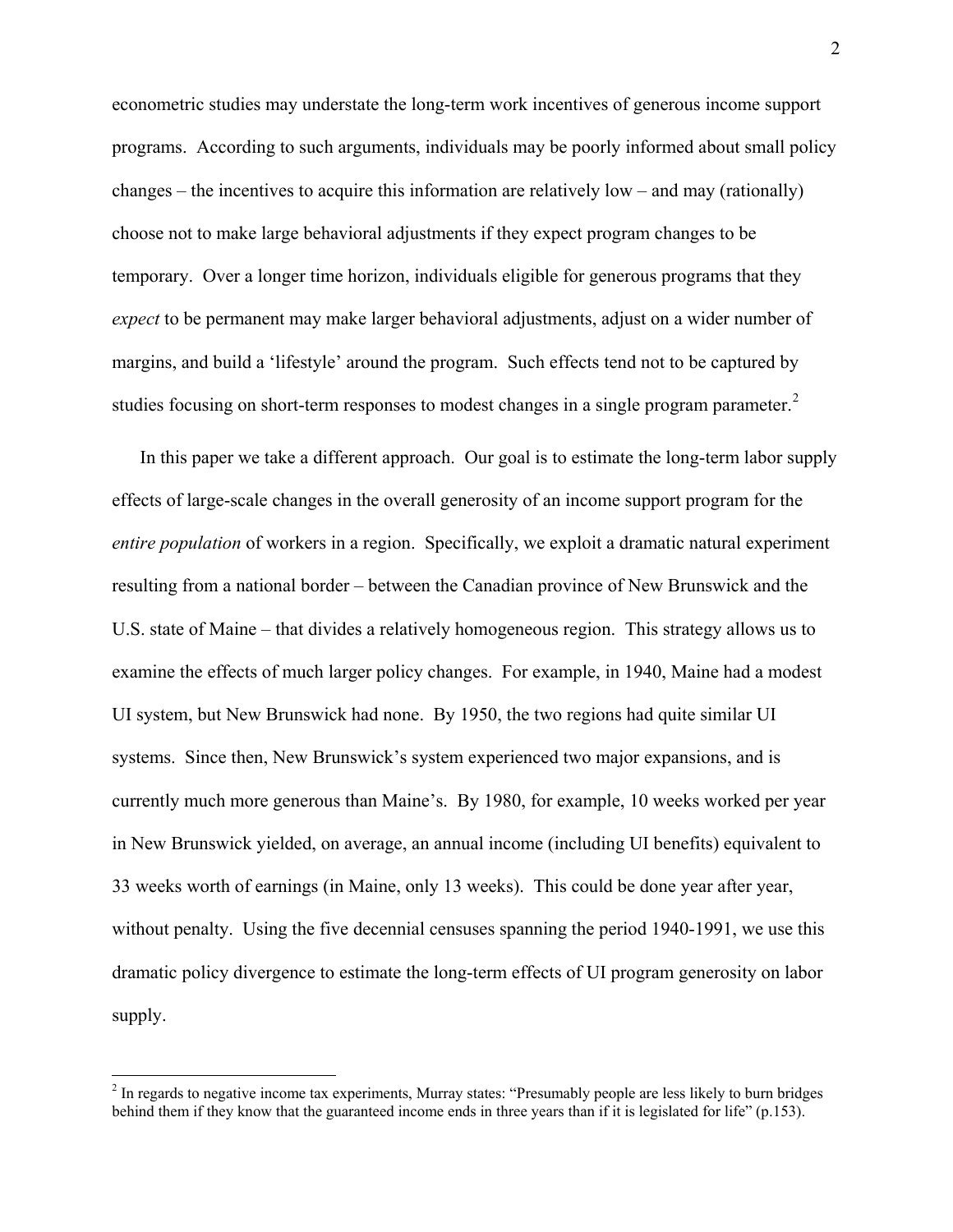Our focus in this paper is on annual weeks worked by workers (i.e., by persons who work at least one week per year).<sup>[3](#page-3-0)</sup> We conduct two types of statistical analysis. First, we examine the incidence of part-year work (defined as less than 40 weeks per year) using cell mean data for the 1940-91 Census years. For this analysis, the entire state of Maine serves as a "control group" for New Brunswick. Second, we estimate a more disaggregated distribution of annual work weeks using Census microdata for the period 1970-91.<sup>[4](#page-3-1)</sup> In this case, we can restrict attention to Maine's six northernmost counties for an even tighter control group. Both our cell-level and individuallevel analyses generate large estimates of UI program effects. For example, by 1990, 6.1 percent of employed men in Maine's six northernmost counties worked fewer than 27 weeks per year; in New Brunswick that figure was 20.8 percent. Our estimates imply that New Brunswick's more generous UI policy accounts for about two thirds of this differential. For women, 13.8 percent worked less than half the year in Northern Maine compared to 26.2 percent in New Brunswick, with UI policy differences accounting for essentially all of the difference. Overall, our findings suggest that a ten percent UI-induced increase in the income associated with working less than half-year raises the number of persons working less than half year by about ten percent, for an elasticity of one. Estimated elasticities of UI program participation with respect to the income available to part-year workers are about .75 for men and .5 for women.

Methodologically, this paper may be of interest in that it incorporates some advantages of cross-national studies (large and long-lasting variation in program parameters) while avoiding many of their disadvantages. The latter include large and uncontrolled differences in culture and

<span id="page-3-1"></span><span id="page-3-0"></span> $3$  Unemployment insurance has implications for other dimensions of labor supply, including labor force participation. Because much of the useful variation in UI generosity in this paper stems from industry-time interactions (and because non-workers cannot be linked with any particular industry) we chose not to examine these effects in this paper. Trends in annual non-work are also much more likely to be affected by other income support programs (e.g. welfare and disability insurance) that are not explicitly modeled here.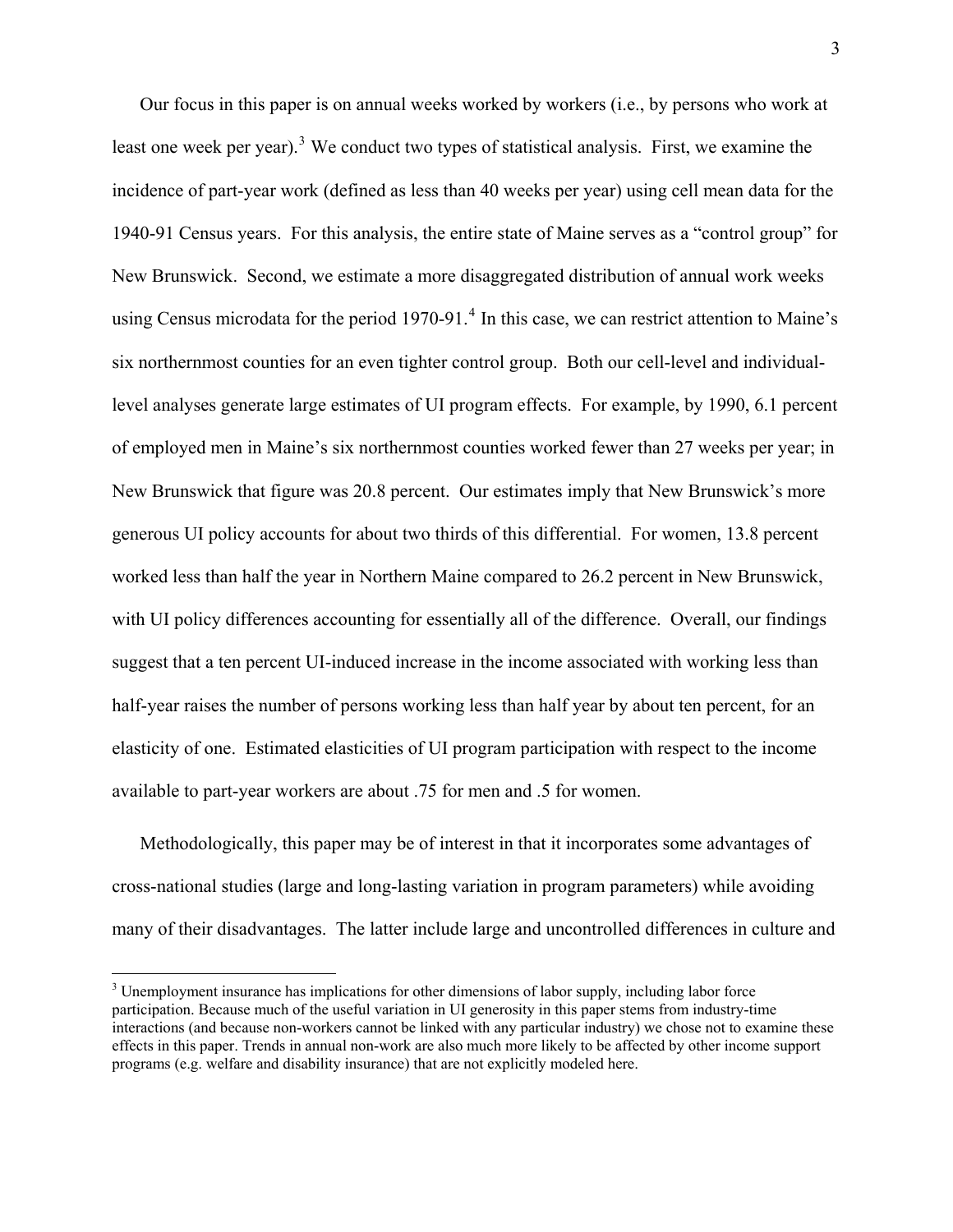the economic environment, major differences in data collection procedures, and the widespread use of one-dimensional "summary" indicators of program generosity which neglect important details of how policies work (Hamermesh 2002). Our approach examines two very similar regions in different countries – where data collection procedures have been highly comparable for a long time – using a multidimensional measure of program generosity that incorporates virtually all key aspects of the two region's unemployment insurance systems.

## **2. Some Facts: Maine, New Brunswick and UI**

 $\overline{a}$ 

Maine is the northeastern most state in the U.S.A, known for its coastal scenery, cold climate, rural character and relatively low incomes. New Brunswick is the Canadian province that borders directly on Maine, known for similar traits. In fact, New Brunswick is a unique province in that it shares a longer border with the United States than with other Canadian provinces. The locations of both regions, including Maine's six 'northern counties', are shown in Figure 1. Both regions are overwhelmingly white and native-born. In 1990, Maine and New Brunswick had total populations of 1.2 million and 740,000 respectively. Over the preceding 50 years, these populations grew by 54 and 59 percent respectively, well behind their respective national averages of 90 and 135 percent. Both regions' incomes were below their national averages as well: from 1945-1991, personal income per capita in Maine was on average 20% below that of the U.S. while New Brunswick was 27% below the Canadian average.

Compared to other Canadian provinces that adjoin the United States, New Brunswick is of particular interest for the study of UI for several reasons. First, its relatively low income level means UI replacement rates will be higher, which in turn generates a more dramatic natural experiment. Second, in combination with these low incomes, New Brunswick's small

<sup>&</sup>lt;sup>4</sup> 2001 Canadian Census microdata became publicly available in 2004. Between 1991 and 2001, Canada's UI Act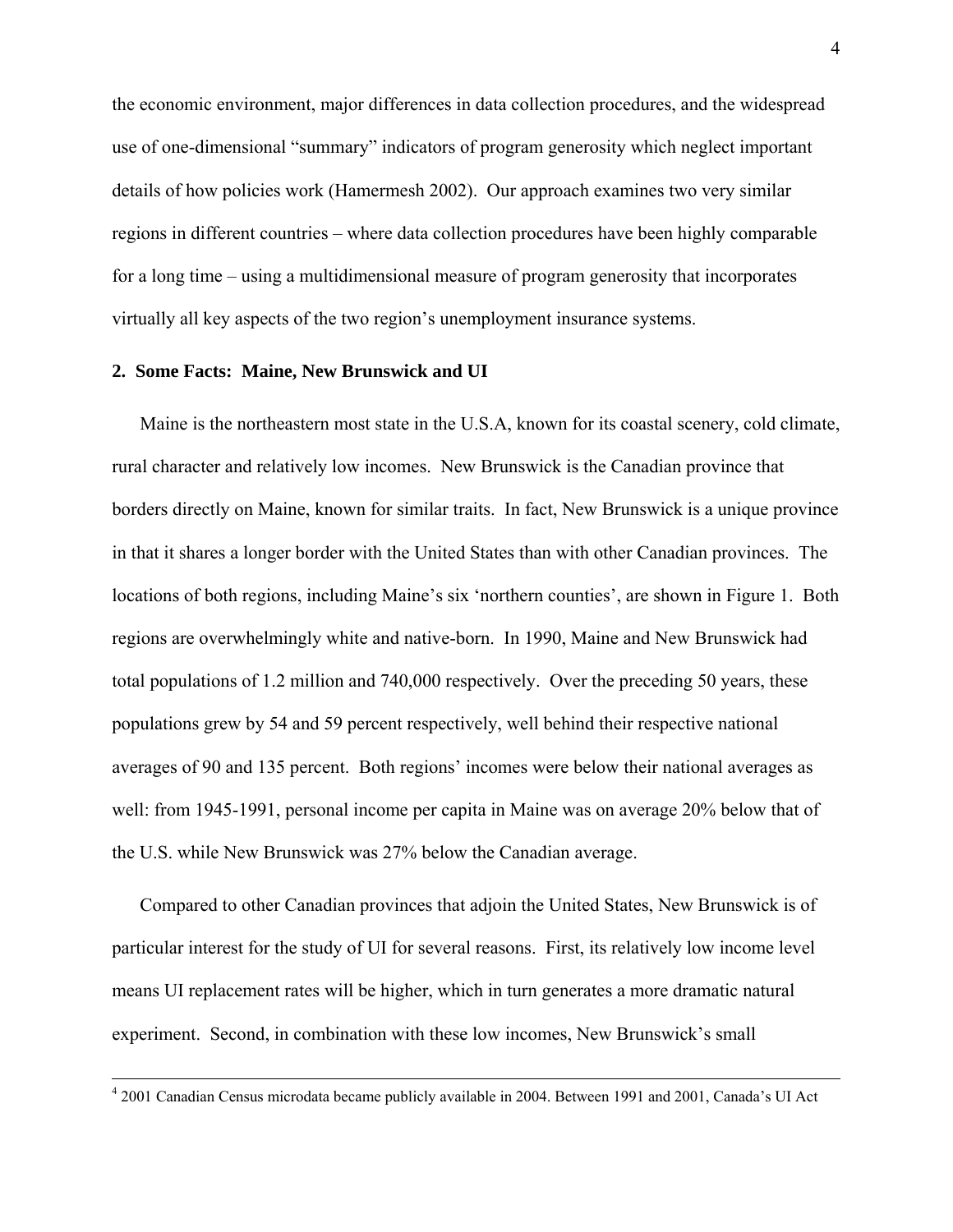population *and* the federal nature of UI in Canada generates levels of program generosity that would likely be unsustainable if UI was self-financing within the region. Thus, New Brunswick offers a rare look at the effects of a very generous income support system relative to the average income level in a jurisdiction. Finally, because of their similar resource bases, New Brunswick and Maine share a history of seasonal employment that predates the introduction of UI to either economy. Thus, the study of these jurisdictions also sheds some light on the process of labor force adjustment. For instance, we can examine the extent to which expansion of UI in Canada helped preserve a (seasonal) "way of life" that was forced into extinction by market forces elsewhere.

Figure 2 provides some indicators of the historical importance of UI in Maine and New Brunswick. Part (a) shows UI expenditures as a share of provincial/state GDP. For New Brunswick, there were large increases during the 1950s and early 1970s, likely reflecting the two major increases in program generosity (to be described in the following section).<sup>[5](#page-5-0)</sup> In contrast, UI expenditures in Maine were (a) roughly constant over the entire time period, and (b) much smaller as a share of state GDP. By the end of our sample period, the UI share of GDP in New Brunswick, at 6 percent, was about *six times* the share in Maine.

Part (b) of Figure 2 compares expenditures on UI to spending on a comprehensive list of other income support programs in both jurisdictions. This Figure clearly shows that UI played a much larger role in New Brunswick's income transfer system than in Maine's. By the end of our sample period, UI constitutes over 25 percent of all transfer income received by individuals in New Brunswick, compared to about 5 percent in Maine. As we argue in more detail below, this

<span id="page-5-0"></span>was revised several times; while administratively quite complex, these revisions were quantitatively insignificant (especially when compared to earlier changes in the system). For that reason we omitted 2000/01 data.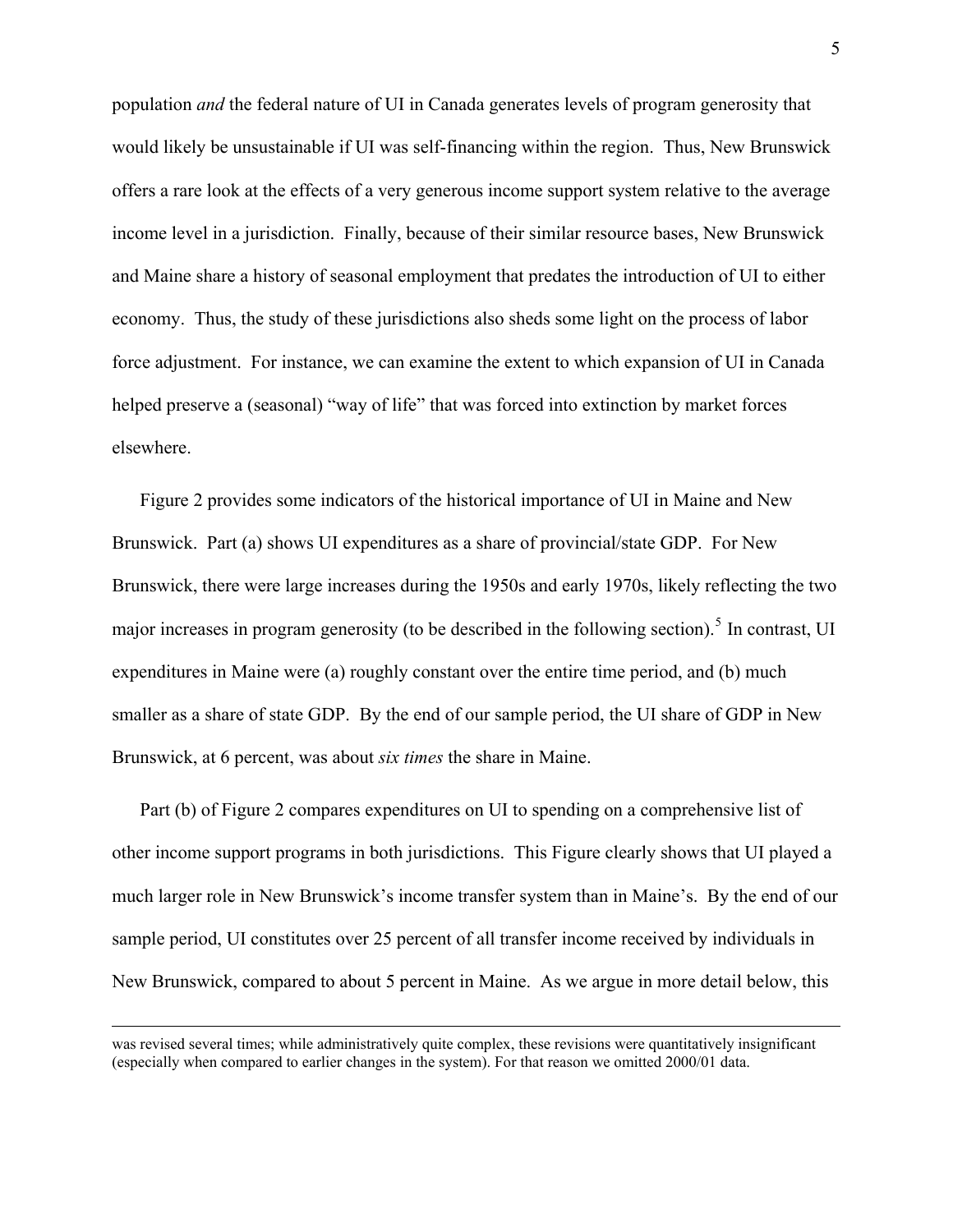dominant role for UI in New Brunswick helps explain why the labor supply effects of this single program are detectable at the economy-wide level.

Further confirmation of the pervasive influence of UI in New Brunswick is provided by Table 1. Because Canadian Census years end in '1' while U.S. Census years end in '0', and the Census weeks-worked questions refer to the previous year, all our analysis focuses on years ending in '9' for Maine and '0' for New Brunswick. Table 1 introduces the convention of referring to, for example, 1989 Maine and 1990 New Brunswick data simply as applying to 1990. Defining 'workers' as anyone with positive weeks worked in the calendar year, Table 1 shows that about 30 percent of New Brunswick's workers received some UI benefits in 1990. This corresponds to about 6 percent for men in Maine, and about 3 percent for women in Maine. Dropping the restriction to workers, Table 1 also reveals that an astonishing 23 percent of *all* New Brunswick men aged 25-59 received some UI income in 1990. This large fraction of persons receiving UI may also lessen any social stigma attached to it – another factor that might contribute to a larger labor supply response. Finally, Table 1 compares UI participation with that in other income support programs. Only 5 to 6 percent of New Brunswick's workers received transfers other than UI, and only 4 percent of Maine's did. Thus, the number of New Brunswick's workers receiving UI was five to six *times* the number receiving all other transfers combined, further motivating our focus on UI as the income support program that is most likely to explain weeks-worked differences between these two jurisdictions.

Figure 3 provides historical unemployment statistics for the two jurisdictions under study. Prior to 1953, Maine had a higher unemployment rate than New Brunswick. The unemployment rate in New Brunswick then rose substantially above Maine's in the 1950's, a gap which closed

 $<sup>5</sup>$  By far the most severe recession during this period took place in the early 1980s. The effect of this recession on</sup> total UI expenditures in New Brunswick is clearly visible in Figure 3(a), but is much smaller than the increases that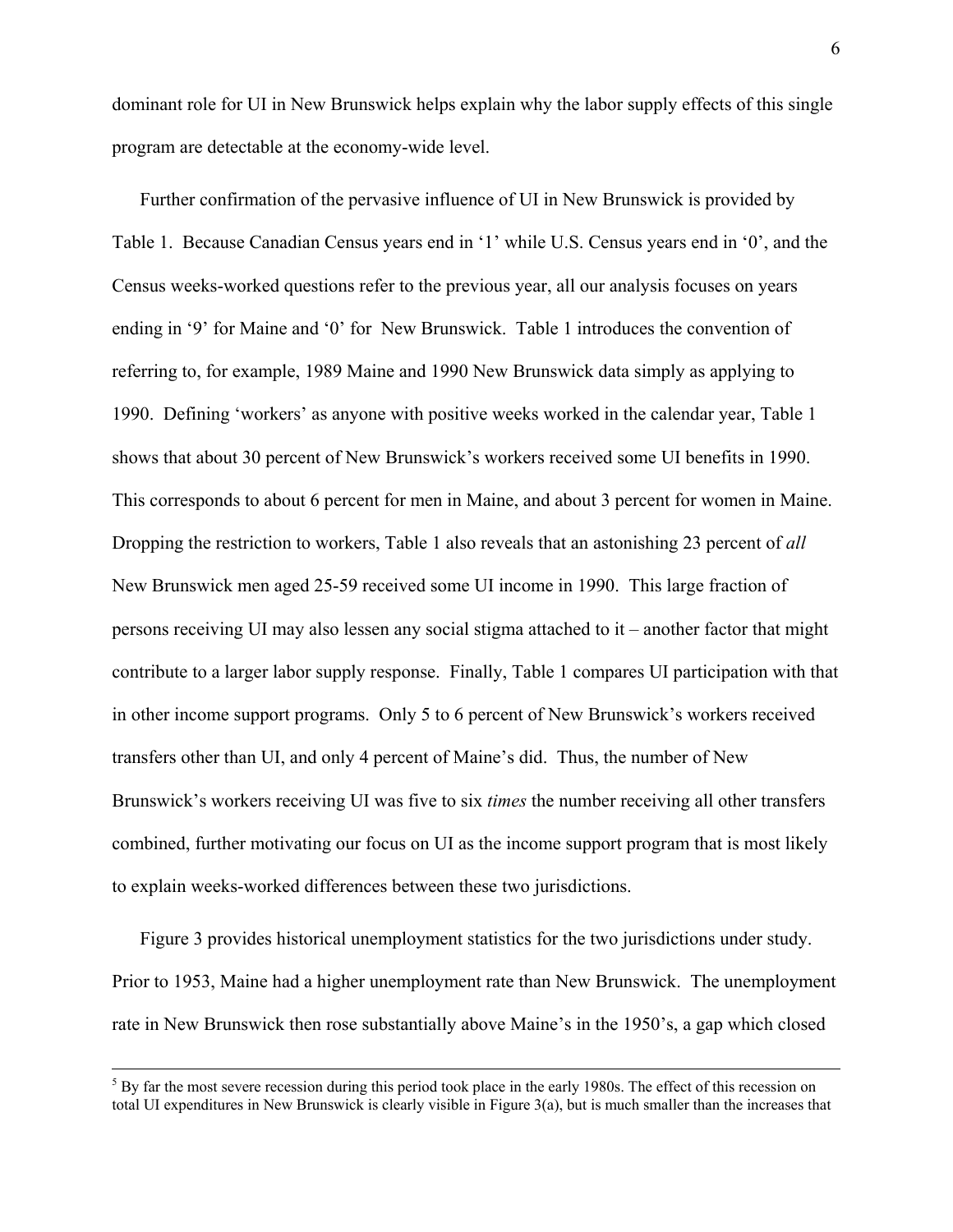somewhat by 1970. After 1970, a large and apparently permanent gap re-emerged, with New Brunswick's rate consistently above 12 percent from 1982 onwards, and Maine's consistently below 8 percent from 1984 onwards. <sup>[6](#page-7-0)</sup> Clearly, these trends are suggestive of increases in unemployment that took place in *response* to the two major increases in New Brunswick's UI benefit generosity in the 1950's and 1970s.

## **3. Unemployment Insurance Policy**

Our statistical analysis will focus on the calendar years preceding the decennial Censuses in both the U.S. and Canada, from 1940/1 through 1990/1. While we attempt to provide an overall sense of the evolution of UI policy, our primary focus in what follows will be on years ending in '9' for Maine, and years ending in '0' for New Brunswick. A detailed discussion of UI policy in the two regions is provided in Appendix 1 with the highlights only described below.

### **a. Maine**

Compared to New Brunswick, the most salient feature of Maine's UI system is its relative stability over the half century between 1939 and 1989. For example, as a result of the 1935 federal Social Security Act, all U.S. states including Maine had an operational UI program in the first year of our data (1939). As in all other states, this program has been state-run and statefunded since its inception. Also since inception, eligibility for Maine's UI benefits (and the weekly benefit amount) is based on total *earnings* during a one-year-long base period preceding an unemployment spell. The key changes made between 1939 and 1989 include two increases in maximum benefit duration (from 16 to 20 weeks between 1939 and 1949; to 26 weeks by 1959); a shift from calendar-year to a four quarter base period (between 1959 and 1969); extension of

occurred in the 1950s and 1970s.

<span id="page-7-0"></span><sup>&</sup>lt;sup>6</sup> The emergence of this large gap mirrors, in a considerably magnified fashion, the well-known emergence of the Canada-US unemployment rate gap (for instance, see Ashenfelter and Card, 1986)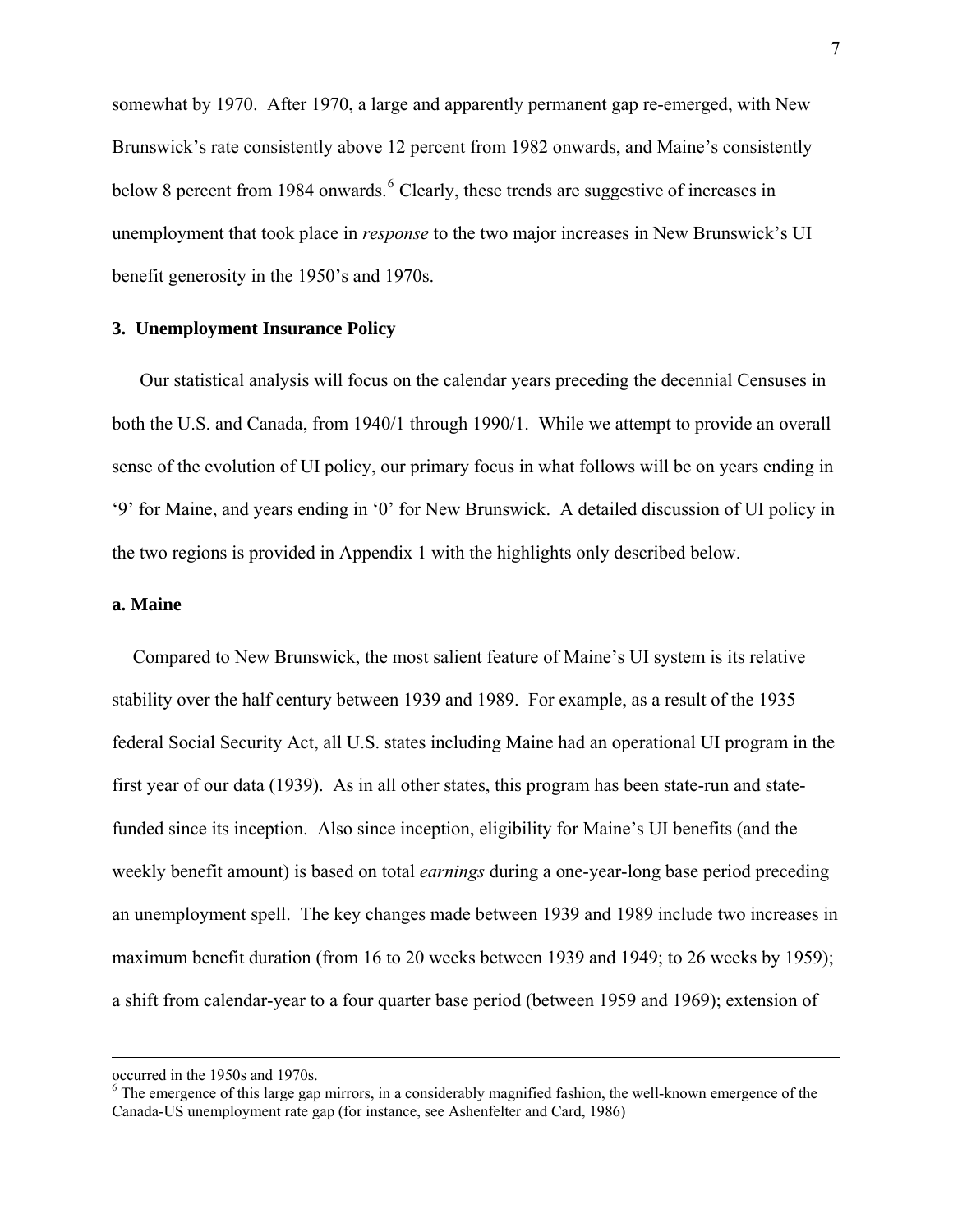coverage to federal government employees by 1959; to state and local government workers by 1979; the introduction of a dependents' allowance (by 1969), and federal income taxation of UI benefits (by 1979).

#### **b. New Brunswick**

In contrast to the U.S., UI in Canada is administered and financed at the federal level. Thus, UI is not required to be self-funding *within* New Brunswick, in sharp contrast to the situation in Maine. Also in contrast to most states in the U.S., eligibility in Canada is determined by the *number of weeks worked* (or, historically, days) rather than total earnings during a base period. Finally, the Canadian program underwent some dramatic changes during our sample period.

As noted, Canada had no operating UI system in 1940. By 1950, UI eligibility depended on the number of days worked during the two years preceding a claim. The 1950 system also included a so-called 'ratio rule', which imposed significant limits on benefit duration for seasonal workers (i.e., those with claims in successive years). In terms of overall generosity, we show below that New Brunswick's UI system was more similar to Maine's in 1950 than in any other year of our data. Aside from converting to a weeks-based qualifying requirement, the key change to the system between 1950 and 1960 was the introduction of an explicit system of Seasonal Benefits, payable only during the winter months but under quite broad conditions (including exhaustion of regular benefits). As we demonstrate quantitatively below, Seasonal Benefits constituted a significant enrichment of Canada's UI program for persons with short work histories.

While Canada's UI system remained relatively unchanged between 1960 and 1970, a second significant expansion of benefits occurred in 1972. While abolishing the explicit Seasonal Benefit program, the new system based weeks of benefit entitlement on weeks worked in the past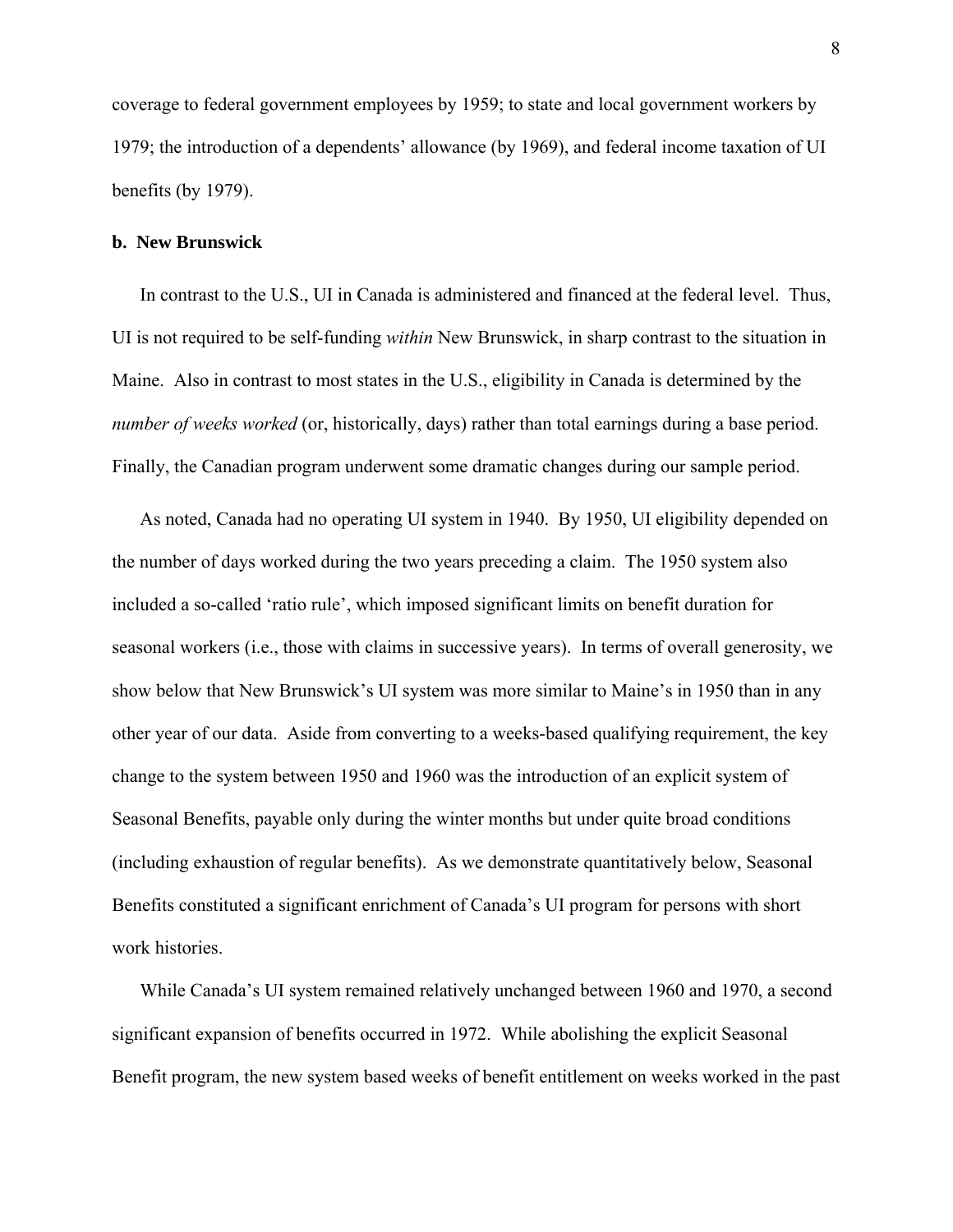year, with very generous benefits at low levels of weeks, especially in high unemployment regions (including New Brunswick). In such regions, it was possible to qualify for 40 weeks of UI benefits with just 10 weeks of work. Further, workers could continue such a pattern of part-year work year after year, without penalty.<sup>[7](#page-9-0)</sup> The 1972 reforms also made UI benefits taxable, and extended the waiting period for benefits (which was one week throughout our sample period for Maine) from one to two weeks. The 1980s saw little change to Canada's UI program.

## **4. Empirical Analysis: Cell means, 1940-91**

#### **a. Conceptual Framework**

 $\overline{a}$ 

As noted, a distinguishing feature of this paper is our interest in UI's effects on the distribution of annual weeks worked in the entire population of a region's workers. This differs from most studies, which focus on a number of outcomes (such as unemployment duration) *conditional* on a worker's becoming unemployed. In these studies, the population potentially affected by UI is by definition a relatively small share of the workforce.<sup>[8](#page-9-1)</sup> We are interested in estimating impacts that could operate *both* through the extension of existing unemployment spells, *and* through processes that lead to the initiation of unemployment spells.

With the above goal in mind, we use a simple static labor supply model as our basic conceptual framework. This model is in the spirit of Moffitt and Nicholson's (1982) with a (significant) change of interpretation. Moffitt and Nicholson consider a decision made by workers *at the time of job loss*. Thus, their analysis applies only to workers who have already initiated an unemployment spell, and assumes that workers can choose to end that spell at any

<span id="page-9-0"></span> $<sup>7</sup>$  In some parts of the country this practice became known, unofficially, as "Lotto 10-40", i.e. work ten weeks, then</sup> claim UI for 40.

<span id="page-9-1"></span> $8$  As Krueger and Meyer (2002) point out, a much smaller number of studies focus on the effect of the UI system (for the most part its experience-rating provisions) on the rate of layoffs. A few Canadian studies (e.g. Baker and Rea 1998) examine UI's effects on the length of employment or job spells, but do not combine this analysis with UI effects on unemployment spell length.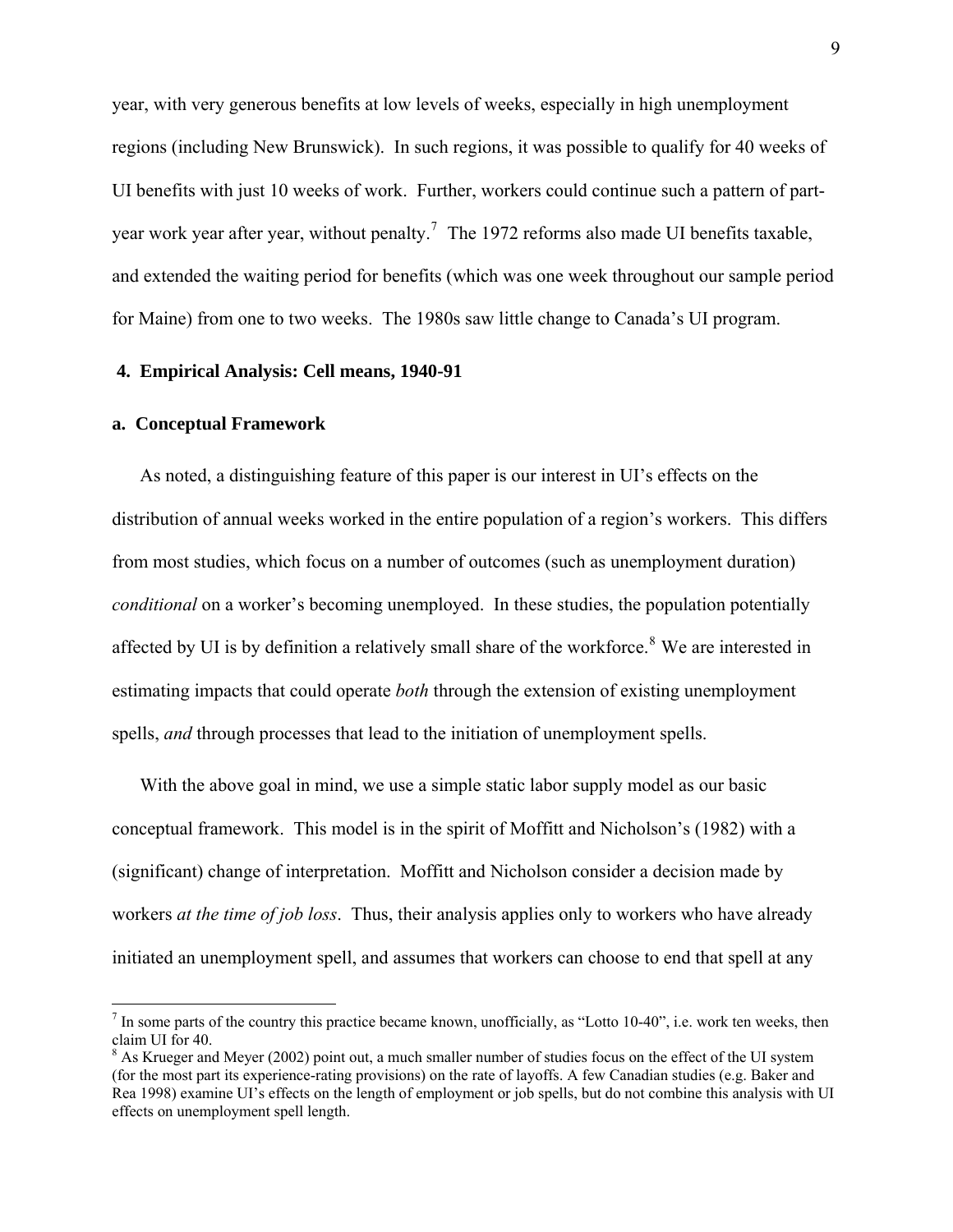point by taking a job. We abstract even further from the dynamics of job search, hires and layoffs by assuming that any worker, whether employed or unemployed, can choose the number of weeks worked per year with any non-work weeks compensated – according to benefit eligibility formulas – by unemployment insurance.

Maine and New Brunswick severely restrict UI eligibility for workers who quit their job. We ignore these restrictions in the analysis, and thus our framework implicitly assumes that workers can find seasonal or limited-term contract jobs that match their desired durations (or indeed that such jobs are supplied by the labor market in response to the UI system). Equivalently, our model also describes an environment where workers can induce firms to lay them off when this is convenient to the worker, or that employers agree to "re-label" quits as layoffs.  $9$  Incidentally, there is evidence of all these practices in Canada. For example, Green and Sargent (1998) show how jobs tend to end (via layoffs) when UI eligibility is established; Kuhn and Sweetman (1998) provide evidence of the "relabelling" of separations. Harris (1998) shows how some employers even created a job-sharing system to maximize employees' UI eligibility.<sup>[10](#page-10-1)</sup> Since it may take time for markets to adapt in such a sophisticated way to the UI program, our longer-run perspective may yield different results than most existing approaches.

We recognize that this is a highly abstract model that ignores the job search, hiring and layoff processes. To an important extent, however, worker's limited control over the length of their employment or unemployment spells is addressed in our analysis by the broad weeks-worked categories used. For example, in this section we model workers as choosing between 'part year'

<span id="page-10-0"></span><sup>&</sup>lt;sup>9</sup> Canada's UI system has no experience rating; thus employers face no marginal tax cost when they re-label a separation. This is not the case in Maine, where at least a minimal amount of experience rating does occur. Relatedly, we note that quits are a small fraction of separations leading to unemployment in both Canada and the US; thus UI disqualifications due to quitting are unlikely to be quantitatively important in either region.

<span id="page-10-1"></span><sup>&</sup>lt;sup>10</sup> According to Harris, "In some cases fish plants and make-work projects would hire workers for a certain number of weeks and then lay off those workers and hire others, so they'd all have qualification for unemployment insurance" (p. 176).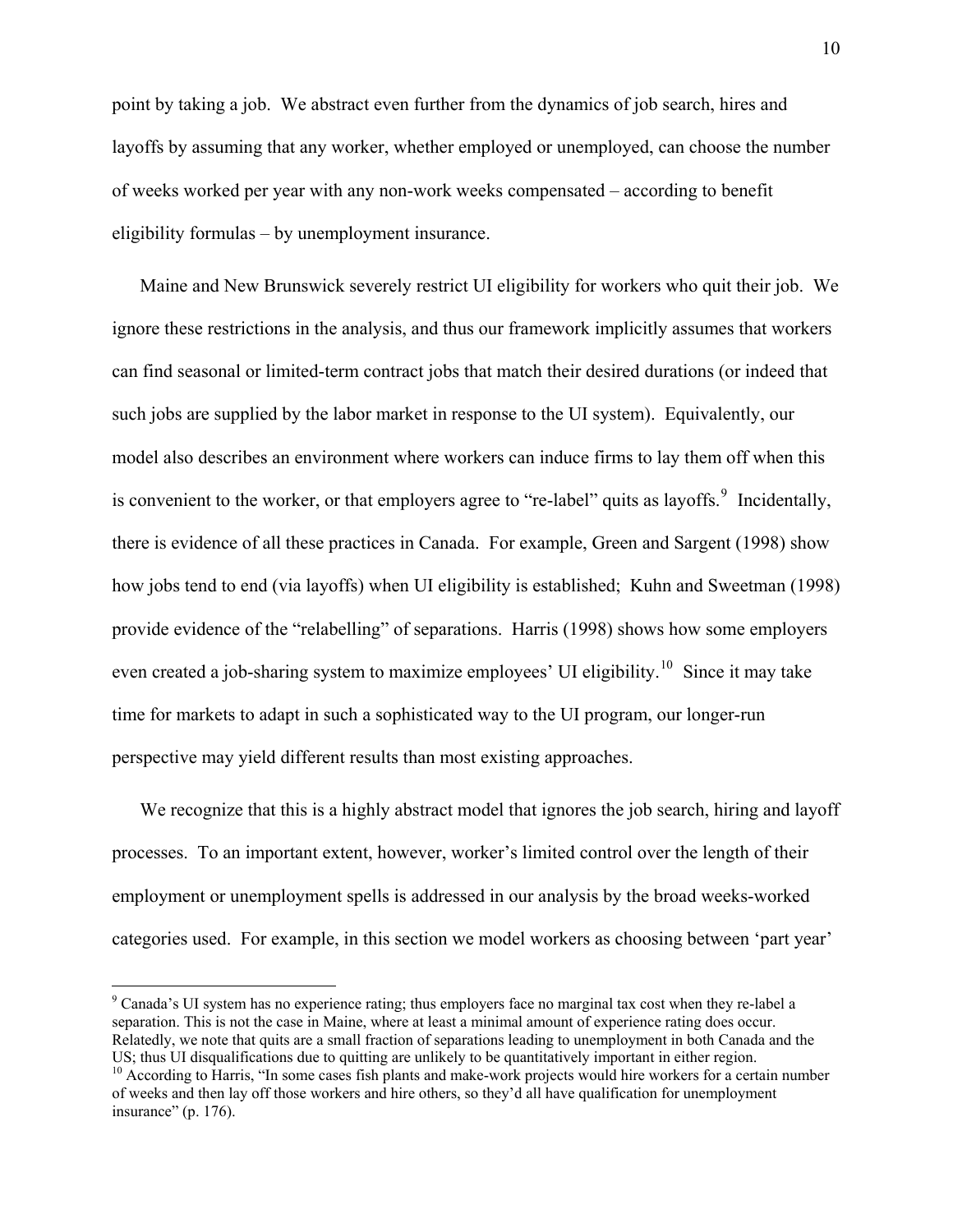and 'full-year' work, with the attractiveness of these broad weeks-worked categories depending on the income and leisure available to a typical worker in that category.<sup>[11](#page-11-0)</sup> Also, note that *if* we detect a strong and significant effect of UI on weeks-worked distributions using this highly abstract voluntary labor supply model, workers may have more control over both their job and unemployment durations than we might otherwise suspect.

Our aggregate pre-1970 data only allows us to consistently distinguish two annual weeks worked categories. Suppose that each worker, *i*, faces two labor supply options: 'full year' or 'part year'. Each of these options is associated with a fixed annual amount of leisure, denoted  $L^F$ and  $L^P$ . Let the annual income received by full-versus part-year workers respectively be  $Y_i^F$  and  $Y_i^P$ . These income levels vary across individuals for a variety of reasons including changes in policy, skill differences across workers, and UI's differential impact by skill level, region, and industry. Next, let the utility of working full year be given by the Cobb-Douglas function:

$$
U(Y_i^F, L_i^F) = \alpha \ln Y_i^F + \beta \ln L^F + \varepsilon^F \equiv \alpha y_i^F + \beta l^F + \varepsilon_i^F \tag{1}
$$

Similarly, let the utility of working part year be given by:

 $\overline{a}$ 

$$
U(Y_i^P, L_i^P) = \alpha \ln Y_i^P + \beta \ln L^P + \theta^P X_i + \varepsilon_i^P \equiv \alpha y_i^P + \beta l^P + \theta^P X_i + \varepsilon_i^P
$$
\n<sup>(2)</sup>

In equation (2), *θ<sup>P</sup> Xi* represents the effects of observable personal characteristics on the *relative* utility of part-year work (any *X*'s that affect the utility of both choices the same way do not change observed behavior; thus only relative effects are identified). Combining (1) and (2), individual *i* prefers to work part-year *iff*:

<span id="page-11-0"></span> $11$  In fact, in a world where workers have limited control over exact job duration, the search in some studies (e.g. Green and Riddell 1997, Green and Sargent 1998) for "spikes" in very narrow weeks-worked categories (essentially single weeks of unemployment duration) could lead to significant *underestimates* of workers' responses to UI. All told, we view our use of a multinomial choice model among broad weeks-worked categories as a useful alternative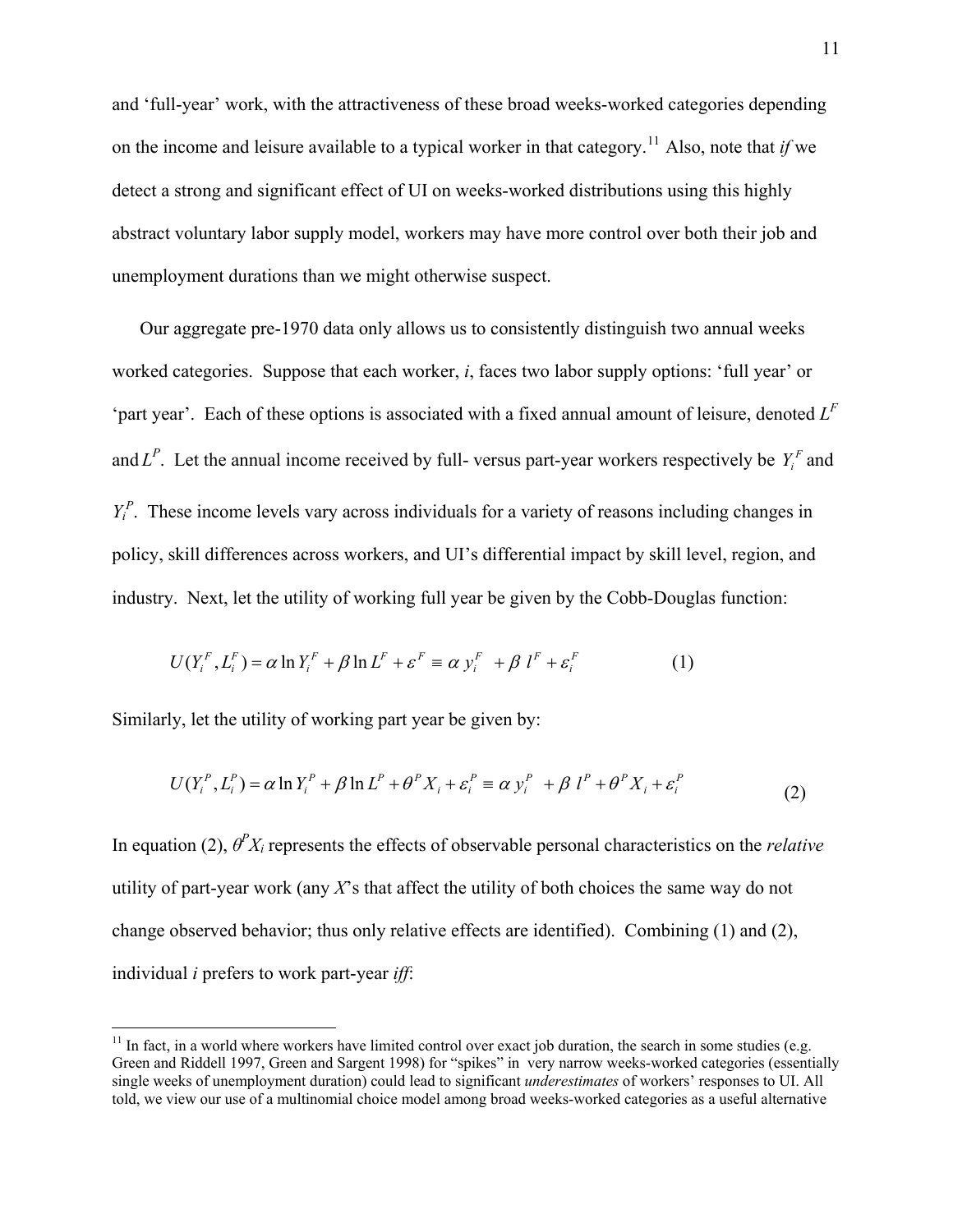$$
\varepsilon_i^F - \varepsilon_i^P < \alpha \left( y_i^P - y_i^F \right) + \beta \left( l^P - l^F \right) + \theta^P X_i \tag{3}
$$

Given specifications for the distributions of  $\varepsilon_i^F$  and  $\varepsilon_i^P$ , (3) can be estimated via maximum likelihood from microdata. In the latter case, a dichotomous dependent variable (whether an individual works part-year) is regressed on a vector of personal characteristics  $(X)$  and on  $(y<sub>i</sub><sup>P</sup>$  $y_i^F$ ) – the log of the ratio of part-year to full-year income.<sup>[12](#page-12-0)</sup> UI policy enters our model by changing the ratio of part-year to full-year income (henceforth 'relative income'). For grouped data, (3) implies a relation between the fraction working part year in a cell and the regressors on the right-hand side, whose functional form depends on the distributions of  $\varepsilon_i^F$  and  $\varepsilon_i^P$ .

### **b. Data**

 $\overline{a}$ 

We collected information on the fraction of employed persons working between 1 and 39 weeks, and between 40 and 52 weeks, for every census year between 1940 and 1990 in both regions. For Maine in all years, and for New Brunswick beginning in 1970, this information was constructed from public-use microdata files. Because census microdata do not exist for Canada prior to 1970, we rely on published sources for those years. Across countries and years, the finest level of disaggregation available is by gender and broad industry group. The unit of observation for this exercise is therefore industry/gender/region/year cells. Appendix 2 discusses data comparability across census years and between countries.

Sample sizes in the 1971 Canadian census, and limited industry disaggregation in all the post-1970 Canadian public use files, limit the number of industries for which we can calculate

to hazard models, which has the additional advantage of allowing us to combine choices affecting both job durations and unemployment durations into a single summary estimator. and unemployment durations into a single summary estimator.<br><sup>12</sup> Because the terms  $\beta(l^P - l^F)$  are absorbed into the constant term in  $\theta^P$ ,  $\beta$  is not identified. The model is easily

<span id="page-12-0"></span>extended beyond Cobb-Douglas preferences by allowing the effect of  $(y_i^P - y_i^F)$  to be nonlinear. Experiments with higher-order polynomial terms of this variable yielded similar results.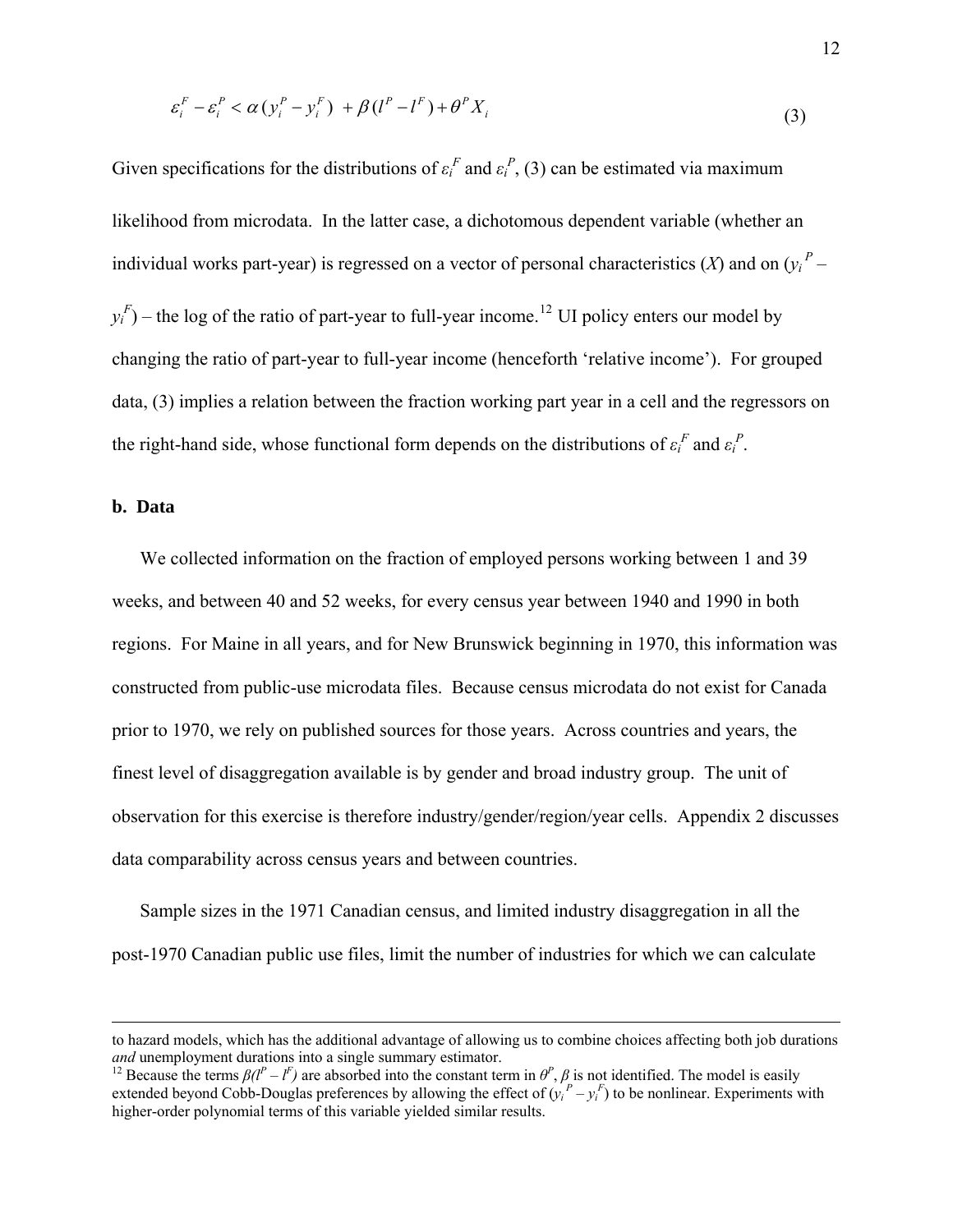cell means with a reasonable degree of precision. Given these constraints, we are left with 6 industries per year for women (trade, services, finance/insurance/real estate, transportation/ storage/communication/utilities, manufacturing, and public administration) and 9 for men (the above plus agriculture, construction and primary) for a total of 6 industries \* 6 years \* 2 regions  $= 72$  female observations and 9  $*$  6  $*$  2 = 108 male observations. The sample is all wage earners over the age of 15 with at least one week of work in the previous calendar year.<sup>[13](#page-13-0)</sup>

Table 2 presents employment-weighted means of the relative income variable. These are computed using each cell's weekly wage and various weeks worked assumptions. We use 52 weeks to represent the 'full-year' (40-52 weeks) option, and two alternative reference points (20 and 30 weeks) to represent the part-year  $(1-39$  weeks) option.<sup>[14](#page-13-1)</sup> UI benefits are added to part-year income based on prevailing UI parameters.<sup>[15](#page-13-2)</sup> Part-year income varies cross-sectionally within a region because wage levels (and hence UI replacement rates) vary across industries, and because not all industries are covered by UI in all years. It varies over time both due to UI policy changes and to wage level changes at the industry level.

One policy change that is clearly visible in Table 2 is the introduction of UI in New Brunswick after 1940. New Brunswick has the minimum possible values of the relative income variable  $(20/52 = .385; 30/52 = .577)$  in 1940, and higher levels afterwards. Maine's UI system was already in place by 1940, and according to our measures remained slightly more generous than New Brunswick's in 1950 as well. That said, Table 2 reveals that – especially using the 20-

<span id="page-13-0"></span><sup>&</sup>lt;sup>13</sup> Self-employed persons are excluded. With the exception of fishermen in Canada, the self-employed are not eligible for UI in either region. In both regions and all years, industry designations refer to the longest job held during the previous calendar year.

<span id="page-13-1"></span><sup>&</sup>lt;sup>14</sup> We examined the continuous distribution of weeks worked for those years where it was available; the median within the 1-39 weeks category was between 20 and 30 weeks in all cases. We also replicated the analysis using 15, 25 and 35 weeks to represent the 1-39 weeks category. There were no major differences. 15 In reality not all eligible workers actually apply for and receive UI benefits (see for example Blank and Card,

<span id="page-13-2"></span><sup>1991).</sup> Since take-up is endogenous (Anderson and Meyer 1997), we simply use the legislated benefits an eligible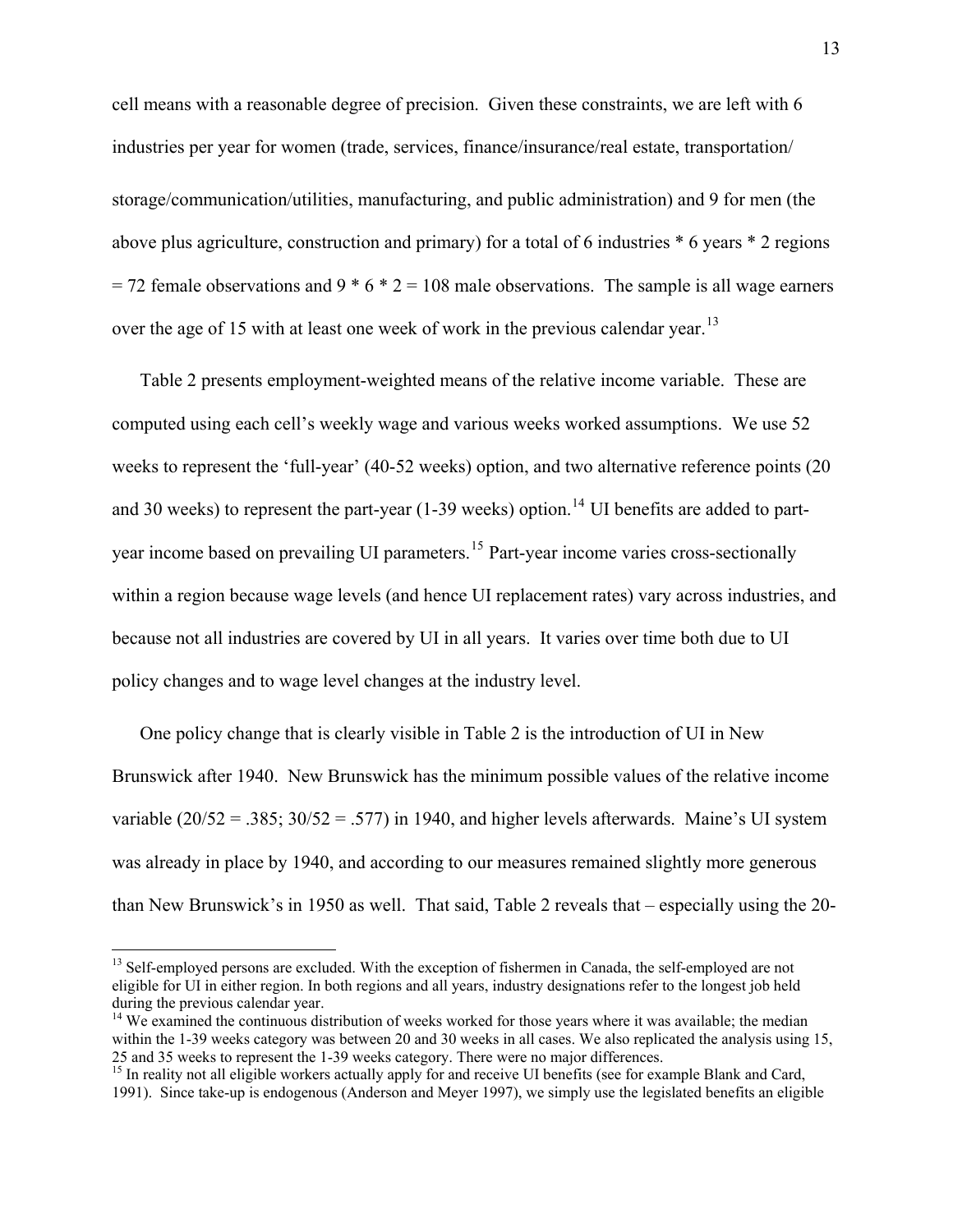week parameters – 1950 is the Census year in which the overall UI subsidy to part-year work was most similar between New Brunswick and Maine.

By 1960, New Brunswick's UI system had become more generous than Maine's; particularly for women whose lower wages generated higher benefit replacement rates. The decline in generosity between 1960 and 1970 is attributable to an inflation-induced decline in the real value of a fixed nominal maximum benefit level. Canada's 1971 UI Act is also clearly visible in Table 2. Interestingly, according to the 20-week specification, the largest decadal change in UI's subsidy to part-year work occurred *not* in 1971, but between 1950 and 1960 – a rise of (.580- .441=) .139 for men, and  $(.614-.455=)$  .159 for women, both in New Brunswick.<sup>[16](#page-14-0)</sup> Converting these numbers into total weeks of income received per week worked gives a clearer perspective on the magnitude of these policy changes. As an example, for New Brunswick women in 1950, 20 weeks of work yielded (52 x .455=) 23.7 weeks of income when UI benefits are included; by 1960 this was (52 x .614=) 31.9 weeks. The statistical analysis which follows addresses whether the benefit changes shown in Table 2 affected the tendency to work part-year.

Table 3 shows employment-weighted means of our dependent variable by gender, region and year. In 1940, despite a modest UI program in Maine, employed men exhibited roughly similar propensities to work part-year in the two jurisdictions under study: 36 percent in New Brunswick and 33 percent in Maine. Over the next five decades, men's part-year work continued at this high level in New Brunswick, while declining substantially (to 22 percent) in Maine. For women, the divergence between New Brunswick and Maine is more dramatic. In 1940, before the advent of UI in New Brunswick, working women in Maine were 8 percentage points more

<span id="page-14-0"></span>worker would receive *if* he/she applied for them as a more exogenous measure of benefit generosity. Our estimates can therefore be seen as underestimates of the response that would occur if all eligible workers claimed UI. 16 Coincidentally, a change of exactly the same magnitude occurred between 1970 and 1980 for women; for New Brunswick's men the 1970-1980 change was .135.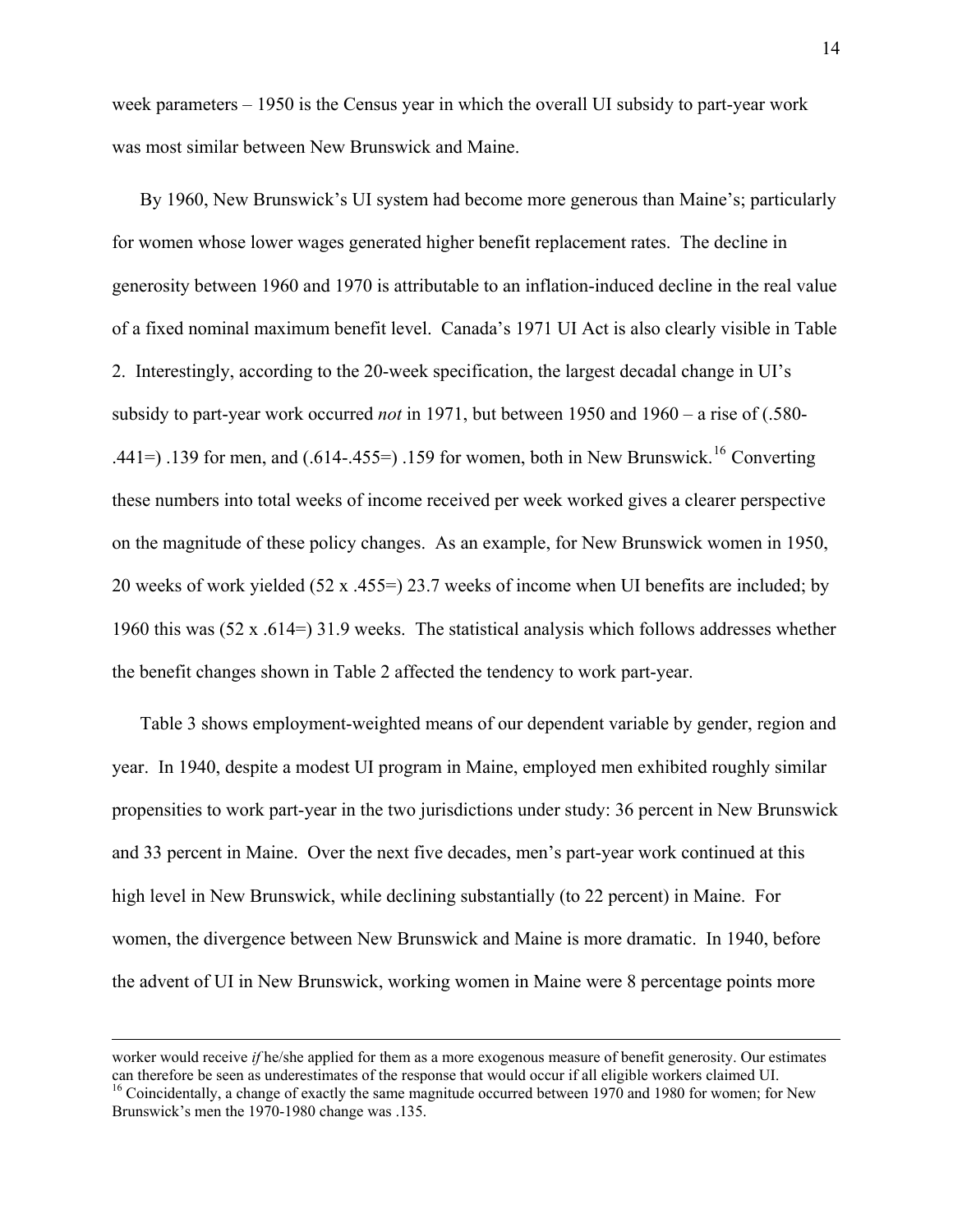likely to work part-year than women in New Brunswick (38 versus 30 percent). Five decades later, part-year work had fallen to 31 percent in Maine, while increasing to 40 percent in New Brunswick. Thus, by the end of the period the rankings of the regions were dramatically reversed.

## **c. Results**

 $\overline{a}$ 

Weighted least-squares estimates of equation 3 are presented in Table 4.<sup>[17](#page-15-0)</sup> All specifications include fixed effects for industry, year, and region; separate regressions are estimated for men and women.<sup>[18](#page-15-1)</sup> To produce estimates that are representative of the entire labor force, all regressions are weighted by year-specific industry shares in employment. The results in all columns show that part-year work is more common in agriculture, construction and primary industries relative to manufacturing (the omitted category), and less common in the finance, government, and transportation industries. Time trends in part-year work implied by the estimated year effects are mostly downward, but vary across specifications. Finally, note that while the estimates using 20- versus 30-weeks to represent part-year work are quite similar, the 20-week version of the model fits our data considerably better for women. This could be because, relative to men, a larger share of part-year women work 20 weeks rather than 30 weeks. In the discussion below, we will primarily refer to the 20-week results.

Concerning the UI policy variable, row 1 of Table 4 shows that the relative income associated with part-year work has a positive effect on the share of workers working part year in

<span id="page-15-0"></span> $17$  Results based on a logistic specification (i.e. using the log-odds ratio in the cell as the dependent variable) were very similar; we show the linear results for greatest ease in interpretation. Grouped-data logit is not feasible because, for those cells based on published data, we do not have access to the underlying number of observations from which the cell proportions were calculated.

<span id="page-15-1"></span><sup>&</sup>lt;sup>18</sup> We experimented with specifications that included a full set of region-year interactions; here identification would come only from those aspects of region-specific UI changes that had differential impacts across industries. For both men and women, the resulting coefficients were statistically insignificant with very high standard errors. Thus, in the cell-level analysis, there does not appear to be enough cross-industry, within-jurisdiction variation in UI replacement rates to use this identification strategy.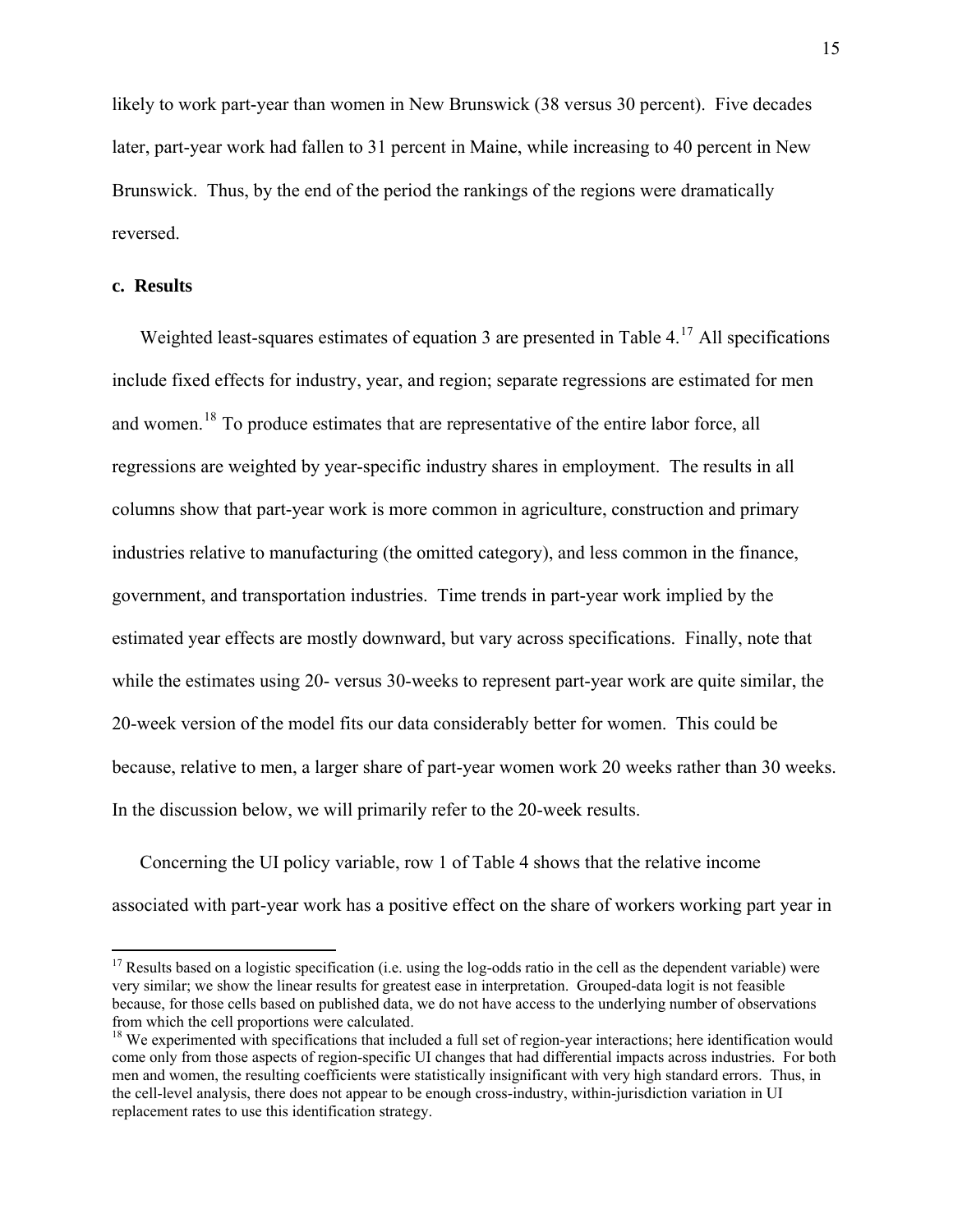all specifications; this effect is highly significant when the 20-week UI parameters are used. To interpret the size of these coefficients, recall from Table 2 that the largest decadal change in the 20-week version of our policy variable occurred between 1950 and 1960; in log terms, these translate into a change in  $ln(Y_i^P/Y_i^F)$  of  $ln(.580) - ln(.441) = .274$  for men and  $ln(.614) - ln(.455)$ = .300 for women. Applying the relative income coefficient from Table 4, this translates into a predicted change in the share working part year of .047 for men and .143 for women. Using actual 1950 part-year shares as a base, this would raise the share working part-year from 28 to 33 percent for men, and from 15 to 29 percent for women.

Clearly, the above effects are large and economically meaningful, especially for women. Are these magnitudes plausible? To examine this question, it is important to first consider the nature of the implicit wage change associated with the UI policy changes studied in this paper. This is illustrated in Figure 4. If a person works all year, they will not receive any UI benefits regardless of the generosity of the UI system. Normalize income in this situation to 1. UI changes in New Brunswick between 1950 and 1960 raised men's relative income from part-year work from .441 to .580. Thus, in contrast to the usual case of a wage increase, wage changes associated with more generous UI have *unambiguous* predicted effects on labor supply: assuming leisure is a normal good, both income and substitution effects imply a greater incidence of part-year work.

Next, consider the magnitudes of the effective wage changes implied by the UI reforms in our data. For the case illustrated in Figure 4 (New Brunswick men between 1950 and 1960), the implicit percentage wage change is about 27 percent ((.580-.441)/(1-.5(.580+.441)). Assigning 20 weeks of work to part-year workers and 52 to full-year workers, our predicted increase of 4.7 percentage points in part-year work translates into a predicted decline in 1.5 weeks of work per year, (from 43 to 41.5) which in turn translates into a labor supply elasticity of 0.13. The same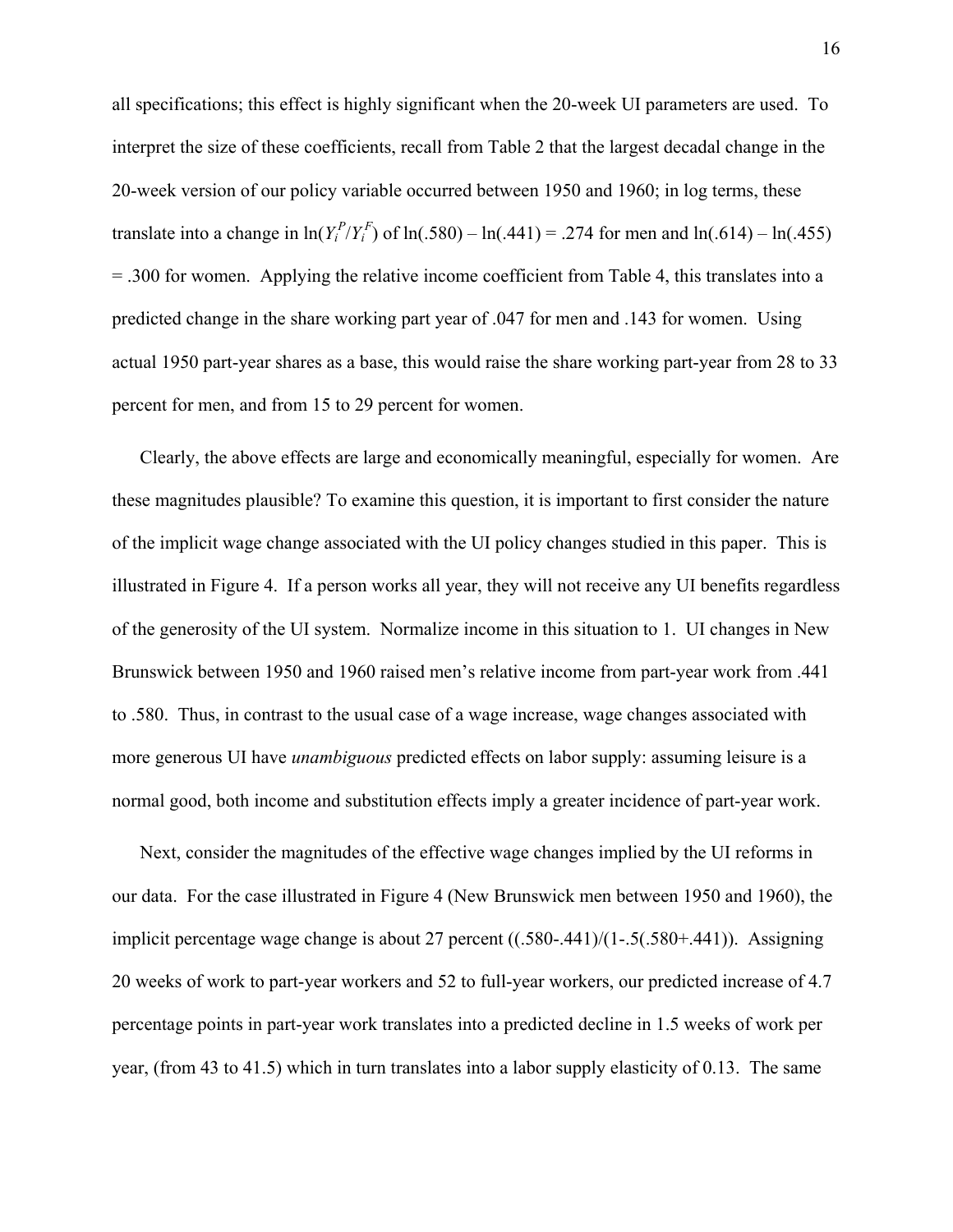calculation yields an elasticity of 0.30 for women. While these are economically meaningful, they are not implausible in magnitude. Overall, despite the obvious search frictions affecting weeks worked in the real world, and the large array of UI program regulations designed to *prevent* workers' labor supply adjustments to the UI system (including disqualifications for job quitters and job search requirements for the unemployed), substantial labor supply responses are estimated. Further, even the relatively modest labor supply elasticities estimated here can correspond to large responses of the incidence of part-year work to policy changes, with correspondingly dramatic implications for the number of persons participating in an incomesupport program and for the costs of running such programs.

To see the latter point, note that – by definition – full-year workers cannot claim UI, and suppose (as Anderson and Meyer 1997 have shown) that the UI take-up rate responds positively to benefit generosity. It follows that the elasticity of part-year work with respect to UI benefit levels provides a lower bound estimate of the elasticity of program participation with respect to the benefit level.<sup>[19](#page-17-0)</sup> For men, we estimate that a 27 percent increase (from .441 to .580) in the amount of income associated with part-year work generates a 15.5 percent (from 28 to 33) increase in the share of men choosing this option, for an elasticity of .57. For women, this elasticity is much higher at 2.09. Clearly, responses of this magnitude cast major doubt on forecasts of program expenditures that assume no behavioral responses by workers.

Although direct comparisons are hard to make (existing estimates tend to focus on very specific outcomes, such as employment durations), the above elasticities seem large compared to previous studies of the Canadian UI system (e.g. Green and Riddell 1997, Baker and Rea 1998), including those which focus on seasonal work and the Atlantic Provinces (e.g. Green and Sargent

<span id="page-17-0"></span><sup>&</sup>lt;sup>19</sup> Let  $P = T * PY$ , where  $P$  is UI program participation,  $PY$  is the share working part-year, and  $T$  is the take-up rate. It follows that  $dlogP/dlogB = dlogT/dlogB + dlogPY/dlogB$ , where *B* is an indicator of UI benefit generosity.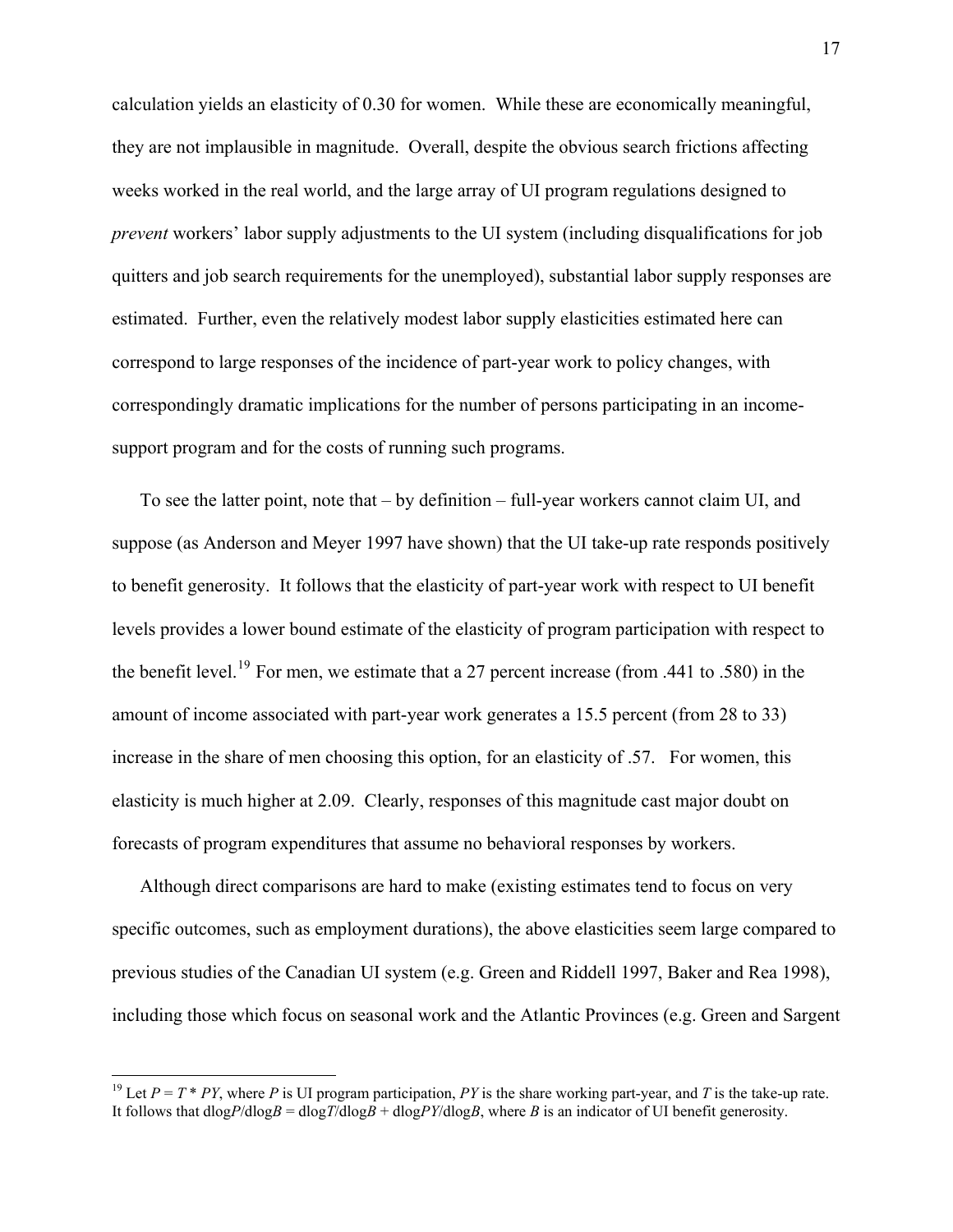1998). We attribute this difference to three main factors. First, as in other countries, existing studies of Canadian UI *also* tend to restrict their attention to short-run responses.<sup>[20](#page-18-0)</sup> Second, the use of Maine as a control group holds constant a secular downward trend in part-year work in both jurisdictions. In a study focused on New Brunswick only, such time trends would lead to an underestimate of true UI policy effects. Finally, existing Canadian studies pay relatively little attention to the dramatic increases in seasonal UI benefits that occurred *before* the well-known 1971 Act. Not accounting for these earlier subsidies tends to overstate the magnitude of Canada's 1971 reforms, thus understating the labor supply elasticities associated with them.

## **5. Empirical analysis: Microdata, 1970-91**

## **a. Conceptual Framework**

<span id="page-18-1"></span> $\overline{a}$ 

As noted, public-use microdata files are only available for Canada from 1970 onwards. Thus, for the years 1970-91, we can examine the determinants of part-year work at the individual worker level. To compensate for this shorter (but still long compared to most other studies) time span, the microdata have four principal advantages. First, we can exploit more sources of variation across individuals and time in our relative income variable; in particular, we can now allow relative income to vary with the respondent's education and the presence of dependents. Second, as noted, we restrict our attention throughout this section to Maine's 'northern counties', which are even more similar (than Maine as a whole) to New Brunswick. Third, we can conduct a separate analysis of a low-education sample, to see whether responses to UI are higher in this subpopulation. Finally, and most importantly, we can examine a more detailed distribution of weeks worked than the under and over 40 weeks split.<sup>[21](#page-18-1)</sup> If we can show that the particular weeks-worked categories where UI subsidies increased the most also experienced the largest

<span id="page-18-0"></span><sup>&</sup>lt;sup>20</sup> One exception is MacLeod and Lemieux 's (2001) study of learning effects among repeat users.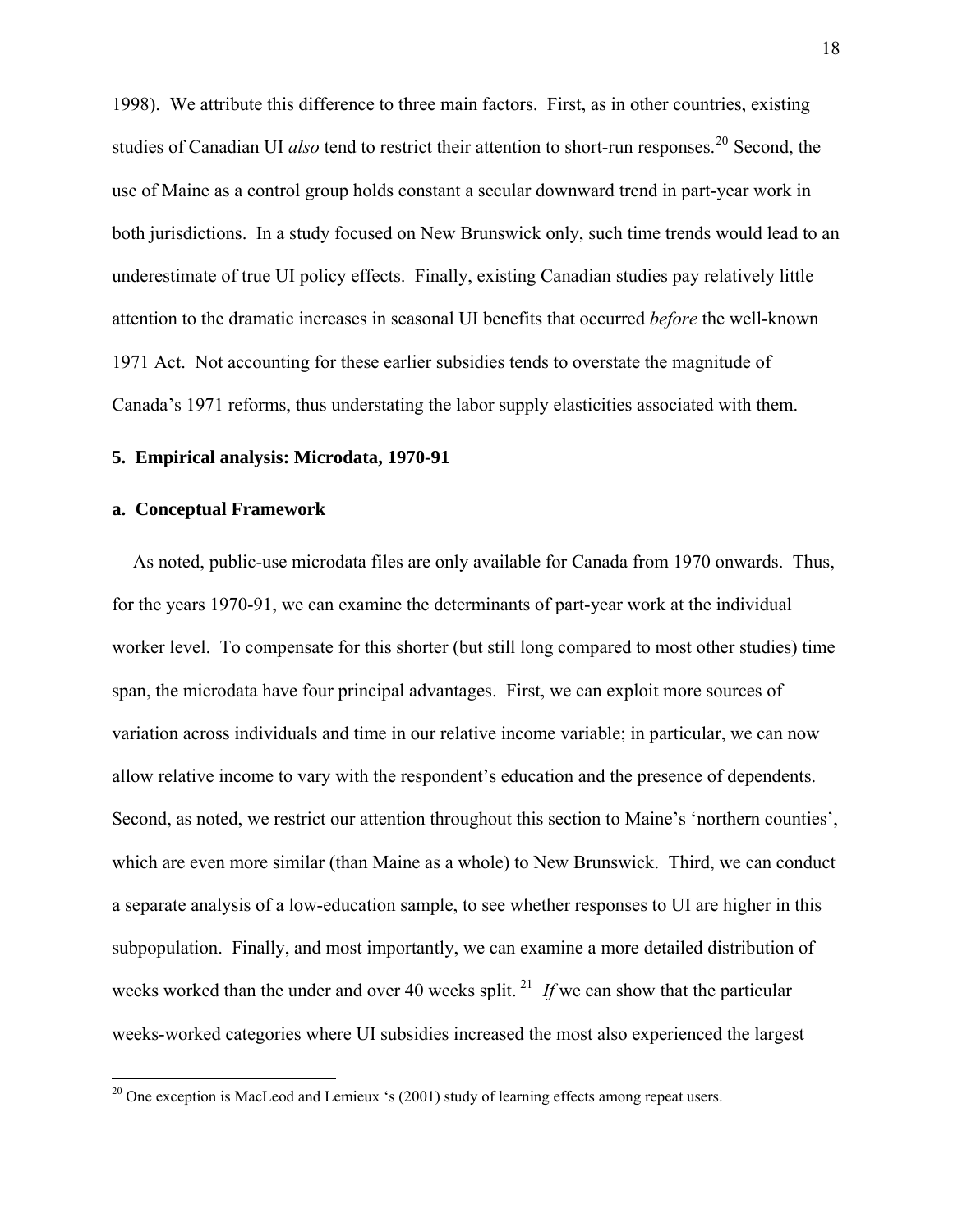increases in 'popularity' among workers, our confidence that UI policy changes had causal effects on the weeks-worked distribution would be considerably increased.

The weeks worked information available allows us to assign every individual to one of four weeks worked options: 1-13, 14-26, 27-39 and 40-52. These are the most detailed categories that are consistent across regions and time. Thus, we require a method of estimating the distribution of workers across four weeks-worked categories. Fortunately this is possible via a straightforward generalization of equations (1) - (3). Instead of two weeks-worked categories (*P* and *F*, for part- and full-year), let there now be four; labeled with superscripts 1, 2, 3 and 4. Let category 1 continue to represent full-year work (still defined as 40-52 weeks). Continuing to use this as the reference category, equation (1) remains unchanged except for a change of superscript. The remaining three categories each will have utility given by their own version of equation (2). If the four  $\varepsilon$ 's have independent and homoskedastic Weibull distributions<sup>[22](#page-19-0)</sup>, equation (3) becomes McFadden's conditional logit model, where the *X*'s represent characteristics that vary across persons only, while the income (*Y*) variables vary both across persons and the four choice categories. Finally, since an equal increase in ln(*Y*) across all four categories leaves optimal choices unchanged, we can normalize  $\ln(Y^F)$  to 1 in (1), which transforms the income variables in (2) to  $\alpha \ln Y_i^j - \alpha \ln Y_i^1 = \alpha \ln(Y_i^j / Y_i^1), j = 2,3,4$ . Thus, the correct choice-specific policy variable is the log of the ratio of person *i*'s income if he/she chooses the relevant weeks-worked category to his/her income if she worked full year.

<sup>&</sup>lt;sup>21</sup> Some more minor advantages of the microdata are a more detailed set of control variables, and the ability to incorporate additional UI rules in each region.

<span id="page-19-0"></span> $22$  Most other specifications for the distribution of the errors are computationally impractical. In early work on this data, we estimated a Cobb-Douglas model with only a single error term (representing the person's "tastes for work") rather than four. This single- , model consistently did a poorer job of fitting empirical weeks-worked distributions.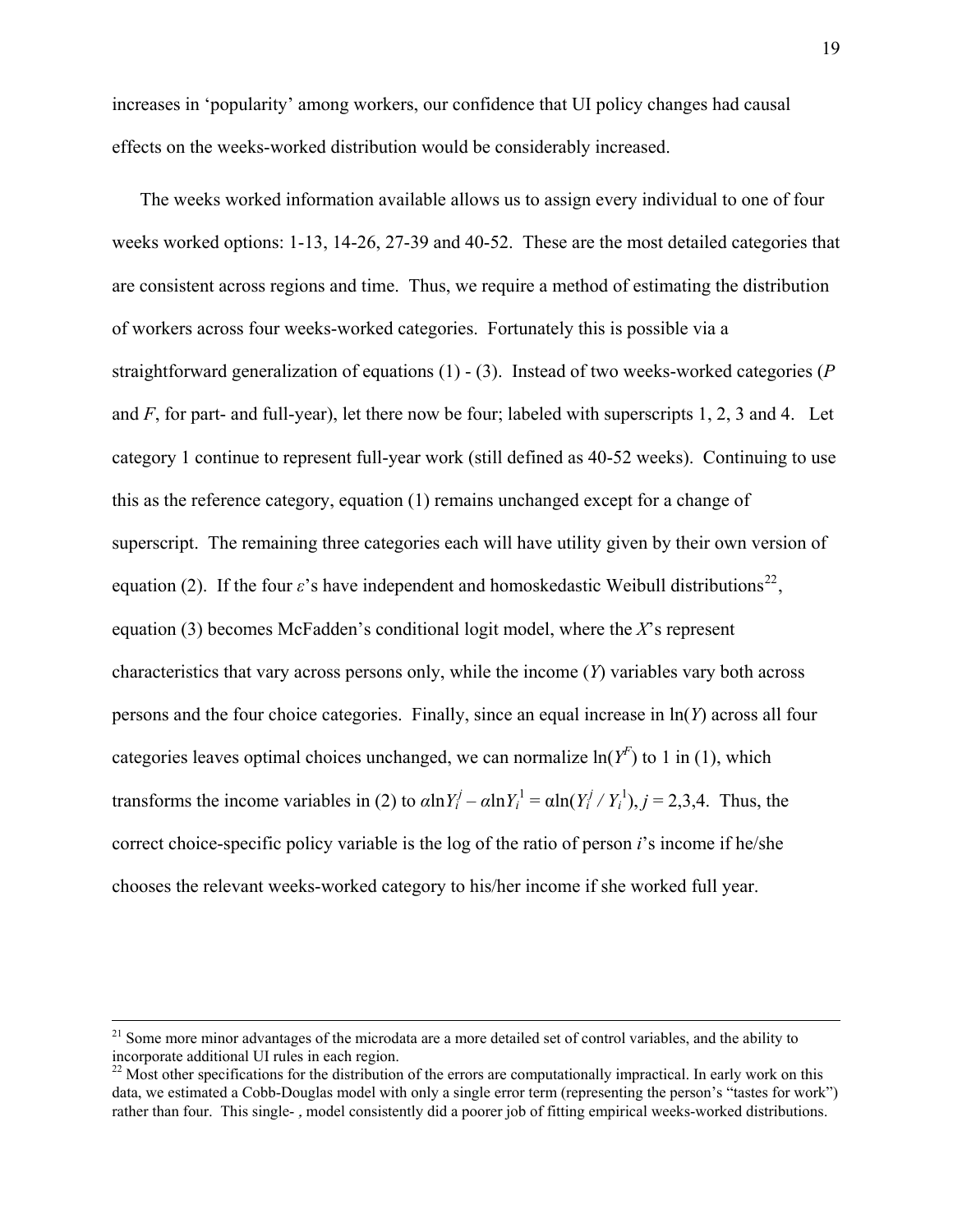Two practical issues arise in computing the above relative income variables. One is the level of weeks to "represent" each category in computing UI benefits.<sup>[23](#page-20-0)</sup> We use the midpoints (20 and 33) for the 14-26 and 27-39 weeks-worked categories respectively, and assume full-year work (52 weeks) for the final category – as we did in the cell-level analysis. The data imposes an important constraint on our analysis with respect to the 1-13 week category. If we adopt a midpoint of 7 weeks then no individual in this category would receive UI in *any* region or year. However, with 13 weeks of work, a substantial proportion of Maine workers would qualify – albeit with a relatively minor amount of UI income – and *all* workers in New Brunswick in 1980 would qualify for a very generous benefit.<sup>[24](#page-20-1)</sup> To address this issue, we examined the continuous distribution of weeks worked within the 1-13 week category in both New Brunswick and Maine for 1980. Based on this, we model all workers in the 1-13 category as working for 12 weeks, but model UI income in this category as equal to *half* of what such a worker would qualify for.<sup>[25](#page-20-2)</sup>

A second practical consideration – specific to microdata – is the effect of measurement error in weeks worked on our estimates (this is largely eliminated in the cell data by the law of large numbers). For distinct but related reasons to the classic "division bias" problem (Borjas 1980),

<span id="page-20-0"></span> $^{23}$  Data constraints (in particular the categorical nature of New Brunswick's 1970 weeks-worked information) prevent us from computing benefits for every integer level of weeks worked, then taking a weighted average thereof. In addition, using a fixed number of weeks avoids the endogeneity associated with changing weeks distributions with in a category. Finally, focusing on just a few representative weeks levels has allowed us to ensure that all details of a very complex UI system are accurately modeled in each region and year.<br><sup>24</sup> Further, in 1990 for New Brunswick, the unanticipated and 'accidental' suspension of the variable entrance

<span id="page-20-1"></span>requirement in Canada results in individuals who previously qualified with 10-13 weeks worked being ineligible for the 1990 benefit year *only* (see Green and Riddell, 1997; Baker and Rea, 1998). Given that the weeks worked variable in the 1991 Canadian census refers to the 1990 calendar year, we need to handle this in some way. As described below, we allocated some UI to people in the 1-13 weeks category in 1990 – specifically, a weighted average of what they would have had with and without the suspension – on the grounds that their behavior cannot have perfectly reflected this unanticipated and temporary policy change.

<span id="page-20-2"></span> $^{25}$  In New Brunswick, 50% of men in this category were at 9 weeks or less (where no one would qualify for UI in either region), with 20% at 10 weeks, 5% at 11 weeks, 20% at 12 weeks, and 5% at 13 weeks. The distribution is virtually identical for women, and also very similar for Maine – where men and women have an identical distribution at 54% at 9 weeks or less, 13% at 10 weeks, 3% 11 weeks, 25% at 12 weeks, and 5% at 13 weeks.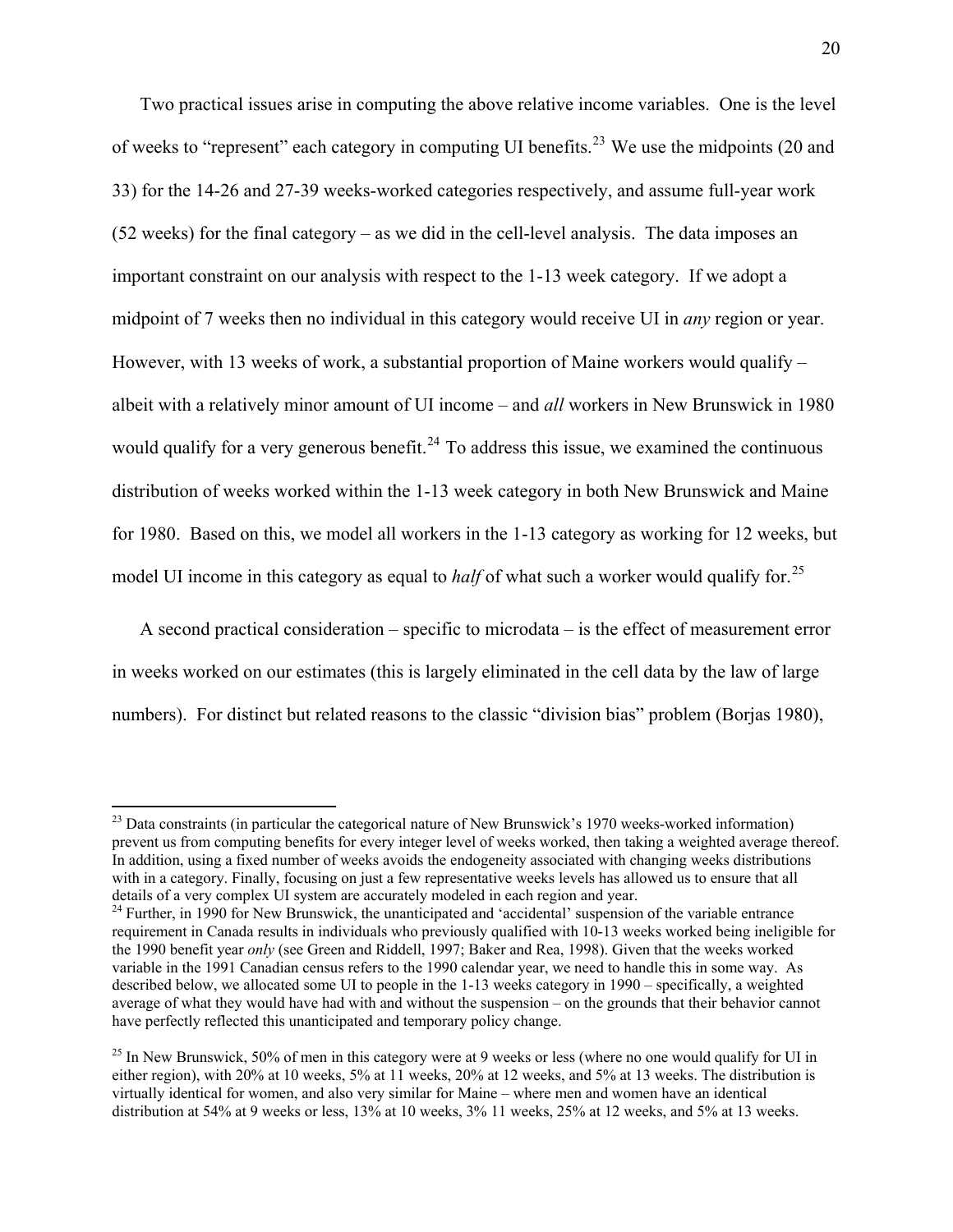this may bias our estimates of UI program effects.<sup>[26](#page-21-0)</sup> To address this problem, we use the individual's predicted rather than actual relative earnings, where predictions are based on the following variables in addition to the *X*'s: a New Brunswick dummy interacted with 1980 and 1990, all the industry dummies interacted with New Brunswick, all the industry dummies interacted with New Brunswick and a post-1970 dummy, and education interacted with New Brunswick and a post-1970 dummy.<sup>[27](#page-21-1)</sup> This strategy is based on the notion that New Brunswick's 1971 UI policy changes had effects on the relative attractiveness of weeks-worked categories that varied by jurisdiction, industry and worker skill level. These across-group policy change differentials are plausibly exogenous to the measurement error in individual weeks worked and can therefore be used to identify the effects of the relative income variable.<sup>[28](#page-21-2)</sup>

#### **b. Data**

 $\overline{a}$ 

We use the New Brunswick observations in the 1%, 2%, and 3% national Public Use microdata files for 1970, 1980 and 1990 respectively. For Maine, we use the 1% sample in 1970

<span id="page-21-0"></span><sup>&</sup>lt;sup>26</sup> Recall that the relative income variable is calculated, for each individual using that individual's estimated average weekly earnings. Further, average weekly earnings are computed by dividing annual earnings by annual weeks worked. Loosely speaking, our regression in the dichotomous case is thus specified as follows:

Prob(Part-year) =  $f(\gamma_0 + \gamma_1 R)$  [annual earnings/annual weeks] +  $\gamma_2 X$ ),

where the function determining relative income, *R*, is decreasing in its argument because of the maximum UI benefit level. Suppose that an individual's weeks worked were misclassified below their true level. This raises our computed weekly wage (the argument of *R*) and reduces the computed relative income from working part year. Since the same negative measurement error raises the dependent variable, a spurious negative correlation between relative income and the incidence of non-work is introduced.

<span id="page-21-1"></span> $27$  To reduce the impact of measurement error we also eliminated weekly wage outliers; specifically, in each region/year we drop the top 1 percent and bottom 5 percent of the calculated wage distribution.

<span id="page-21-2"></span> $^{28}$  Another advantage of using predicted relative earnings is that it addresses estimation problems stemming from unobserved individual 'ability' as well. If unexplained individual weekly wage differences ('ability') are positively correlated with unobserved differences in tastes for work, a cross-sectional OLS coefficient on our relative income variable will *overstate* the causal effects of relative income on weeks worked. By removing the idiosyncratic portion of individual earnings from the calculation of an individual's relative earnings in different weeks worked categories, our procedure eliminates this form of 'ability bias' as well.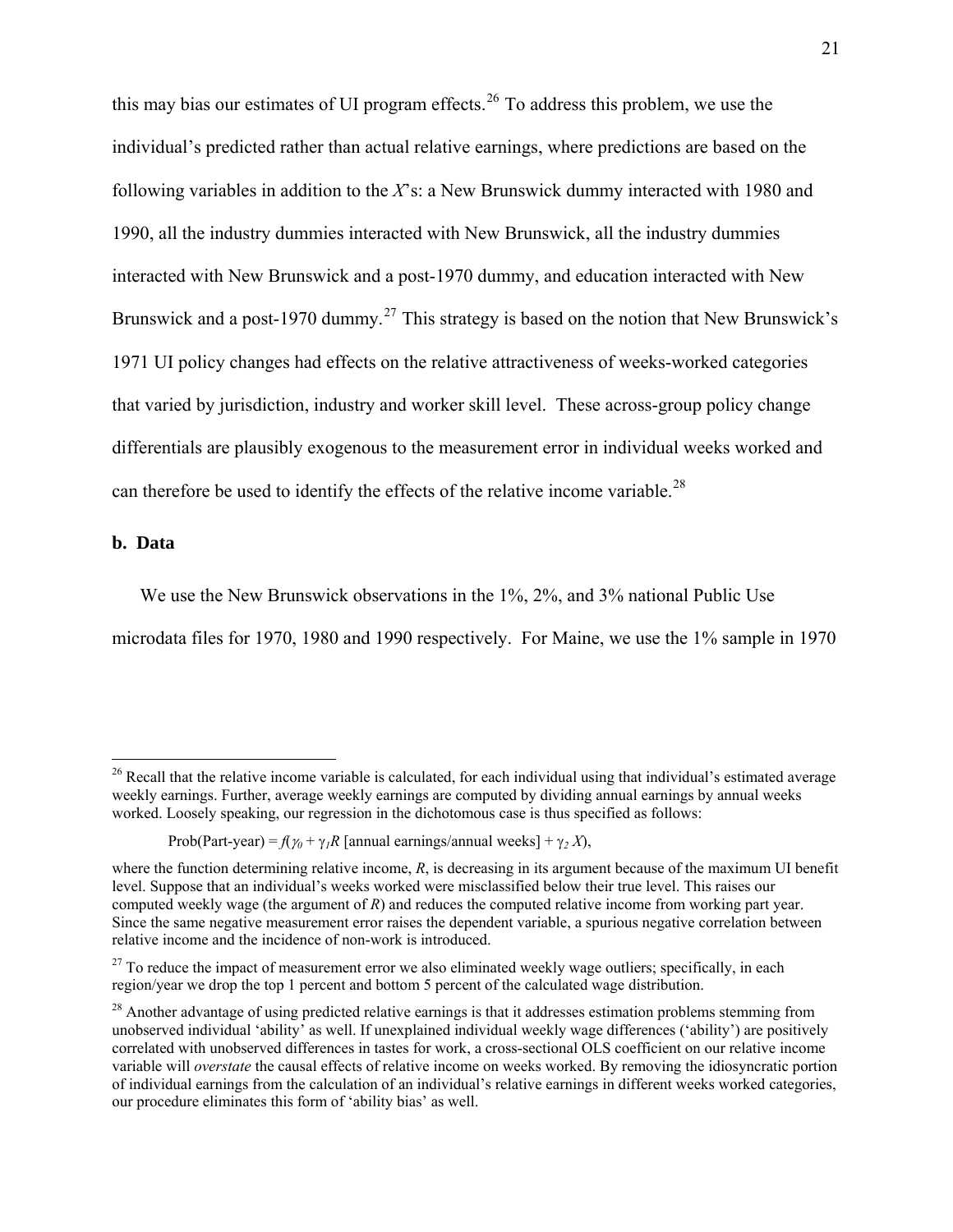and the 5% state samples for 1980-90.<sup>[29](#page-22-0)</sup> In addition, *we restrict our sample to persons living in Maine's six 'northern counties' only*; we henceforth refer to this area as Northern Maine. As noted, details of variable construction for both the cell-means and microdata, including issues of comparability across countries and across years, are provided in Appendix 2.

Some basic descriptive statistics of our estimation sample are provided in Tables 5 and 6.<sup>[30](#page-22-1)</sup> For context, these Tables also show statistics for all of Maine in addition to the six northern counties. On virtually all dimensions, Northern Maine is more similar to New Brunswick than is Maine as a whole. In addition, the working populations of Northern Maine and New Brunswick were of almost identical ages, and had similar levels of education. There were some differences in family structure (marriage and children are more common in New Brunswick, perhaps as a *consequence* of generous  $UI^{31}$  $UI^{31}$  $UI^{31}$ ) which are expected to raise men's annual work weeks, but to reduce women's. While there were some differences in industry mix – in particular, the primary sector was more important in New Brunswick while manufacturing was more important in Northern Maine, at no time in either jurisdiction under study did the primary sector (essentially fishing and logging) employ more than nine percent of men, or two percent of women.

## **c. Results**

 $\overline{a}$ 

Coefficients from conditional logit estimation of equation 3 are reported in Table 7. In addition to the control variables shown (whose role is to allow for a different choice-specific intercept for each year of data and each jurisdiction), all columns of Table 7 include a full set of

<span id="page-22-0"></span><sup>&</sup>lt;sup>29</sup> We use *Stata's* "p-weight" option to adjust our estimates for these differences in sampling rates across countries and years. Thus our estimates are representative of a worker drawn at random from the combined populations of Northern Maine and New Brunswick over all three years of our data.

<span id="page-22-1"></span> $30$  Note that the statistics reported in Tables 1 and 2 pertain to persons aged 25 through 59 with at least one week of employment in the relevant calendar year—the sample used in Section 5 of the paper below.

<span id="page-22-2"></span><sup>&</sup>lt;sup>31</sup> Our estimates of UI effects will condition on these family variables; of course to the extent that these variables respond to UI incentives our estimates will tend to understate long-run UI effects on weeks worked.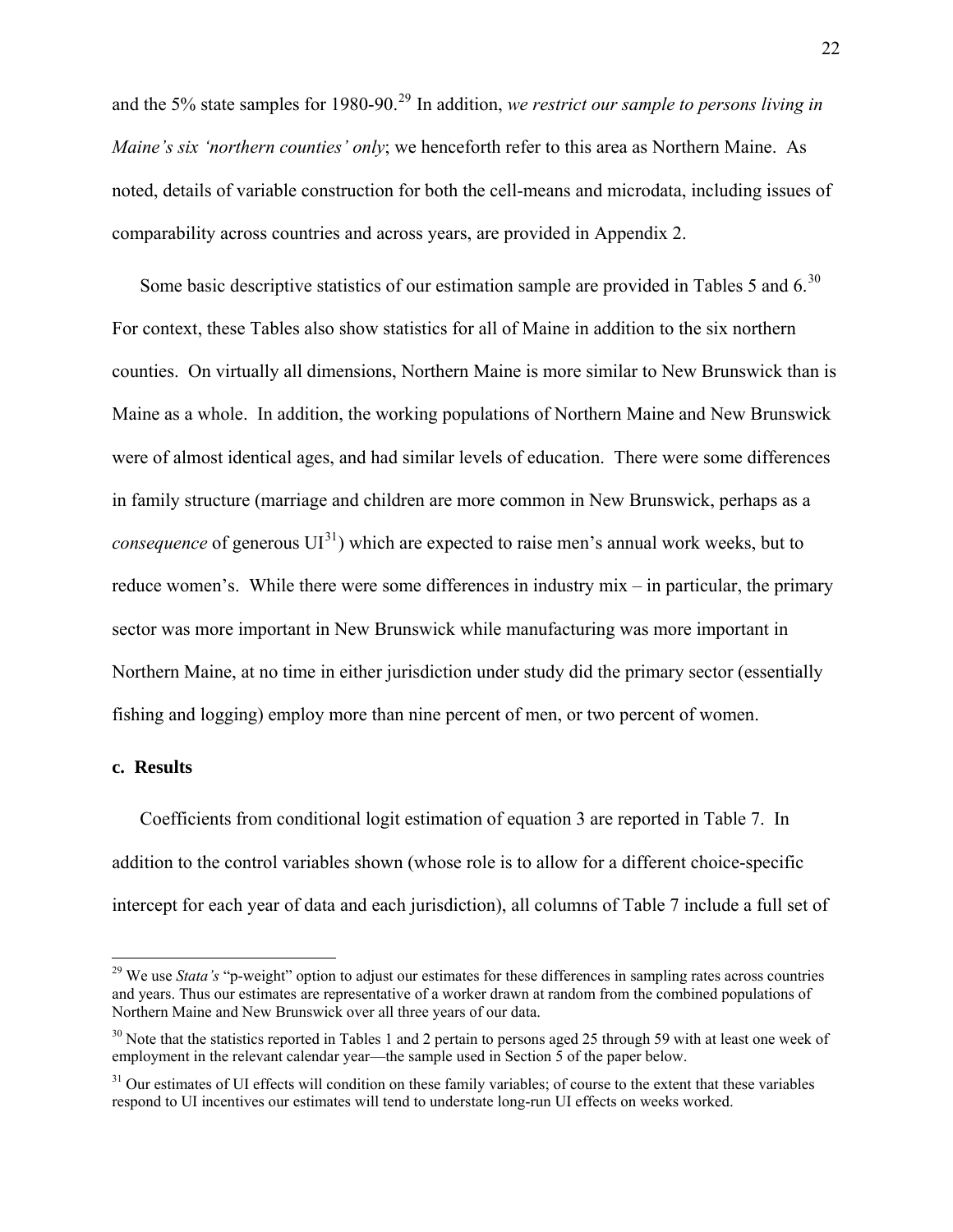industry effects for each weeks-worked category. Further, columns 2 and 4 include controls for all the variables summarized in Tables 1 and 2: age, marital status, children, school attendance, education, part-time work. While not reported, these variables have effects on the choicespecific propensities that are, in almost all cases, strongly in line with expectations (e.g. higher education reduces the attractiveness of all part-year categories relative to the baseline, full-year category).

Turning to the UI policy variable, the results in Table 7 provide strong evidence that, *ceteris paribus*, a UI-induced increase in the relative income in a weeks-worked category makes it more likely to be chosen (*t*-statistics on this variable vary across specifications from 2.8 to 9.1).<sup>[32](#page-23-0)</sup> As conditional logit coefficients do not provide useful measures of the effects of a regressor on the expected distribution of outcomes, Tables 8 through 10 display various actual and predicted weeks-worked distributions calculated from the coefficients in Table 7.

Table 8 assesses how closely the conditional logit model fits the actual weeks-worked distribution across time and regions. Part (a) focuses on men and shows that full-year work was more common in Northern Maine than in New Brunswick in all years under examination (this is not surprising given the pre-existing UI differences studied in the previous section). By 1990, only about 72 percent of employed 25 to 59-year old New Brunswick men worked full year, compared to about 88 percent in Northern Maine.<sup>[33](#page-23-1)</sup> In addition, while full-year work declined over time in both regions between 1970 and 1990, it declined to a greater extent in New Brunswick than Northern Maine (about 7 versus 3 percentage points) despite starting at a lower

<span id="page-23-0"></span> $32$  As in Section 4's analysis of cell means, we experimented with a specification that included controls for a full set of year- region interactions. In contrast to the cell-level results (see note 18), in the microdata case the estimated policy effects did not attenuate or lose statistical significance when these interactions were included.

<span id="page-23-1"></span><sup>&</sup>lt;sup>33</sup> These figures for full-year work differ from those in Table 3 for two reasons: the restriction to ages 25-59 and the restriction to Northern Maine. We find it noteworthy that the interregional differences remain so stark even when these restrictions are imposed.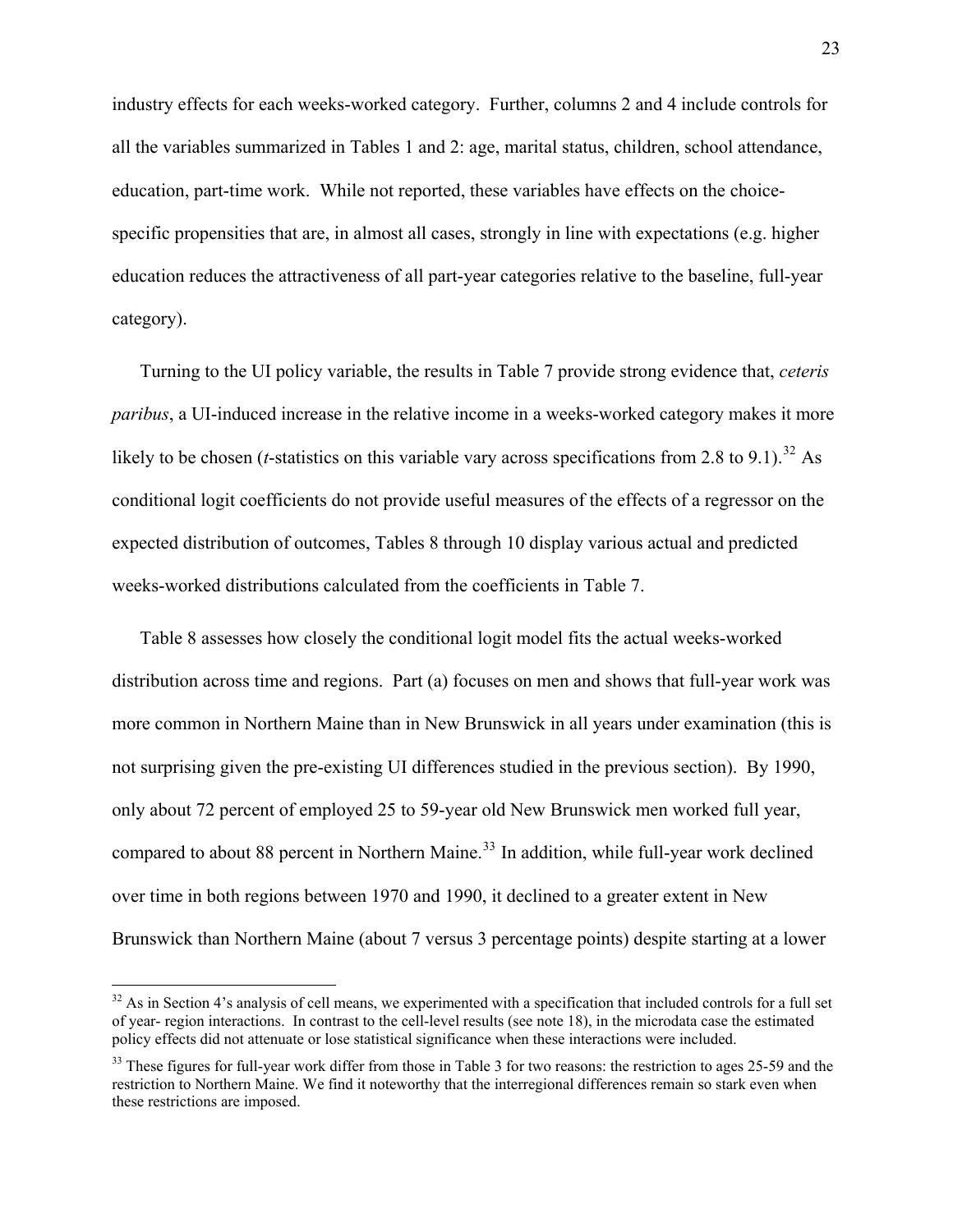base. Moreover, substantial increases occurred in the two lowest weeks-worked categories, 1-13 and 14-26, in New Brunswick. Part (a) also shows the weeks-worked distributions predicted by our model for men.<sup>[34](#page-24-0)</sup> Overall, the model fits these distributions very well. In 15 of 24 possible cases the prediction is within a single percentage point of the actual, and in no case is the model off by more than three percentage points.

Actual versus predicted values for women are shown in part (b) of Table 8. Similar patterns are evident, but against the background of an overall increase in labor force participation and full-year work. There are large increase in the fraction of New Brunswick women working 1-13 weeks (particularly between 1970 and 1980), and 14 to 26 weeks per year; an amount of work that entitles one to a full year of UI benefits in New Brunswick, but much less in Maine. As for men, the model fits the actual weeks-worked distributions remarkably well in both jurisdictions.

## **d. Predicted Policy Effects: New Brunswick's 1971 UI Act**

 $\overline{a}$ 

To examine the role of UI policy, Table 9 poses the following question: what would have happened in New Brunswick if the 1971 UI Act had not been implemented? The results are striking. For men, the simulation indicates that instead of declining by 7 percentage points, fullyear work would have remained relatively constant at around 80 percentage points over the next two decades. Thus, the 1971 UI Act can account for virtually all of New Brunswick's (absolute and relative) decline in full-year work among men. Moreover, absent the 1971 UI Act, the large increases in the 1-13 weeks worked (from 1.3 to 4.5 percentage points) and 14-26 weeks worked (9.3 to 15.6) categories would not have occurred.

<span id="page-24-0"></span><sup>&</sup>lt;sup>34</sup> Predicted probabilities across all four choices were computed for every person in our sample, then averaged across persons by year and region.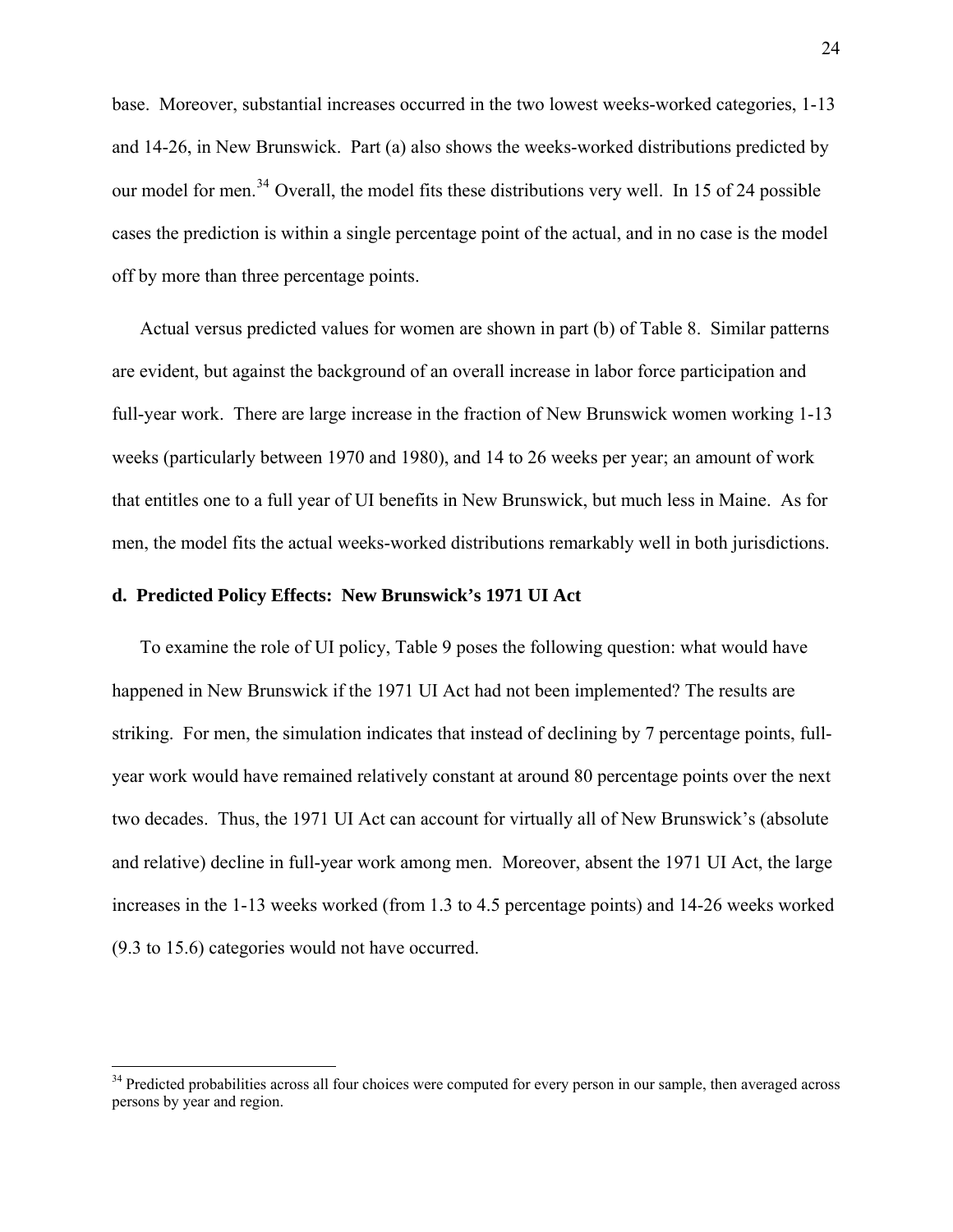For women, a somewhat different story emerges. Instead of a relatively minor increase in full-year work, the fraction of women working full-year would have *increased* by 14 percentage points if New Brunswick's 1971 policy change had not occurred. The 1970 part-year weeks worked distribution in New Brunswick is still skewed towards 14-26 weeks (relative to Northern Maine), but, as the previous Section suggests, this could be due to pre-existing UI policy differences between the regions. In summary, the 1972 UI reforms appear to have dramatically increased the incidence of part-year work in New Brunswick. For women in particular, these effects would not be apparent in a single-country study that did not use Northern Maine as a control group.

As in the two-outcome model, it is instructive to compute the labor-supply and other elasticities implied by our estimates. To derive a summary metric of the overall effective wage change associated with New Brunswick's 1972 UI reforms, consider the budget constraints facing an average New Brunswick woman in 1980 under two different legislative regimes, 1980 and 1970. These budget constraints are depicted in Figure 5 (the numbers entered into the Figure are the means of the policy variables used in the Table 9 simulations). Under 1970 rules, the implicit weekly wage associated with the 1-13 weeks worked category, measured in weeks of income per week of work, is one. This is because no individual working between 1 and 13 weeks was entitled to UI under New Brunswick's 1970 rules, 12 weeks of work yielded 12 weeks, or  $12/52 = .231$  years worth of income (recall that 12 weeks represents the 1-13 week category).

Under the 1980 rules, this implicit wage rate had fallen from one to  $(1-.448)^*$ [52/(52-12)] = .72 weeks of income per week worked, a 33 percent effective wage decrease (using an average of initial and final values as a base to calculate percentages). The same calculations applied to the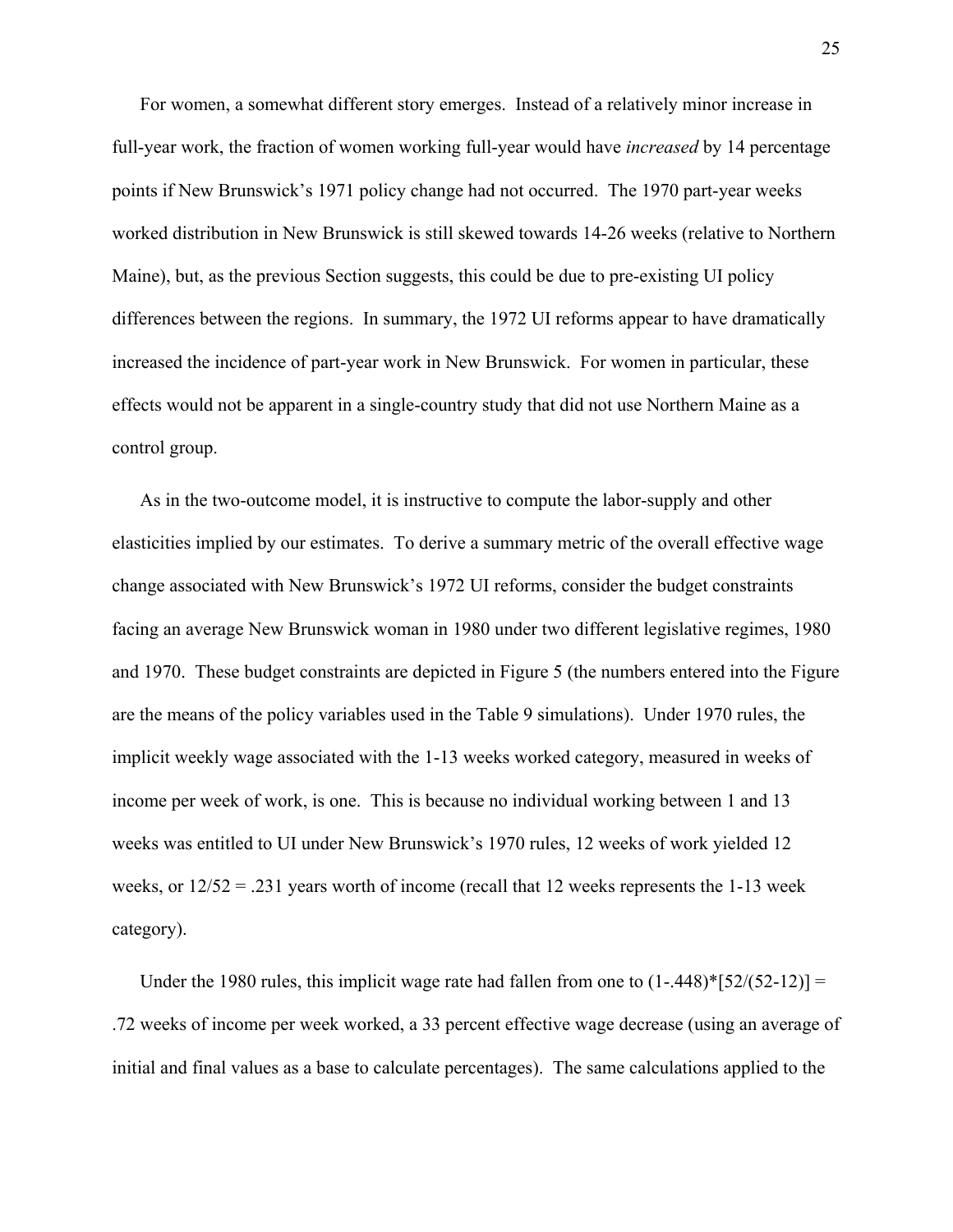14-26 and 27-39 weeks worked categories yield percentage wage declines of 58 and 41 percent respectively. Taking a simple average of these, New Brunswick's women faced roughly a 44.1 percent effective decline in the returns to working an extra week of the year, due to the 1972 UI reforms. What elasticities does this imply? Continuing to use 52, 33, 20 and 12 weeks to represent the four weeks-worked categories, the 1980 policy reforms led to a 9.6 percent decline in annual weeks worked (from 42.5 to 38.7), implying a labor supply elasticity of  $9.6/44.1 = .22$ . For men, the same calculations yield an elasticity of .13. These values are remarkably close to our estimates from the previous section's model, .30 and .13 for women and men respectively.

As before, we also compute frequency-of-choice elasticities with respect to the *income* associated with a choice. Focusing on the bottom two weeks-worked categories (1-13 and 14- 26), women's elasticities are 1.06 and .68 respectively; men's are 1.34 and 0.99 respectively. Thus, a ten percent increase in the total income associated with working 1-13 weeks implies an increase of more than ten percent in the share of workers in that category. Combining the bottom two categories, we estimate an elasticity of about one (1.04 for men, .91) for both men and women. *Thus, for both men and women, increasing the income associated with working less than half year by ten percent raises the number of men or women working under half year by about ten percent as well.[35](#page-26-0)* Clearly, these estimates suggest large responses of UI program participation, and expenditures, with respect to program generosity.

On one level, we should not be surprised if New Brunswick's 1972 UI reforms led to an increase in UI program participation. The new rules extended UI entitlements to workers with very short histories who previously did not qualify for the program. Thus, a participation (and expenditure) increase would have occurred even in the absence of any behavioral responses to

<span id="page-26-0"></span><sup>&</sup>lt;sup>35</sup> Combining the bottom three categories yields an estimate of UI effects on 'part-year' (under 40 weeks) work that is comparable to those obtained in our cell-level analysis. These elasticities are .90 for men and .74 for women.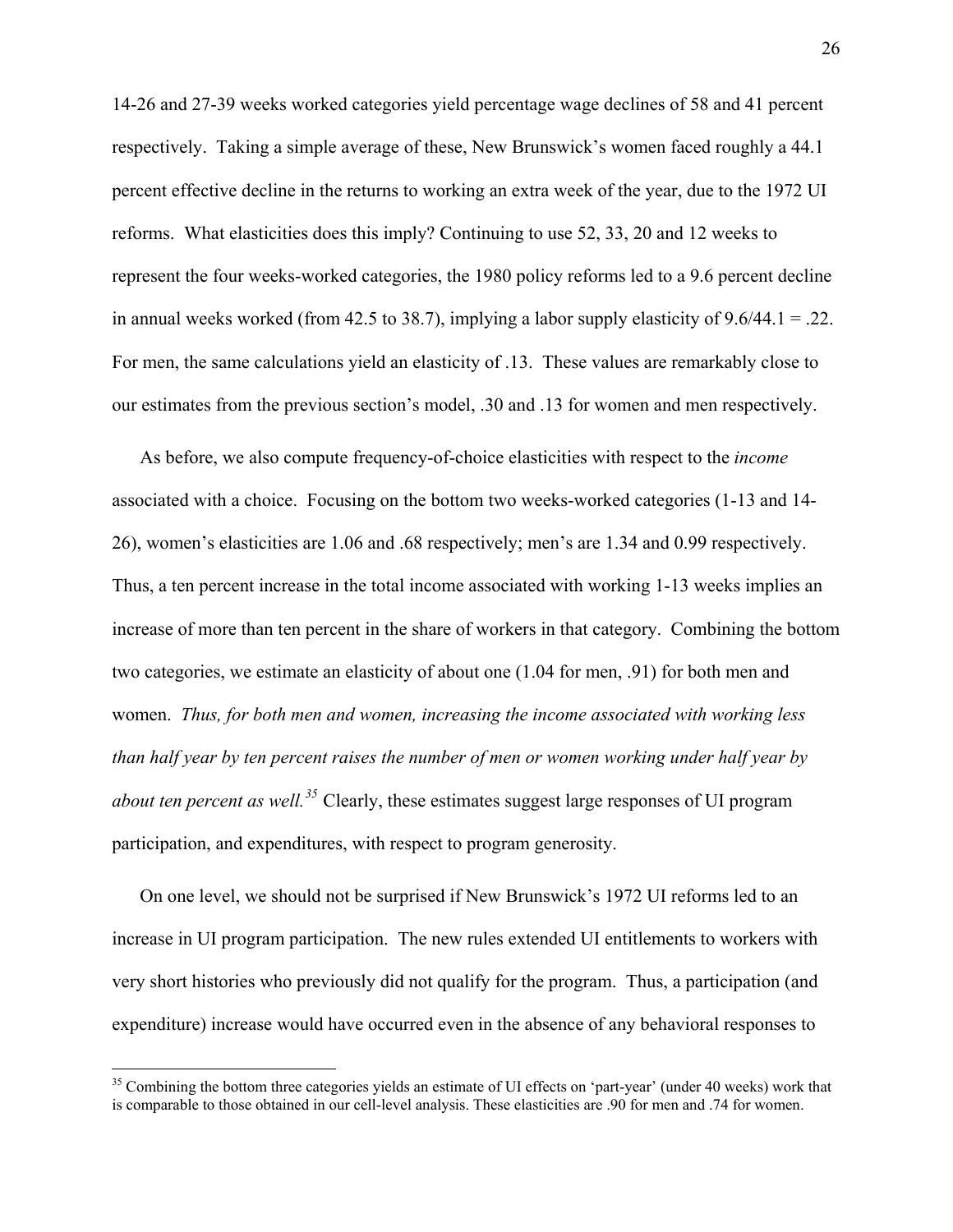the policy change. Since our interest here is in behavioral adaptation to legislation, we net out the above, purely mechanical "entitlement" effects by computing changes in UI participation under a fixed (1980) set of UI rules. Since, under the 1980 rules, about half the workers in the 1- 13 week category qualifed for UI, our estimate of the number of UI program participants equals the number of workers in the 14-26 and 27-39 week categories, plus half the number in the 1-13 week category.<sup>[36](#page-27-0)</sup> Under that definition, our estimates imply an elasticity of UI program participation with respect to the wage of .47, and of paid UI weeks with respect to the wage of .34 for women. For men, these numbers are .72 and .67. Elasticities with respect to the average income associated with "part-year" (under 40 weeks) work are similar: .80 and .74 for men, and .57 and .41 for women. In other words, raising the income associated with part-year work by 10 percent is predicted to raise the number of men receiving UI benefits by 8 percent, and the number of UI benefit weeks paid to men by 7.4 percent. $37$ 

## **e. Predicted Policy Effects: International Comparisons**

 $\overline{a}$ 

In the spirit of understanding the contribution of income support policies to international differences in work activity (e.g. Prescott 2004; Alesina *et al* 2005), we also ask: "What would happen if New Brunswick adopted Maine's UI system?" The results, presented in Table 10, show that 80 percent of New Brunswick's working men would be working full year in 1990 (compared with 72 percent who actually did so, and compared with 88 percent of Northern Maine men who did so). Thus, UI policy alone explains half of men's 16 percentage point crosssectional gap in full-year work between these two jurisdictions in 1990. If New Brunswick had

<span id="page-27-0"></span><sup>&</sup>lt;sup>36</sup> If only a fixed fraction of UI-qualified workers actually participate in the program, our computed elasticities are unaffected. If the UI take-up rate among qualified workers increases with the benefit level, the elasticities presented below underestimate the magnitude of the response.

<span id="page-27-1"></span> $37$  These UI take-up elasticities are larger for men than those obtained from the previous section's two-outcome model, but smaller for women (they were .57 and 2.09 respectively for men and women). We place more weight on the current numbers since they are based on a more detailed simulation of the change in predicted work weeks.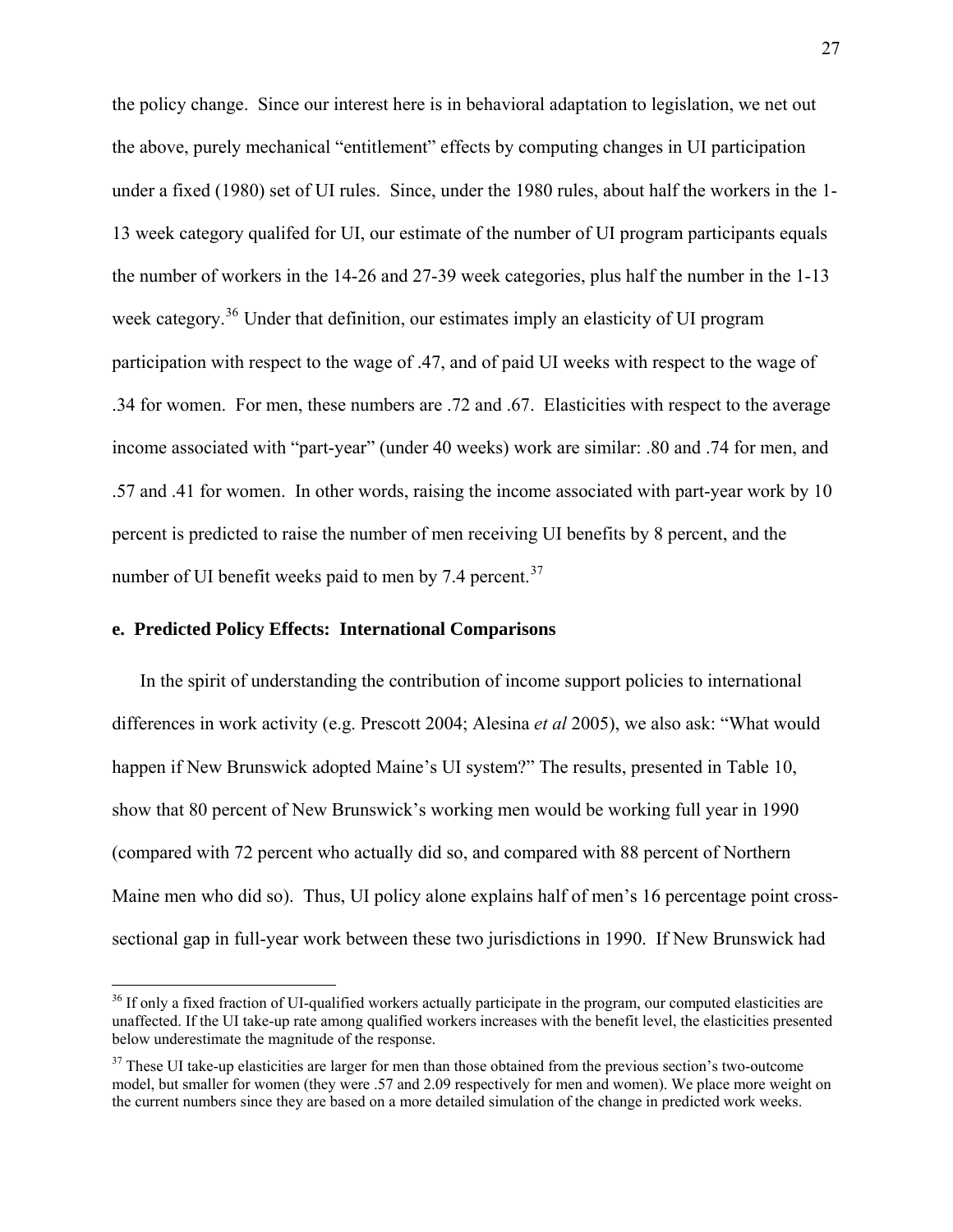Maine's UI system, 75 percent of its working women would have worked full year in 1990 (compared to 65 percent who actually did so, and compared with 76 percent of Northern Maine women who did so). UI policy therefore explains *all* of women's 16 percentage point crosssectional gap in full-year work between these two jurisdictions in 1990.

Focusing on the share of workers who put in less than a half year of work, Table 10's predictions are even more dramatic. For example, according to Table 8, in 1990 (2.2+3.9=) 6.1 percent of Northern Maine's working men worked fewer than 27 weeks; in New Brunswick that figure was more than three times as high at 20.8 percent. From Table 10, only  $(1.0+10.4=)$  11.4 percent of New Brunswick's working men would work less than half year if New Brunswick had Maine's UI system. Thus, UI policy differences explain about two thirds ((20.8-11.4)/(20.8-6.1) of this differential. For women in 1990, 13.8 percent worked less than half year in Northern Maine, compared to 26.2 percent in New Brunswick. Similar calculations imply that UI policy differences can account for essentially all of this difference.

<span id="page-28-0"></span>As noted, it is striking that the effects of UI on weeks-worked distributions described above are observed at the level of the entire labor force (not just for the highly restricted samples often analyzed in income-support studies, such as single mothers, former welfare recipients, or workers who have just initiated an unemployment spell). That said, it is useful to investigate whether a sample of less-skilled workers would be more responsive to UI incentives than the population as a whole, particularly since UI replacement rates are higher among the less-skilled. To that end, we replicated the entire analysis underlying Table 10 for a sample of workers with a high-school degree or less. The results are shown in Table  $11.^{38}$  $11.^{38}$  $11.^{38}$  Compared to all men, there is a larger inter-regional difference in the 1990 share working part-year (under 40 weeks) among the less-educated at (100-82=) 18 percent in Northern Maine versus (100-66=) 34 percent in New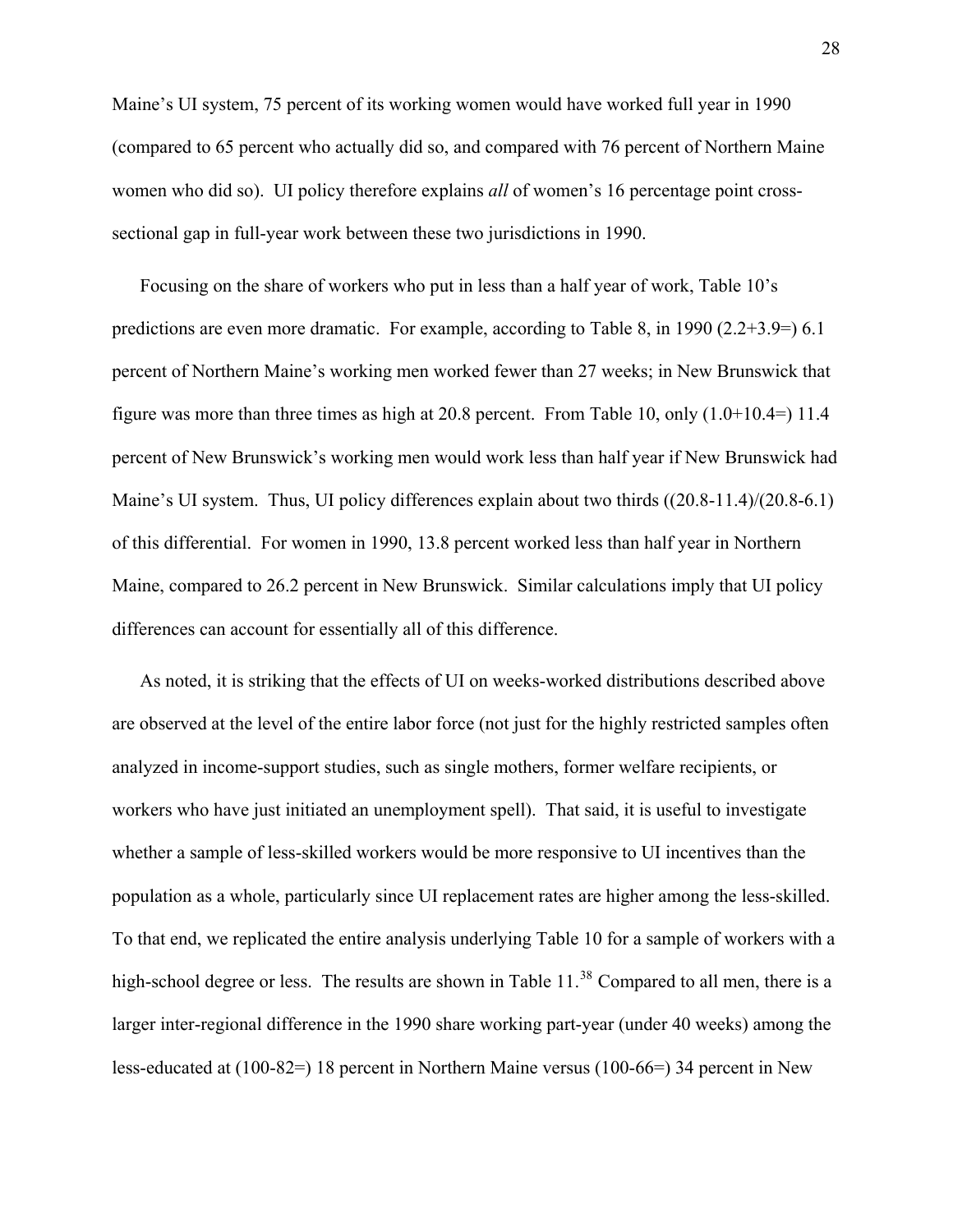Brunswick. According to Table 11, UI policy explains 80.3-66.3=14 percentage points of this 16 point difference. The results are even more dramatic for the share of men working less than half the year. In 1990 more than a quarter of New Brunswick's men  $(5.5 + 20.2 = 25.7$  percent) fell into this category, compared to 10.3 percent in Northern Maine. Imposing Maine's UI system on New Brunswick reduces this 25.7 percent to 11.4 percent. The model therefore attributes almost the entire international gap in 1990 to the UI policy differential.

For less-educated women, Table 11 shows an interregional gap in the 1990 incidence of partyear work (under 40 weeks) equal to  $68.9 - 60.3 = 8.6$  percentage points. Under Maine's rules women in New Brunswick would have worked part-year  $72.1-60.3 = 11.8$  percentage points less frequently. The interregional gap in the share working half-year or less is 11.3 percentage points, essentially all of which is again attributed to UI policy differences. In contrast to men, these predicted UI effects for less-educated women are not unambiguously greater than those for the entire female labor force. Perhaps because of women's lower wages overall, and perhaps because of a greater desire to spend time with their children, better- educated women appear to be just as likely to respond to the UI program as less-educated women.

### **6. Conclusions**

 $\overline{a}$ 

In 1990, six percent of 25-59-year-old men in Maine's Northern Counties worked fewer than 26 weeks. Just across the Saint Croix River in New Brunswick, that figure was more than three times as high, at 20 percent. Our results suggest that a large share of this difference can be explained by the much more generous Canadian Unemployment Insurance system. These results are derived from a unique and dramatic natural income-support experiment spanning 50 years, during which we see a close link between these jurisdictions' relative weeks-worked

<sup>&</sup>lt;sup>38</sup> Predicted distributions correspond very closely to the actual ones; for brevity, we report predictions only.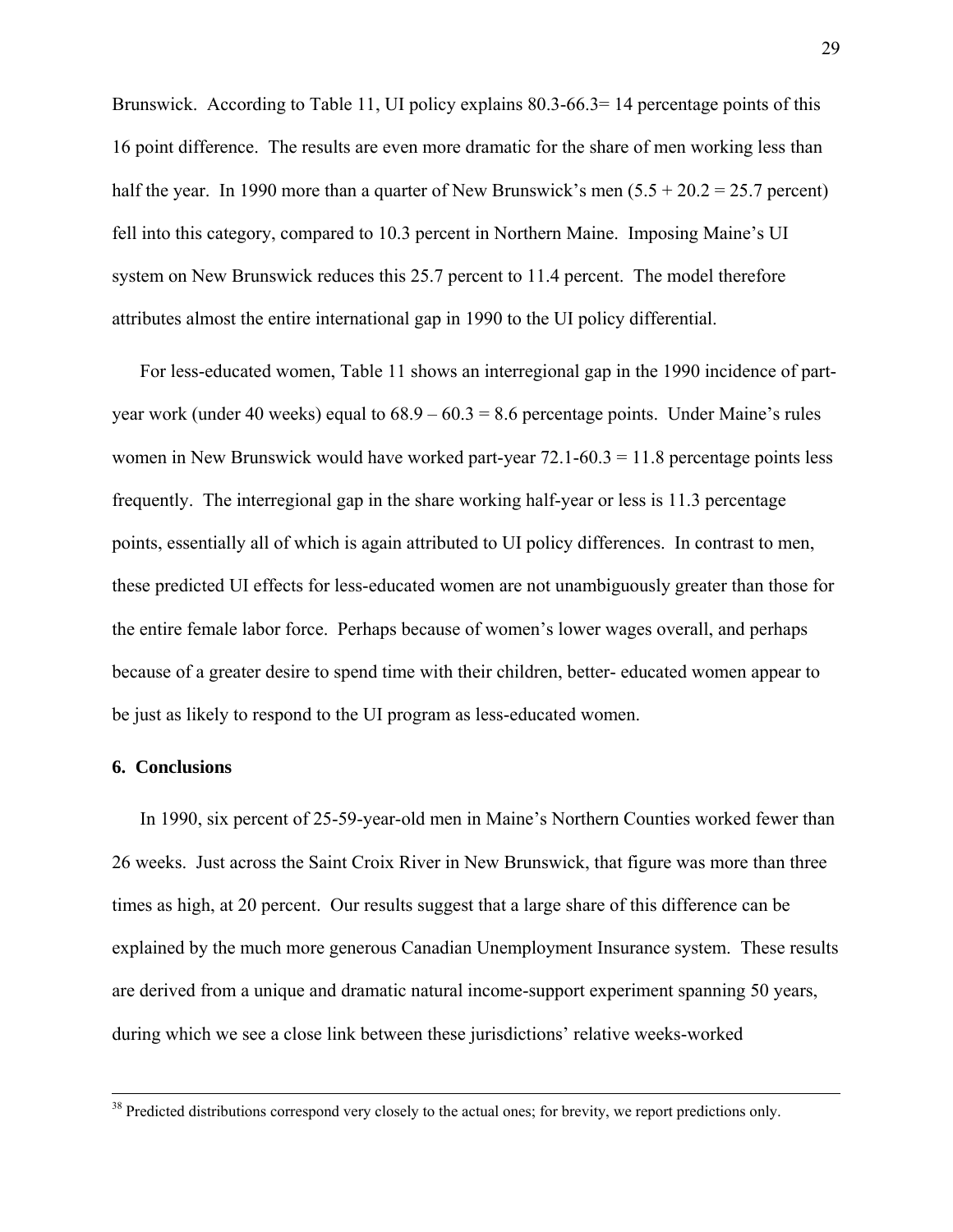distributions and New Brunswick's UI policy changes. Further, the fact that our very parsimonious model accurately predicts which particular weeks-worked categories became relatively more common after New Brunswick's 1971 UI reforms considerably strengthens the case for a causal role of UI policy.

In more detail, we identify large effects of UI program generosity on the likelihood of working a relatively small number of weeks per year – for example, 1 to 13 weeks or 14 to 26 weeks. For both men and women, a ten percent UI-induced increase in the income associated with working less than half-year is estimated to raise the number of persons working less than half year by about the same ratio. These large UI-induced changes in the incidence of part-year work in turn suggest large elasticities of program participation – and therefore program expenditures – with respect to program generosity. For instance, raising the income associated with part-year work by 10 percent raises the number of men receiving UI benefits by 8 percent, and the number of UI benefit weeks paid to men by 7.4 percent. Needless to say, such responses should play important roles in the cost-benefit analysis of any income support policy.

The approach taken in this paper differs from most existing studies of the labor market effects of income support programs which (for good reason) restrict their attention to the shortrun effects of small policy changes on the labor supply of specific at-risk groups (e.g. former welfare recipients; workers who have just become unemployed). In contrast, we evaluate the long-run impact of a very generous unemployment insurance program on the amount of work performed by a region's entire workforce. Clearly, because they allow both workers *and* firms to make larger adjustments on a greater number of margins, both the size and permanence of the UI policy changes studied here may help account for the relatively large responses estimated here. Among the margins of adjustment that are likely to play a larger role in the long run are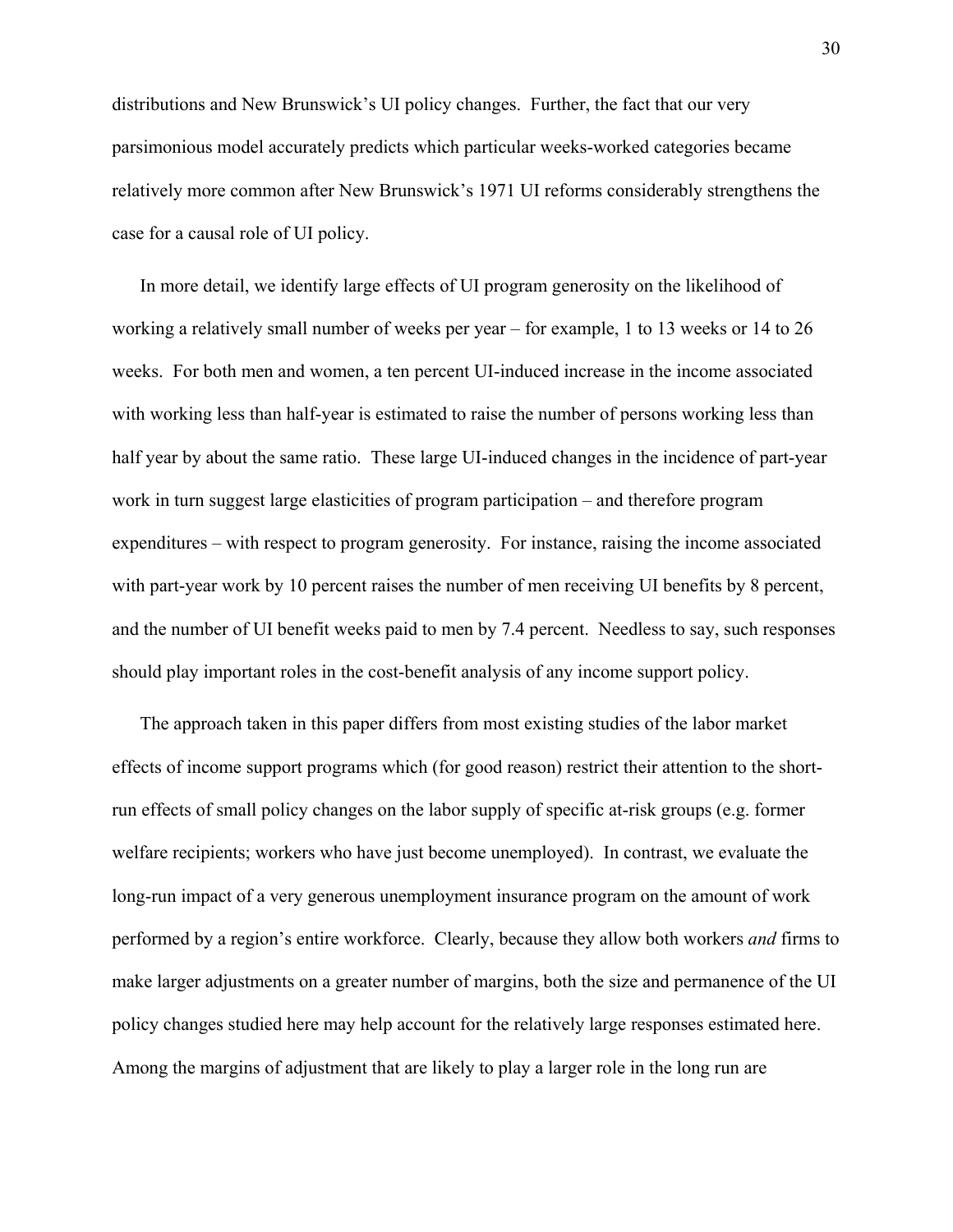education decisions, occupational choices, fertility decisions, migration (workers with high tastes for leisure may be induced to remain in New Brunswick by UI policy), learning effects (it takes time and/or experience to understand the workings of the UI system), and the development of informal institutions (such as relabelling of separations and the job-sharing example discussed in Section 4) to take most effective advantage of the UI program.<sup>[39](#page-31-0)</sup>

Finally, two additional factors may contribute to the large estimated responses in this paper. One is social effects: the large UI participation rates generated by the Canadian program may themselves help disseminate knowledge about how the program works, and may effectively eliminate any stigma associated with benefit receipt. We do not attempt to distinguish such induced social effects from 'first-order' program effects in this paper; we simply note that any such social multipliers may help explain the size of our estimates.<sup> $40$ </sup> The second possible contributing factor to our large estimated effects is the pre-existing pattern of seasonal work in both these jurisdictions. Clearly, to the extent that a program's main effect is to *preserve* a preexisting way of life, any adjustment costs will work in favor of, rather than against, large program effects. That said, our estimates attribute large *increases* in women's part-year work to New Brunswick's UI system. Importantly, these effects are observed in sectors such as services (which accounts for half of female employment), not just in 'inherently' seasonal activities such as primary industries. Thus, for women, it appears that UI has not just preserved an existing lifestyle, but actually *created* a new one based on chronic seasonal unemployment.

<span id="page-31-0"></span> $39$  Of course, some of these margins (in particular education decisions, occupational choices, and fertility decisions) are at least partially controlled for in our estimation procedure. To the extent they are held constant in our analysis, even the large estimates in this paper are likely to understate the overall magnitude of responses to

<span id="page-31-1"></span>even the large estimates in this paper are likely to understand may be a response to UI. 40 See for example Bertrand et al. (2000) for a recent study of social effects on income support program participation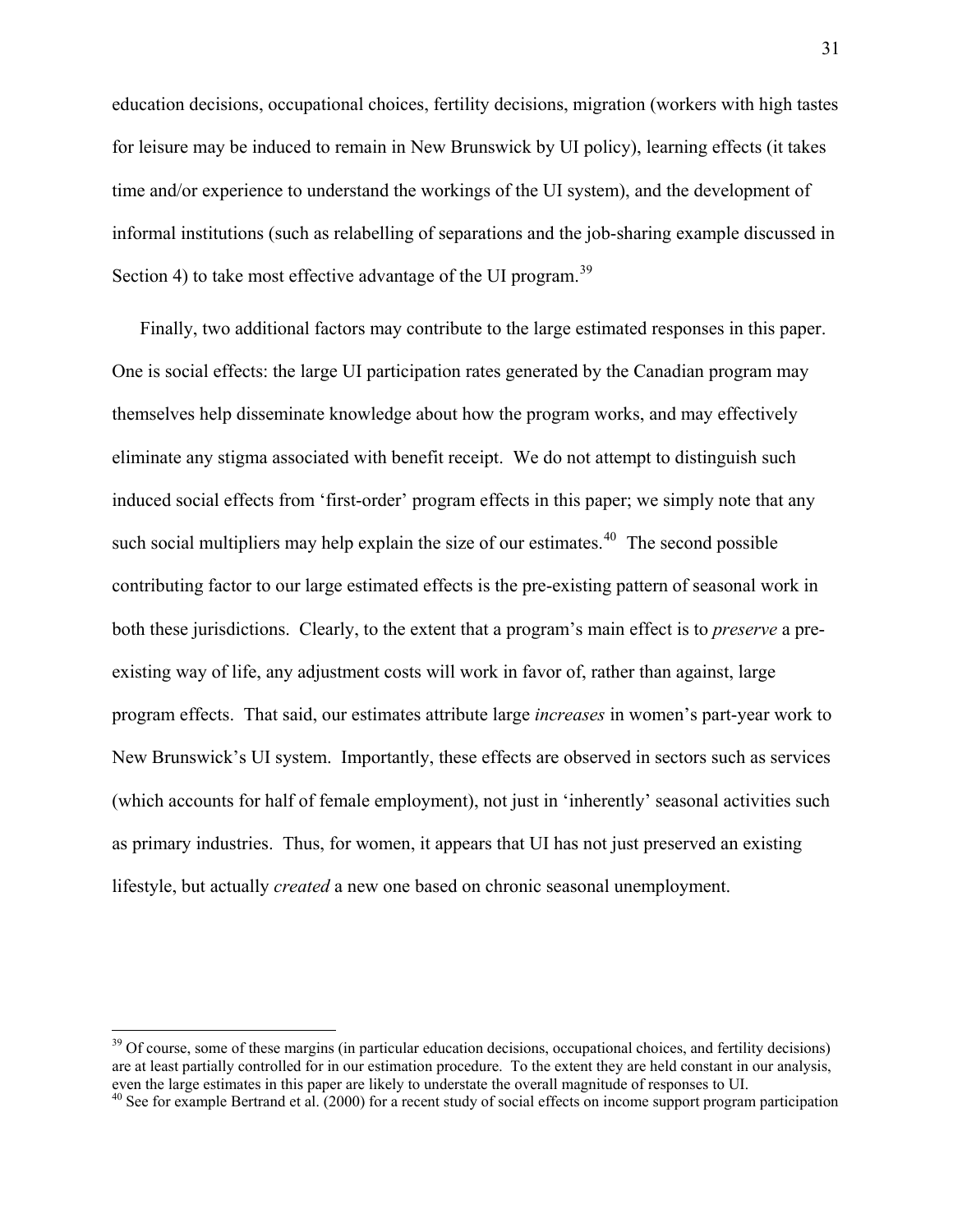#### **References**

- Alesina, A., E. Glaeser, and B. Sacerdote. 2005. "Work and Leisure in the U.S. and Europe: Why so Different?" *NBER Macroeconomics Annua*.
- Anderson, Patricia M. and Bruce D. Meyer. 1997. "Unemployment Insurance Take-up Rates and the After-tax Value of Benefits" *Quarterly Journal of Economics,* Volume 112, Number 3, pp. 913-37.
- Ashenfelter, Orley and David E. Card. 1986. "Why have Unemployment Rates in Canada and the United States Diverged?" *Economica*, Volume 53, pp.171-95
- Baker, Michael and Samuel A. Rea. 1998. "Employment Spells and Unemployment Insurance Eligibility Requirements" *Review of Economics and Statistics*, Volume 80, Number 1, pp.80-94.
- Bertrand, Marianne, Luttmer, Erzo, and Sendhil Mullainathan. 2000. "Network Effects and Welfare Cultures" *Quarterly Journal of Economics*, Volume 115, Number 3, pp. 1019- 55.
- Blank, Rebecca M., and David E. Card. 1991. "Recent Trends in Insured and Uninsured Unemployment: Is There an Explanation?" *Quarterly Journal of Economics,* Volume 106, Number 4, pp. 1157-89.
- Borjas, George. 1980. "The Relationship between Wages and Weekly Hours of Work: The Role of Division Bias" *Journal of Human Resources,* Volume 15, Number 3, pp. 409-423.
- Commission of Inquiry on Unemployment Insurance. 1986. Report. Ottawa: Minister of Supply and Services.
- Dingledine, Gary. 1981. *A chronology of response: The evolution of unemployment insurance from 1940 to 1980*. Ottawa: Minister of Supply and Services.
- Green, David A. and W. Craig Riddell. 1997. 'Qualifying for Unemployment Insurance: An Empirical Analysis" *Economic Journal,* Volume 107, Number 440, pp. 67-84.
- Green, David A. and Timothy Sargent. 1998. "Unemployment Insurance and Job Durations: Seasonal and Non-seasonal Jobs" *Canadian Journal of Economics,* Volume 31, Number 2, pp. 247-78.
- Hamermesh, Daniel S. 2002. "International Labor Economics" *Journal of Labor Economics*, Volume 20, Number 4, pp. 709-32.
- Harris, Michael. 1998. Lament for an Ocean: The Collapse of the Atlantic Cod Fishery: A True Crime Story. Toronto: McClelland & Stewart.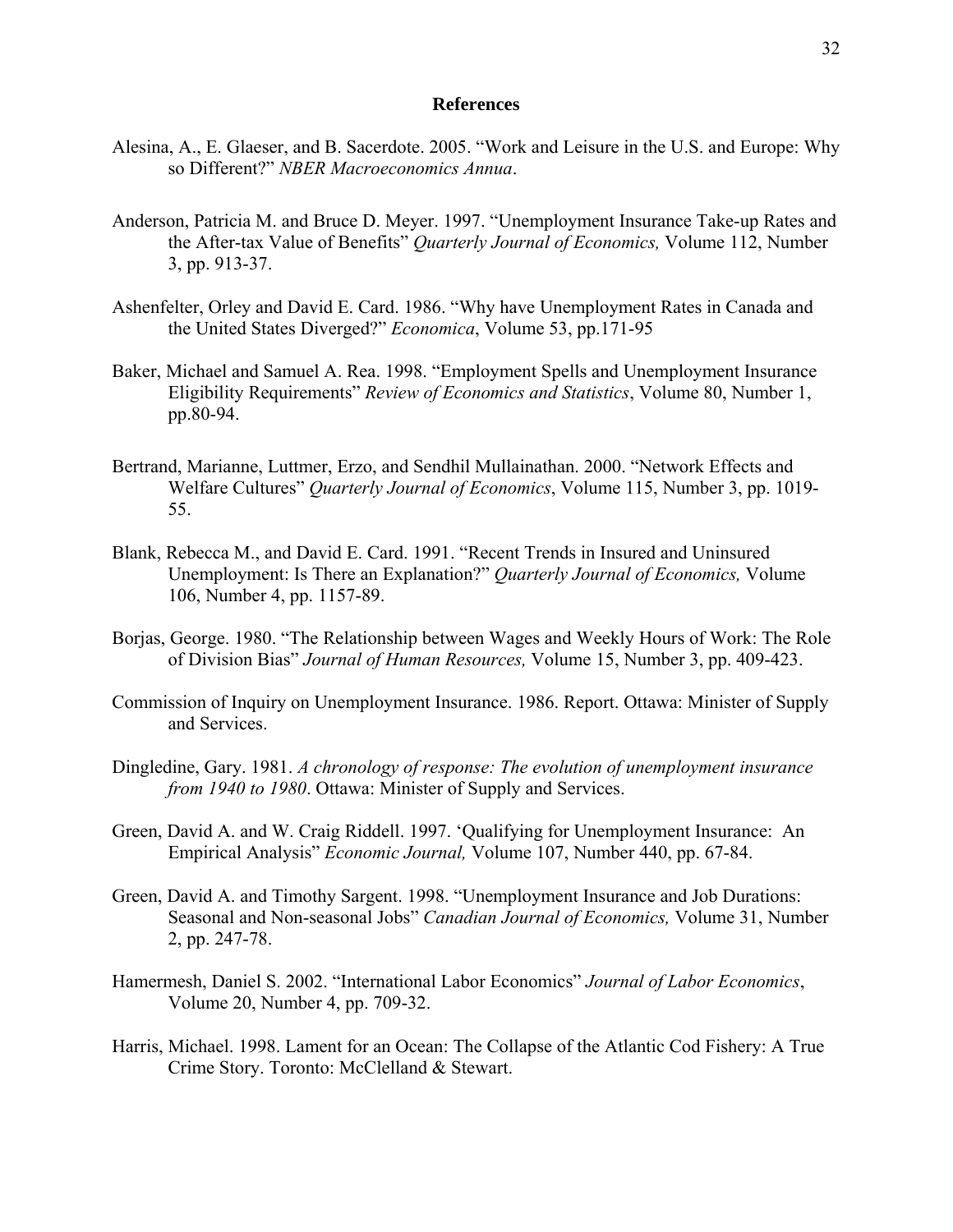- Human Resources Development Canada. 2005. "Unemployment Insurance in Canada" <http://www.hrdc-drhc.ca/ae-ei/hist/chapter4.shtml>
- Kuhn, Peter and Arthur Sweetman. 1998. "Unemployment Insurance and Quits in Canada" *Canadian Journal of Economics*, Volume 31, Number 3, pp. 549-72.
- Krueger, Alan and Bruce Meyer. 2002. "Labor Supply Effects of Social Insurance", in A. Auerbach and M. Feldstein, eds. *Handbook of Public Economics*, Volume 4. Amsterdam: Elsevier, pp. 2327-2392.
- MacLeod, W. B. and Thomas Lemieux. 2001. 'Supply Side Hysteresis: The Case of the Canadian Unemployment System" *Journal of Public Economics,* Volume 78, Number 2, pp.139-170.
- Murray, Charles A. 1994. *Losing ground: American social policy, 1950-1980.* New York: Basic Books.
- Prescott, E. C. 2004. "Why do Americans Work So Much More than Europeans?" *Federal Reserve Bank of Minneapolis Quarterly Review,* Volume 28, Number 1.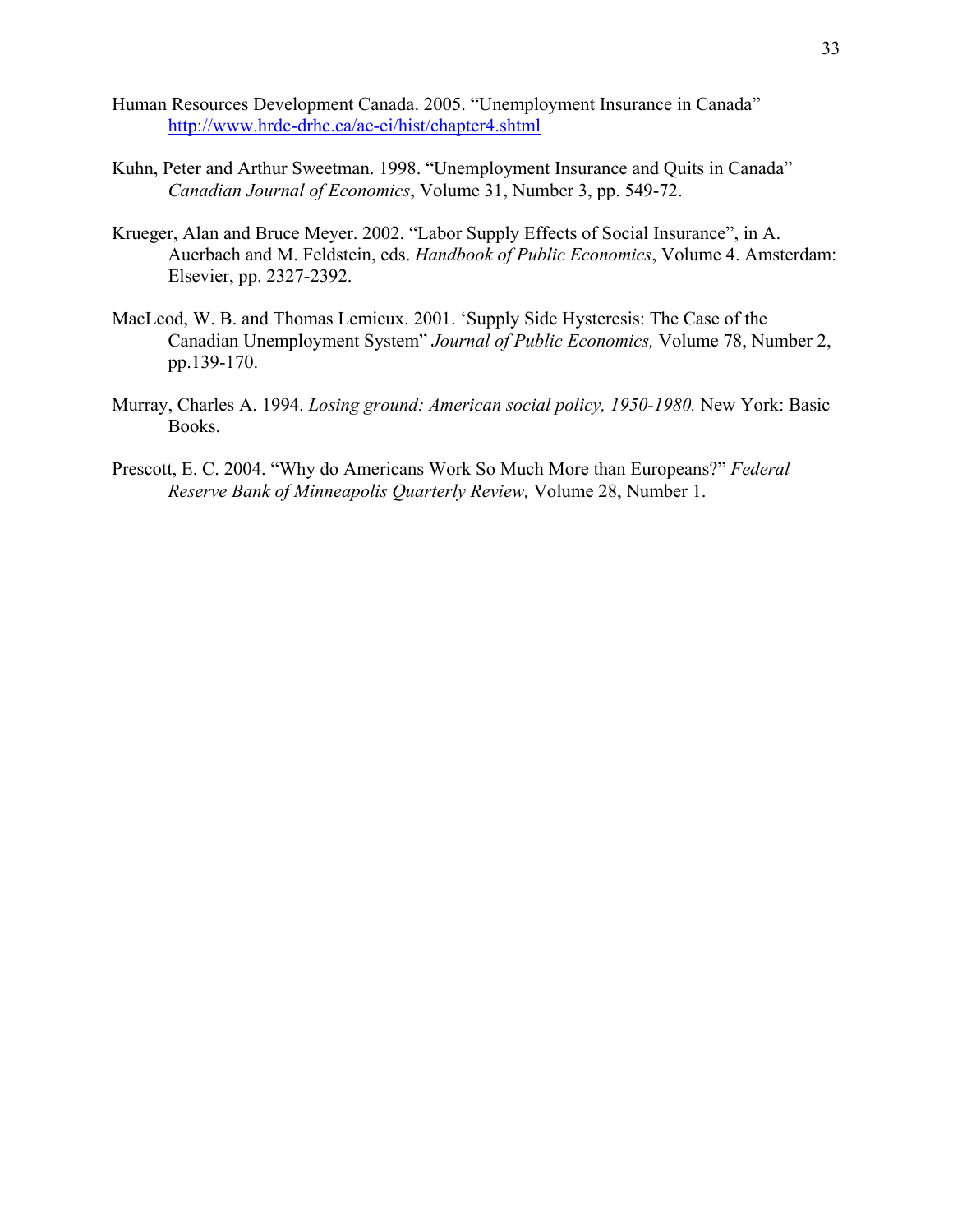# **Table 1 Government Transfer Payments in Maine and New Brunswick, 1990**

## **A. All Persons:**

|                                                            | Men  | Women |  |  |  |  |  |
|------------------------------------------------------------|------|-------|--|--|--|--|--|
| 1. Fraction receiving unemployment insurance               |      |       |  |  |  |  |  |
| New Brunswick                                              | .228 | .182  |  |  |  |  |  |
| Maine                                                      | .056 | 031   |  |  |  |  |  |
| 2. Fraction receiving other transfer payments <sup>1</sup> |      |       |  |  |  |  |  |
| New Brunswick                                              | 117  | .117  |  |  |  |  |  |
| Maine                                                      | 062  | 082   |  |  |  |  |  |

# **B.** Workers<sup>2</sup> Only:

|                                                            | Men  | Women |  |  |  |  |  |
|------------------------------------------------------------|------|-------|--|--|--|--|--|
| 1. Fraction receiving unemployment insurance               |      |       |  |  |  |  |  |
| New Brunswick                                              | 295  | .297  |  |  |  |  |  |
| Maine                                                      | 057  | .033  |  |  |  |  |  |
| 2. Fraction receiving other transfer payments <sup>1</sup> |      |       |  |  |  |  |  |
| New Brunswick                                              | .054 | .058  |  |  |  |  |  |
| Maine                                                      | 039  | .040  |  |  |  |  |  |

1. In Maine, "other transfer payments" include public assistance, veterans' benefits and food stamps only. In New Brunswick, it includes social assistance, veterans pensions, workers compensation, disability benefits, mothers' allowances, Canada manpower training and mobility allowances, and provincial income supplements.

2. 'Workers' includes all individuals with positive weeks worked in the reference calendar year.

Age is restricted to 25 to 59 years.

Sources: Authors' calculations from 1991 Census of Canada and March 1990 Current Population Survey. CPS figures are weighted by CPS final weight.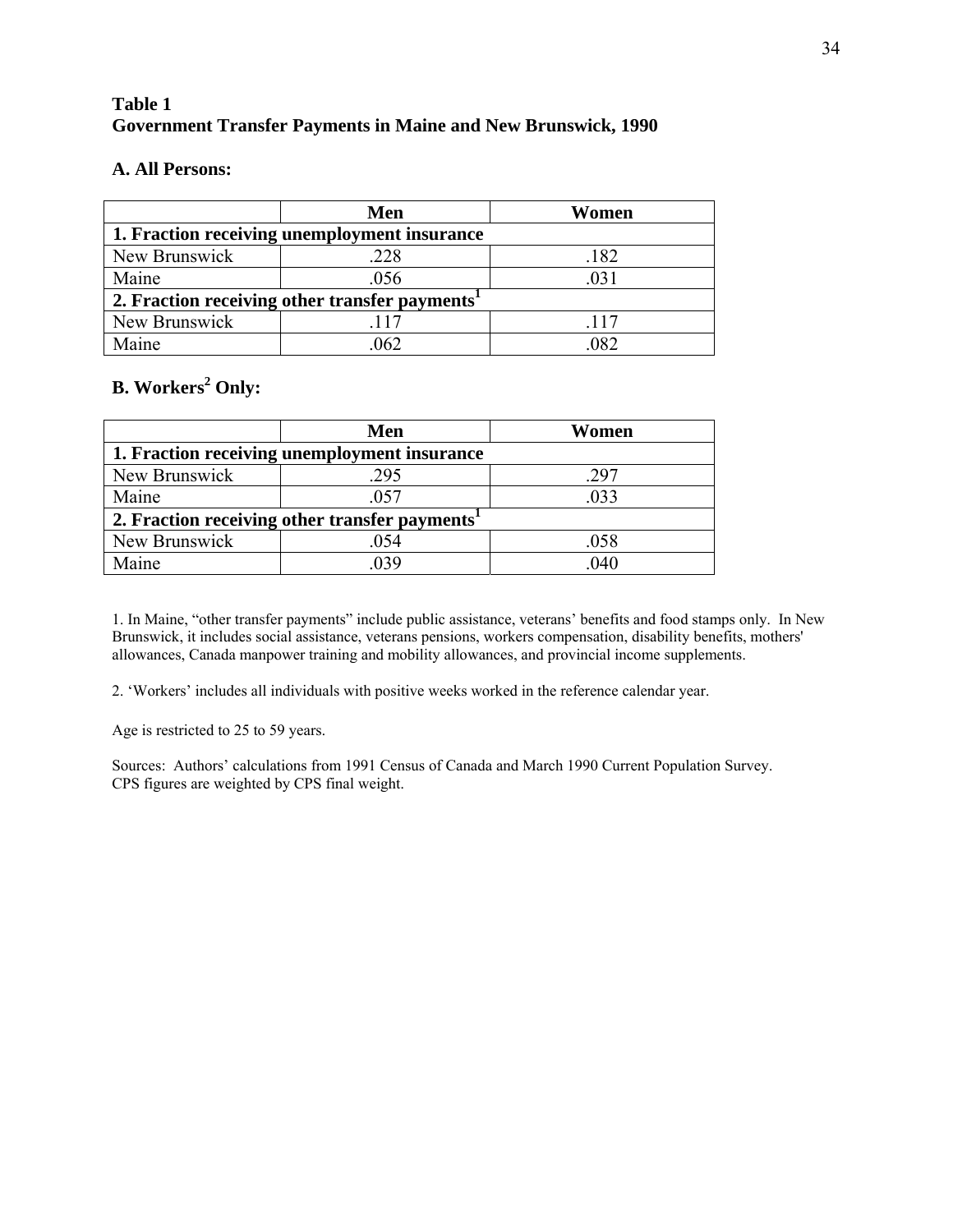## **Table 2**

|               | 1940 | 1950 | 1960 | 1970                   | 1980 | 1990 |
|---------------|------|------|------|------------------------|------|------|
|               |      |      |      | $Part-year = 20 weeks$ |      |      |
| <b>MEN:</b>   |      |      |      |                        |      |      |
| New Brunswick | .385 | .441 | .580 | .551                   | .680 | .713 |
| Maine         | .454 | .456 | .479 | .495                   | .509 | .509 |
| <b>WOMEN:</b> |      |      |      |                        |      |      |
| New Brunswick | .385 | .455 | .614 | .579                   | .731 | .731 |
| Maine         | .474 | .478 | .511 | .509                   | .513 | .513 |
|               |      |      |      | $Part-year = 30 weeks$ |      |      |
| <b>MEN:</b>   |      |      |      |                        |      |      |
| New Brunswick | .577 | .688 | .761 | .734                   | .774 | .796 |
| Maine         | .673 | .672 | .680 | .702                   | .718 | .720 |
| <b>WOMEN:</b> |      |      |      |                        |      |      |
| New Brunswick | .577 | .716 | .793 | .760                   | .808 | .808 |
| Maine         | .697 | .693 | .709 | .763                   | .769 | .769 |

**Estimated total annual income from part-year work, as a fraction of income earned from full-year work, Cell-level census data 1940-91**

NOTES: Standard errors are in parentheses. All means are based on 9 industries for men and 6 industries for women, and are weighted by the underlying number of observations. The sources are the 1940/50/60/70/80/90 U.S. censuses for Maine and the 1941/51/61/71/81/91 Canadian censuses for New Brunswick. See text for discussion of the computation of the relative income variable, and further discussion of the data.

| Table 3                                                   |  |
|-----------------------------------------------------------|--|
| Percent of workers working part year, Census data 1940-91 |  |

|               | 1940 | 1950 | 1960 | 1970 | 1980 | 1990 |
|---------------|------|------|------|------|------|------|
|               |      |      |      |      |      |      |
| <b>MEN:</b>   |      |      |      |      |      |      |
| New Brunswick | .36  | .27  | .33  | .34  | .35  | .36  |
| Maine         | .31  | .25  | .25  | .24  | .24  | .22  |
|               |      |      |      |      |      |      |
| <b>WOMEN:</b> |      |      |      |      |      |      |
| New Brunswick | .20  | .14  | .31  | .44  | .47  | .40  |
| Maine         |      | .37  | .50  | .48  | .40  |      |

NOTES: Part-year work is defined as working less than 40 weeks. The sources are the 1940/50/60/70/80/90 U.S. censuses for Maine and the 1941/51/61/71/81/91 Canadian censuses for New Brunswick. See text for further discussion of the computation of part-year work, and discussion of the data.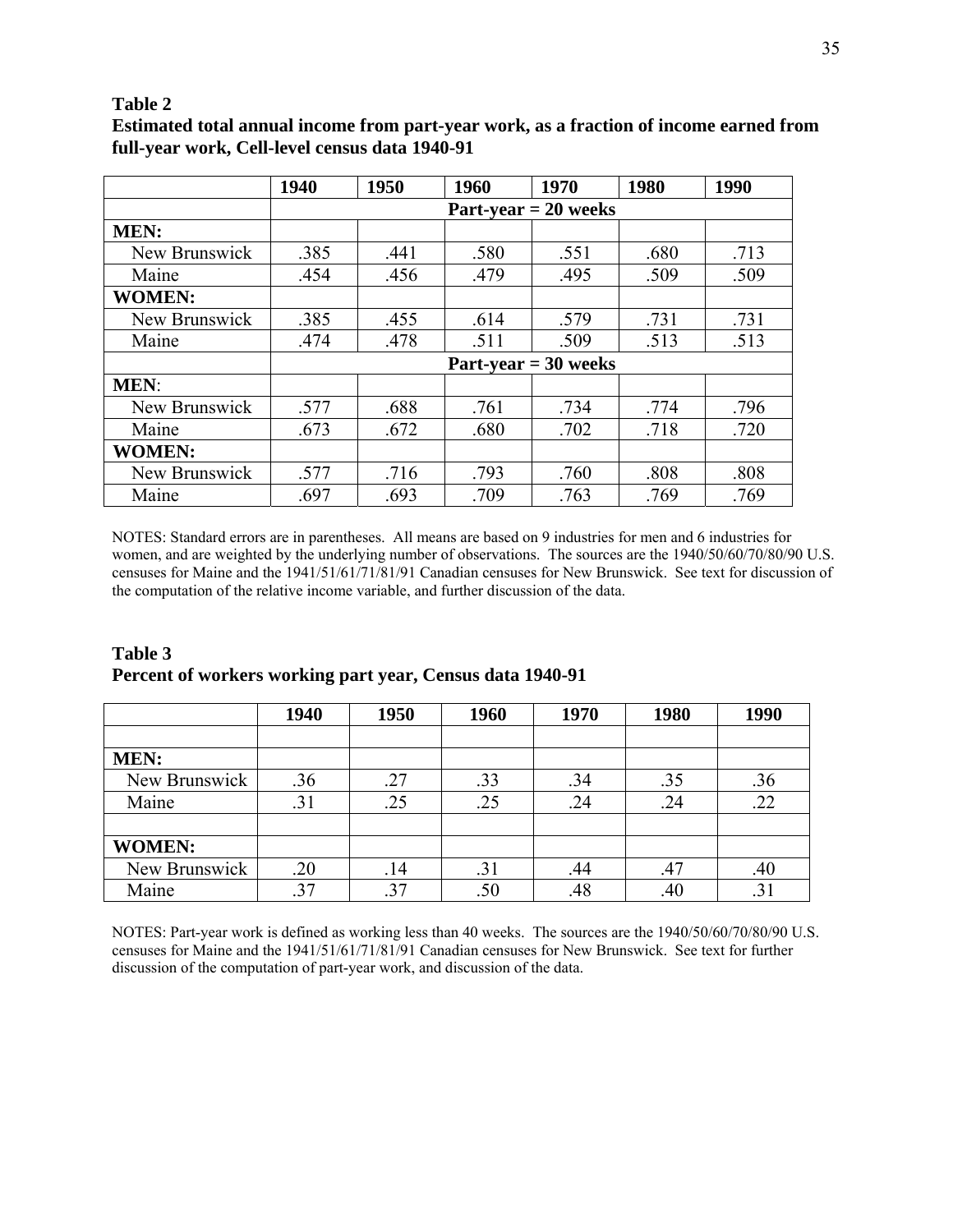| Table 4<br>Regression estimates of the incidence of part year work, Cell data 1940-91<br>20-week UI parameters<br>30-week UI parameters<br><b>WOMEN</b><br><b>WOMEN</b><br><b>MEN</b><br><b>MEN</b><br>(2)<br>(3)<br>(4)<br>$\bf (1)$ |                 |     |     |     |  |  |
|---------------------------------------------------------------------------------------------------------------------------------------------------------------------------------------------------------------------------------------|-----------------|-----|-----|-----|--|--|
| Variable                                                                                                                                                                                                                              |                 |     |     |     |  |  |
|                                                                                                                                                                                                                                       |                 |     |     |     |  |  |
|                                                                                                                                                                                                                                       |                 |     |     |     |  |  |
| Delative income                                                                                                                                                                                                                       | $\overline{72}$ | 176 | 221 | 216 |  |  |

# **Table 4**

|                 | (1)     | (2)      | (3)      | (4)      |
|-----------------|---------|----------|----------|----------|
| Relative income | .172    | .476     | .221     | .316     |
|                 | (2.27)  | (5.99)   | (1.66)   | (1.51)   |
| New Brunswick   | .042    | $-.135$  | .055     | $-.076$  |
|                 | (2.18)  | (5.45)   | (3.34)   | (2.73)   |
| Agriculture     | .277    |          | .279     |          |
|                 | (7.91)  |          | (7.48)   |          |
| Construction    | .224    |          | .223     |          |
|                 | (6.35)  |          | (6.11)   |          |
| Finance         | $-.111$ | $-.204$  | $-.107$  | $-212$   |
|                 | (5.21)  | (6.03)   | (4.68)   | (5.26)   |
| Government      | $-.071$ | $-.044$  | $-.070$  | $-.063$  |
|                 | (2.61)  | (0.89)   | (2.37)   | (1.16)   |
| Primary         | .335    |          | .333     |          |
|                 | (10.87) |          | (10.86)  |          |
| Services        | .031    | $-.006$  | .030     | $-0.016$ |
|                 | (0.97)  | (0.18)   | (0.91)   | (0.35)   |
| Trade           | $-.010$ | $-.011$  | $-0.013$ | $-.018$  |
|                 | (0.43)  | (0.30)   | (0.59)   | (0.44)   |
| Transportation  | $-.034$ | $-.143$  | $-.034$  | $-.148$  |
|                 | (1.72)  | (3.72)   | (1.77)   | (3.40)   |
|                 |         |          |          |          |
| 1950            | $-.071$ | $-0.065$ | $-.079$  | $-0.057$ |
|                 | (2.57)  | (1.55)   | (2.64)   | (0.98)   |
| 1960            | $-.044$ | .003     | $-.036$  | .078     |
|                 | (1.36)  | (0.05)   | (1.10)   | (1.16)   |
| 1970            | $-.035$ | .071     | $-.028$  | .127     |
|                 | (1.15)  | (2.10)   | (0.90)   | (2.29)   |
| 1980            | $-.058$ | $-.008$  | $-.039$  | .096     |
|                 | (1.56)  | (0.19)   | (1.12)   | (1.42)   |
| 1990            | $-.068$ | $-.089$  | $-.048$  | .015     |
|                 | (1.71)  | (2.19)   | (1.27)   | (0.21)   |
|                 |         |          |          |          |
| $R^2$           | .785    | .712     | .779     | .581     |
| $\overline{N}$  | 108     | 72       | 108      | 72       |

NOTES: Coefficients are derived from a WLS regression of the fraction of workers working fewer than 40 weeks per year on the independent variables shown. Marginal effects –i.e. the predicted change in the part-year share at the means of the data—are reported. Robust *t*-statistics are in parentheses (in absolute value). The 'relative income' variable is defined as the log of (part-year income / full-year income). Manufacturing is the omitted industry group and 1940 is the omitted year. All regressions include a constant term, and are weighted by annual industry shares in employment.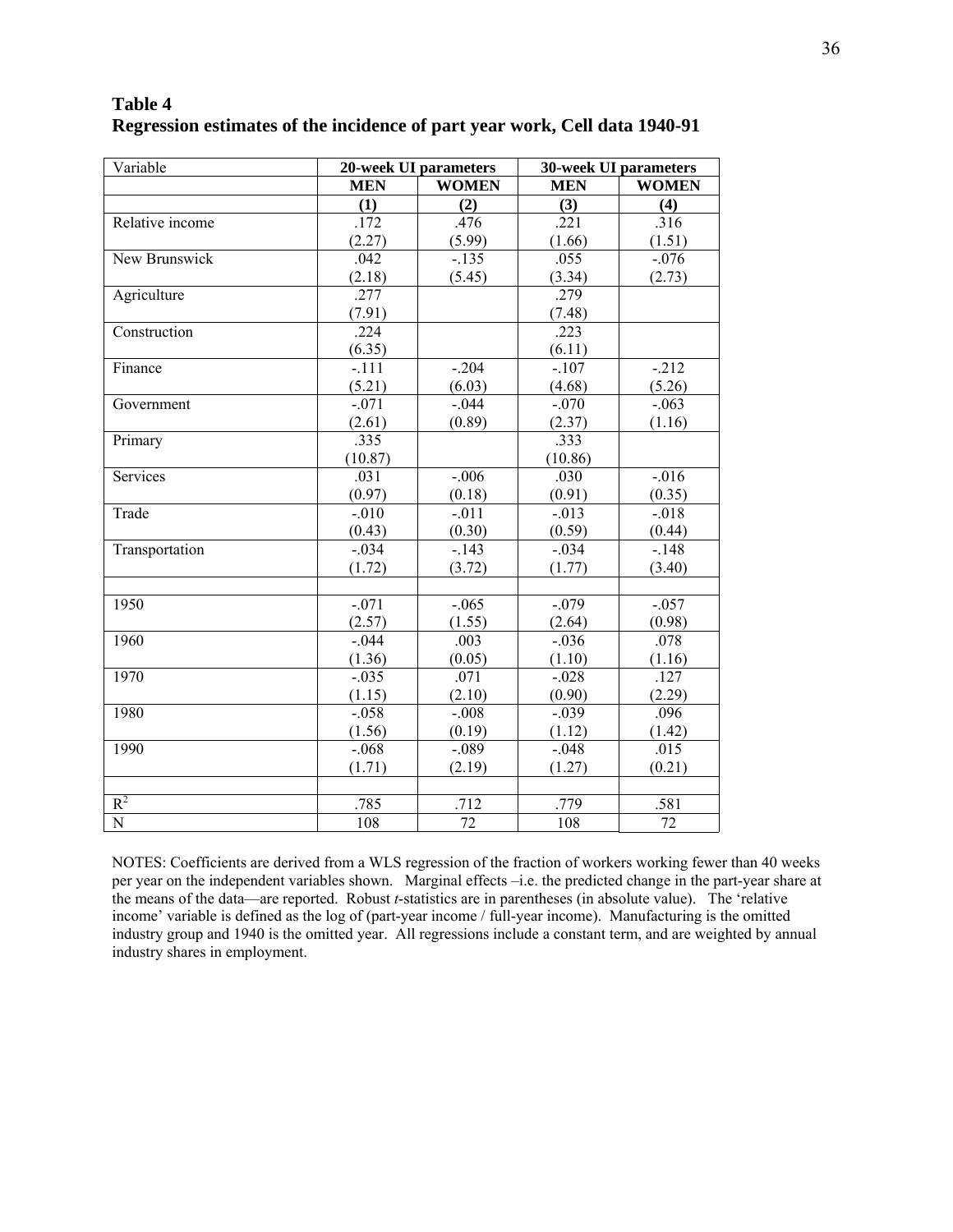# **Table 5 Descriptive Statistics: Men**

| <b>Variable</b>  |        | <b>New Brunswick</b> |                    | <b>Maine-Northern Counties</b> |        |        | <b>Maine</b> |        |        |
|------------------|--------|----------------------|--------------------|--------------------------------|--------|--------|--------------|--------|--------|
|                  | 1970   | 1980                 | 1990               | 1970                           | 1980   | 1990   | 1970         | 1980   | 1990   |
| Age              | 40.96  | 38.24                | $\overline{39.22}$ | 41.09                          | 39.23  | 38.92  | 40.97        | 39.15  | 38.99  |
|                  | (.362) | (.214)               | (.149)             | (.462)                         | (.187) | (.154) | (.258)       | (.107) | (.089) |
|                  |        |                      |                    |                                |        |        |              |        |        |
| Agriculture      | .010   | .009                 | .016               | .031                           | .031   | .032   | .029         | .019   | .020   |
|                  | (.003) | (.002)               | (.002)             | (.009)                         | (.003) | (.003) | (.004)       | (.001) | (.001) |
| Primary          | .079   | .085                 | .081               | .044                           | .037   | .043   | .022         | .023   | .029   |
|                  | (.009) | (.006)               | (.004)             | (.009)                         | (.003) | (.003) | (.004)       | (.002) | (.002) |
| Construction     | .084   | .115                 | $-115$             | .108                           | .091   | .120   | .091         | .091   | .126   |
|                  | (.009) | (.007)               | (.005)             | (.014)                         | (.005) | (.005) | (.007)       | (.003) | (.003) |
| Transportation   | .171   | .156                 | .133               | .101                           | .096   | .070   | .082         | .084   | .073   |
|                  | (.013) | (.008)               | (.006)             | (.014)                         | (.005) | (.004) | (.007)       | (.003) | (.003) |
| Trade            | .126   | .126                 | .127               | .142                           | .132   | .152   | .163         | .143   | .157   |
|                  | (.011) | (.007)               | (.005)             | (.016)                         | (.006) | (.006) | (.010)       | (.004) | (.004) |
| Finance          | .018   | .025                 | .029               | .021                           | .023   | .015   | .025         | .029   | .025   |
|                  | (.005) | (.003)               | (.003)             | (.007)                         | (.003) | (.002) | (.004)       | (.002) | (.001) |
| Services         | .134   | .155                 | .174               | .145                           | .170   | .178   | .129         | .168   | .183   |
|                  | (.012) | (.008)               | (.006)             | (.016)                         | (.007) | (.006) | (.009)       | (.004) | (.004) |
| Manufacturing    | .209   | .204                 | .197               | .296                           | .298   | .253   | .369         | .334   | .284   |
|                  | (.014) | (.009)               | (.006)             | (.021)                         | (.008) | (.007) | (.012)       | (.005) | (.004) |
| Public           | .167   | .126                 | .127               | .108                           | .122   | .137   | .089         | .109   | .102   |
|                  | (.013) | (.007)               | (.005)             | (.014)                         | (.006) | (.006) | (.007)       | (.003) | (.003) |
|                  |        |                      |                    |                                |        |        |              |        |        |
| Married          | .856   | .828                 | .810               | .902                           | .812   | .751   | .863         | .804   | .742   |
|                  | (.012) | (.008)               | (.006)             | (.014)                         | (.007) | (.007) | (.009)       | (.004) | (.004) |
| Children         | .710   | .714                 | .692               | .699                           | .630   | .564   | .686         | .620   | .562   |
|                  | (.016) | (.009)               | (.007)             | (.021)                         | (.009) | (.008) | (.012)       | (.005) | (.005) |
| Attending school | .056   | .069                 | .072               | .009                           | .033   | .058   | .026         | .038   | .052   |
|                  | (.008) | (.006)               | (.004)             | (.004)                         | (.003) | (.004) | (.004)       | (.002) | (.002) |
|                  |        |                      |                    |                                |        |        |              |        |        |
| High school or   | .882   | .575                 | .524               | .835                           | .670   | .584   | .799         | .642   | .550   |
| less             | (.011) | (.011)               | (.008)             | (.017)                         | (.009) | (.008) | (.010)       | (.005) | (.005) |
| Some post-       | .049   | .311                 | .340               | .086                           | .156   | .250   | .100         | .172   | .253   |
| secondary        | (.008) | (.010)               | (.008)             | (.013)                         | (.007) | (.007) | (.008)       | (.004) | (.004) |
| Four-year degree | .069   | .114                 | .135               | .077                           | .174   | .166   | .101         | .186   | .198   |
|                  | (.009) | (.007)               | (.006)             | (.012)                         | (.007) | (.006) | (.008)       | (.004) | (.004) |
|                  |        |                      |                    |                                |        |        |              |        |        |
| Part-time (under | .031   | .061                 | .043               | .032                           | .023   | .029   | .023         | .023   | .024   |
| 30 hours/week)   | (.006) | (.005)               | (.003)             | (.008)                         | (.003) | (.003) | (.004)       | (.002) | (.001) |
|                  |        |                      |                    |                                |        |        |              |        |        |
| Sample size      | 832    | 2111                 | 3811               | 462                            | 2922   | 3681   | 1499         | 8891   | 10813  |

NOTES: Standard errors are in parentheses. The sample is restricted to individuals of age 25 to 59, with at least one week of work in the calendar year preceding the Census.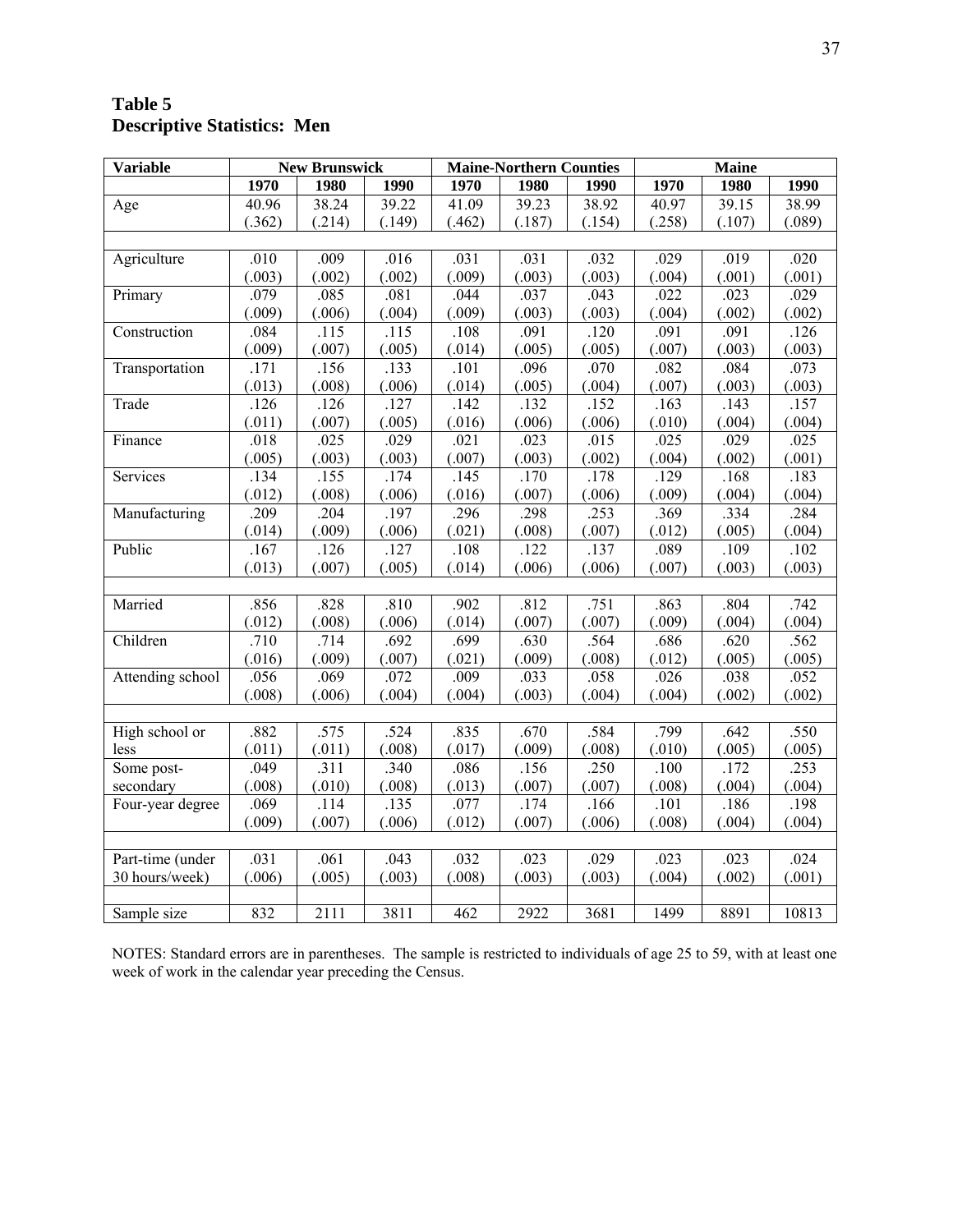# **Table 6 Descriptive Statistics: Women**

| <b>Variable</b>  |        | <b>New Brunswick</b> |        | <b>Maine-Northern Counties</b> |        | <b>Maine</b> |        |        |        |
|------------------|--------|----------------------|--------|--------------------------------|--------|--------------|--------|--------|--------|
|                  | 1970   | 1980                 | 1990   | 1970                           | 1980   | 1990         | 1970   | 1980   | 1990   |
| Age              | 40.48  | 37.59                | 38.46  | 42.41                          | 39.27  | 39.15        | 42.05  | 39.30  | 38.97  |
|                  | (.497) | (.263)               | (.160) | (.573)                         | (.214) | (.162)       | (.312) | (.122) | (.090) |
|                  |        |                      |        |                                |        |              |        |        |        |
| Agriculture      | .007   | .010                 | .018   | .020                           | .021   | .020         | .021   | .012   | .013   |
|                  | (.004) | (.003)               | (.002) | (.008)                         | (.003) | (.002)       | (.005) | (.001) | (.001) |
| Primary          | .005   | .017                 | .014   | .000                           | .007   | .007         | .004   | .003   | .004   |
|                  | (.003) | (.004)               | (.002) | (.000)                         | (.002) | (.002)       | (.002) | (.001) | (.001) |
| Construction     | .007   | .017                 | .011   | .007                           | .007   | .010         | .009   | .006   | .013   |
|                  | (.004) | (.004)               | (.002) | (.005)                         | (.002) | (.002)       | (.003) | (.001) | (.001) |
| Transportation   | .043   | .038                 | .039   | .020                           | .022   | .023         | .023   | .026   | .026   |
|                  | (.010) | (.005)               | (.003) | (.008)                         | (.003) | (.003)       | (.005) | (.002) | (.002) |
| Trade            | .204   | .158                 | .157   | .215                           | .170   | .201         | .207   | .166   | .197   |
|                  | (.020) | (.010)               | (.006) | (.024)                         | (.008) | (.007)       | (.013) | (.004) | (.004) |
| Finance          | .048   | .064                 | .066   | .027                           | .047   | .052         | .050   | .060   | .070   |
|                  | (.011) | (.007)               | (.004) | (.009)                         | (.004) | (.004)       | (.007) | (.003) | (.003) |
| Services         | .468   | .487                 | .489   | .414                           | .448   | .487         | .323   | .410   | .463   |
|                  | (.024) | (.013)               | (.009) | (.029)                         | (.011) | (.009)       | (.015) | (.006) | (.005) |
| Manufacturing    | .127   | .132                 | .096   | .269                           | .210   | .128         | .323   | .250   | .154   |
|                  | (.016) | (.009)               | (.005) | (.026)                         | (.009) | (.006)       | (.015) | (.005) | (.004) |
| Public           | .089   | .077                 | .108   | .027                           | .069   | .072         | .040   | .067   | .061   |
|                  | (.014) | (.007)               | (.006) | (.009)                         | (.005) | (.005)       | (.006) | (.003) | (.002) |
|                  |        |                      |        |                                |        |              |        |        |        |
| Married          | .731   | .770                 | .783   | .778                           | .743   | .737         | .767   | .727   | .716   |
|                  | (.022) | (.011)               | (.007) | (.024)                         | (.009) | (.008)       | (.013) | (.005) | (.004) |
| Children         | .728   | .625                 | .691   | .596                           | .638   | .622         | .626   | .631   | .609   |
|                  | (.022) | (.013)               | (.008) | (.029)                         | (.010) | (.009)       | (.015) | (.006) | (.005) |
| In school        | .058   | .077                 | .078   | .020                           | .044   | .086         | .019   | .044   | .078   |
|                  | (.011) | (.007)               | (.005) | (.008)                         | (.004) | (.005)       | (.004) | (.002) | (.003) |
|                  |        |                      |        |                                |        |              |        |        |        |
| High school or   | .870   | .531                 | .485   | .788                           | .636   | .539         | .786   | .654   | .506   |
| less             | (.016) | (.013)               | (.009) | (.024)                         | (.010) | (.009)       | (.013) | (.006) | (.005) |
| Some post-       | .077   | .352                 | .375   | .138                           | .191   | .273         | .139   | .185   | .279   |
| secondary        | (.013) | (.013)               | (.009) | (.020)                         | (.008) | (.008)       | (.011) | (.005) | (.004) |
| Four-year degree | .053   | .117                 | .140   | .074                           | .173   | .187         | .076   | .161   | .215   |
|                  | (.011) | (.009)               | (.006) | (.015)                         | (.008) | (.007)       | (.008) | (.004) | (.004) |
|                  |        |                      |        |                                |        |              |        |        |        |
| Part-time (under | .226   | .276                 | .233   | .200                           | .185   | .172         | .173   | .184   | .175   |
| 30 hours/week)   | (.021) | (.012)               | (.007) | (.023)                         | (.008) | (.007)       | (.012) | (.005) | (.004) |
|                  |        |                      |        |                                |        |              |        |        |        |
| Sample size      | 416    | 1384                 | 3147   | 297                            | 2210   | 3229         | 1031   | 7018   | 10098  |

NOTES: Standard errors are in parentheses. The sample is restricted to individuals of age 25 to 59, with at least one week of work in the calendar year preceding the Census.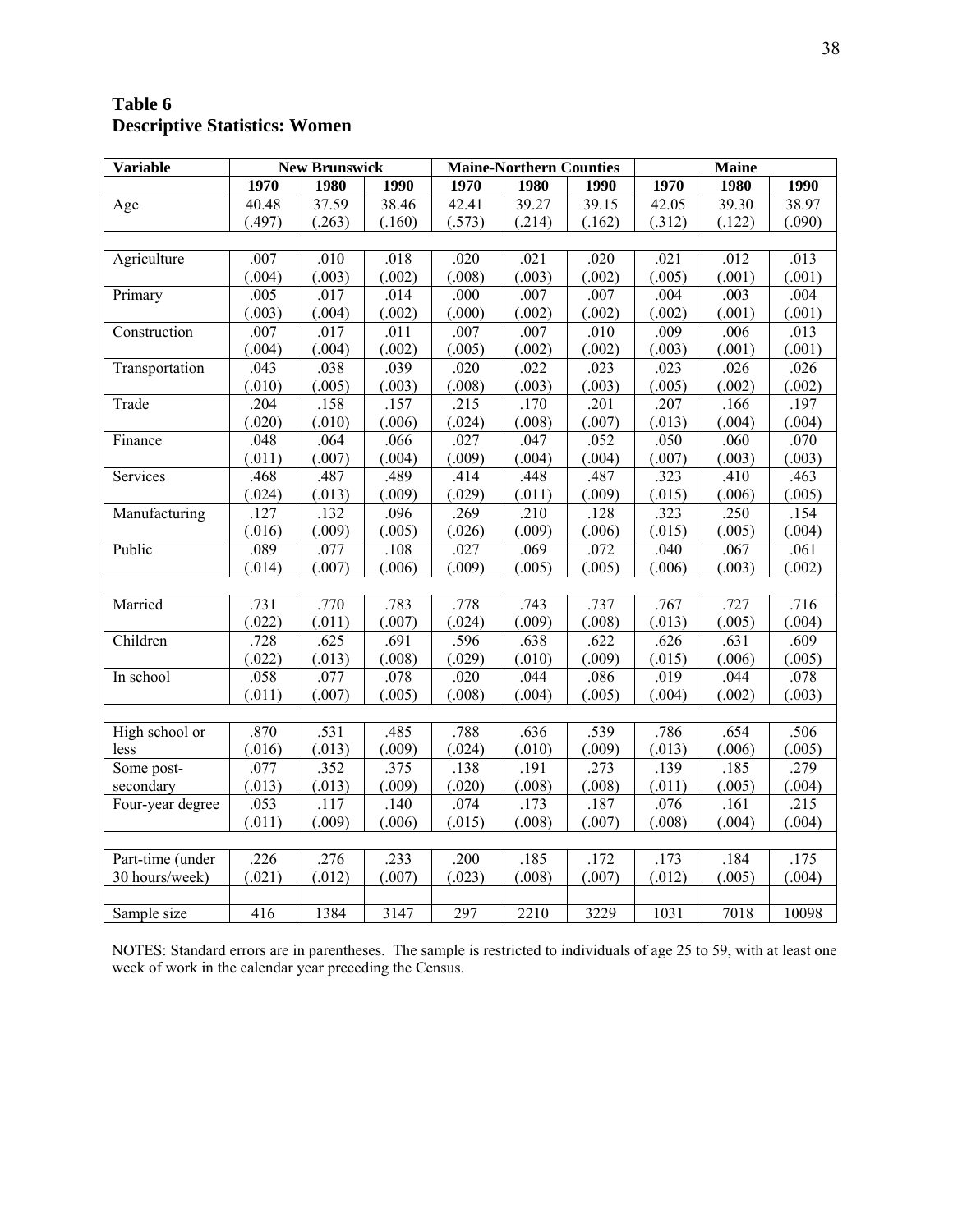## **Table 7**

## **Estimated Coefficients from McFadden choice model among weeks-worked categories: Using Northern Maine counties only**

| <b>Variable</b>       | Men            |         |          | Women    |
|-----------------------|----------------|---------|----------|----------|
|                       | (1)            | (2)     | (3)      | (4)      |
| Relative income       | 5.791          | 1.775   | 2.155    | 1.424    |
|                       | (9.08)         | (2.78)  | (6.32)   | (4.10)   |
| New Brunswick *       | $-1.632$       | .146    | $-.683$  | $-.469$  |
| $1-13$ weeks          | (5.50)         | (0.50)  | (4.05)   | (2.74)   |
| New Brunswick *       | $-.458$        | .830    | $-.079$  | .102     |
| 14-26 weeks           | (2.24)         | (3.94)  | (0.59)   | (0.75)   |
| New Brunswick *       | .349           | .384    | $-.233$  | $-.256$  |
| 27-39 weeks           | (5.14)         | (5.50)  | (3.65)   | (3.93)   |
| $1980 * 1 - 13$ weeks | $-.498$        | .326    | $-.621$  | $-.427$  |
|                       | (1.92)         | (0.97)  | (3.99)   | (2.50)   |
| $1980 * 14 - 26$      | $-.637$        | .102    | $-.365$  | $-.232$  |
| weeks                 | (4.07)         | (0.59)  | (2.85)   | (1.76)   |
| $1980 * 27 - 39$      | $-.096$        | .052    | $-0.262$ | $-.284$  |
| weeks                 | (0.79)         | (0.42)  | (2.16)   | (2.30)   |
| $1990 * 1 - 13$ weeks | $-.584$        | .368    | $-1.311$ | $-1.049$ |
|                       | (2.25)         | (1.07)  | (8.26)   | (6.00)   |
| $1990 * 14-26$        | $-.524$        | .356    | $-.556$  | $-.366$  |
| weeks                 | (3.24)         | (2.00)  | (4.44)   | (2.83)   |
| $1990 * 27 - 39$      | $-.293$        | $-.089$ | $-.662$  | $-.667$  |
| weeks                 | (2.46)         | (0.73)  | (5.62)   | (5.52)   |
| Socio-economic        | N <sub>0</sub> | Yes     | No       | Yes      |
| controls              |                |         |          |          |
| Pseudo $R^2$          | .539           | .560    | .285     | .313     |
| $\chi^2$              | 20634.5        | 21422.5 | 8450.9   | 9249.9   |

NOTES: t-statistics are in parentheses (in absolute value). The dependent variable equals one for the weeks worked category realized, zero for each other weeks worked category. Estimation is by conditional logit. The number of individuals in the sample is 13819 for men and 10683 for women. The 'relative income' variable is defined as the log of (part-year income / full-year income). In all cases, we use the predicted values of relative income, where the predictors include the following variables in addition to the regressors in the table: New Brunswick interacted with 1980, New Brunswick interacted with 1990, all the industry dummies interacted with New Brunswick, all the industry dummies interacted with New Brunswick and a post-1970 dummy, and education interacted with New Brunswick and a post-1970 dummy. Manufacturing is the omitted industry group, high school diploma or less is the omitted education group, and 1970 is the omitted year. The sample is restricted to individuals of age 25 to 59. All equations include a full set of industry dummies. Standard errors are corrected for clustering on (year \* region \* industry \* education) cells.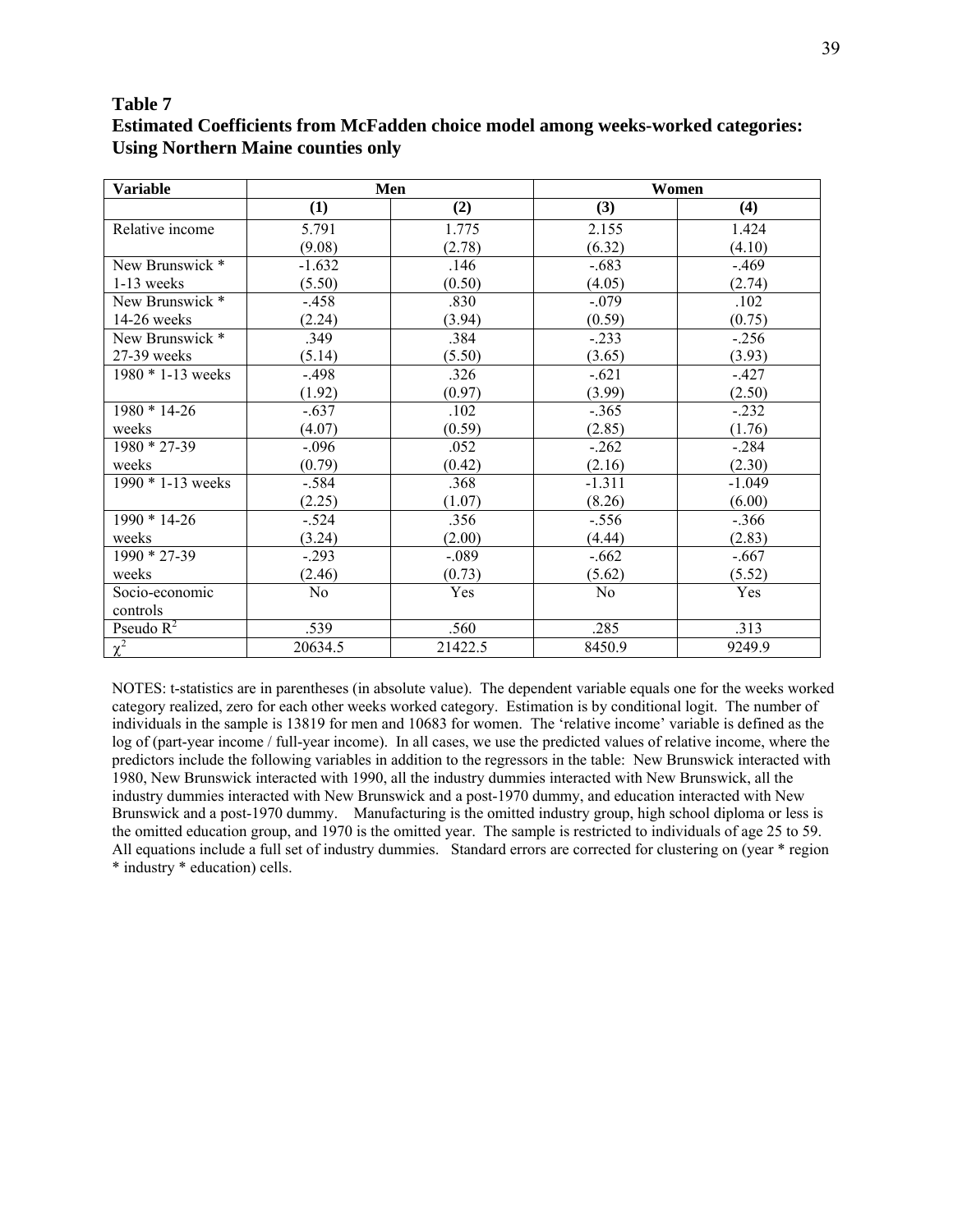# **Table 8 Actual versus Predicted Weeks-Worked Distributions, Conditional Logit Model**

| ×<br>۰, | ×<br>۰. |
|---------|---------|
|---------|---------|

|               | <b>New Brunswick</b> |           | <b>Northern Maine</b> |           |
|---------------|----------------------|-----------|-----------------------|-----------|
|               | Actual               | Predicted | Actual                | Predicted |
| 1970:         |                      |           |                       |           |
| $1-13$ weeks  | 1.7                  | 1.3       | 1.1                   | 1.7       |
| $14-26$ weeks | 10.0                 | 9.3       | 2.2                   | 3.6       |
| 27-39 weeks   | 10.0                 | 8.6       | 5.1                   | 6.5       |
| 40-52 weeks   | 78.4                 | 80.8      | 91.5                  | 88.2      |
|               |                      |           |                       |           |
| 1980:         |                      |           |                       |           |
| $1-13$ weeks  | 4.5                  | 4.5       | 2.0                   | 2.2       |
| $14-26$ weeks | 11.2                 | 12.5      | 3.8                   | 3.8       |
| $27-39$ weeks | 8.2                  | 8.9       | 6.7                   | 7.2       |
| $40-52$ weeks | 76.1                 | 74.1      | 87.6                  | 86.9      |
|               |                      |           |                       |           |
| 1990:         |                      |           |                       |           |
| $1-13$ weeks  | 4.5                  | 4.5       | 2.2                   | 2.5       |
| 14-26 weeks   | 16.3                 | 15.6      | 3.9                   | 5.0       |
| 27-39 weeks   | 7.6                  | 7.5       | 5.5                   | 6.5       |
| 40-52 weeks   | 71.7                 | 72.4      | 88.4                  | 86.0      |

# **b. Women**

|               | <b>New Brunswick</b> |           | <b>Northern Maine</b> |           |  |
|---------------|----------------------|-----------|-----------------------|-----------|--|
|               | Actual               | Predicted | Actual                | Predicted |  |
| 1970:         |                      |           |                       |           |  |
| $1-13$ weeks  | 10.1                 | 8.8       | 11.6                  | 12.3      |  |
| $14-26$ weeks | 16.6                 | 18.0      | 11.4                  | 12.4      |  |
| 27-39 weeks   | 11.5                 | 14.1      | 13.6                  | 14.8      |  |
| $40-52$ weeks | 61.8                 | 59.1      | 63.3                  | 60.5      |  |
|               |                      |           |                       |           |  |
| 1980:         |                      |           |                       |           |  |
| $1-13$ weeks  | 14.7                 | 13.6      | 8.4                   | 8.5       |  |
| $14-26$ weeks | 16.2                 | 18.0      | 10.1                  | 10.8      |  |
| $27-39$ weeks | 11.3                 | 11.3      | 12.8                  | 12.8      |  |
| $40-52$ weeks | 57.8                 | 57.1      | 68.8                  | 67.9      |  |
|               |                      |           |                       |           |  |
| 1990:         |                      |           |                       |           |  |
| $1-13$ weeks  | 7.5                  | 8.2       | 6.0                   | 6.8       |  |
| $14-26$ weeks | 18.7                 | 17.7      | 7.8                   | 8.9       |  |
| 27-39 weeks   | 9.1                  | 8.8       | 9.7                   | 10.1      |  |
| $40-52$ weeks | 64.7                 | 65.4      | 76.4                  | 74.2      |  |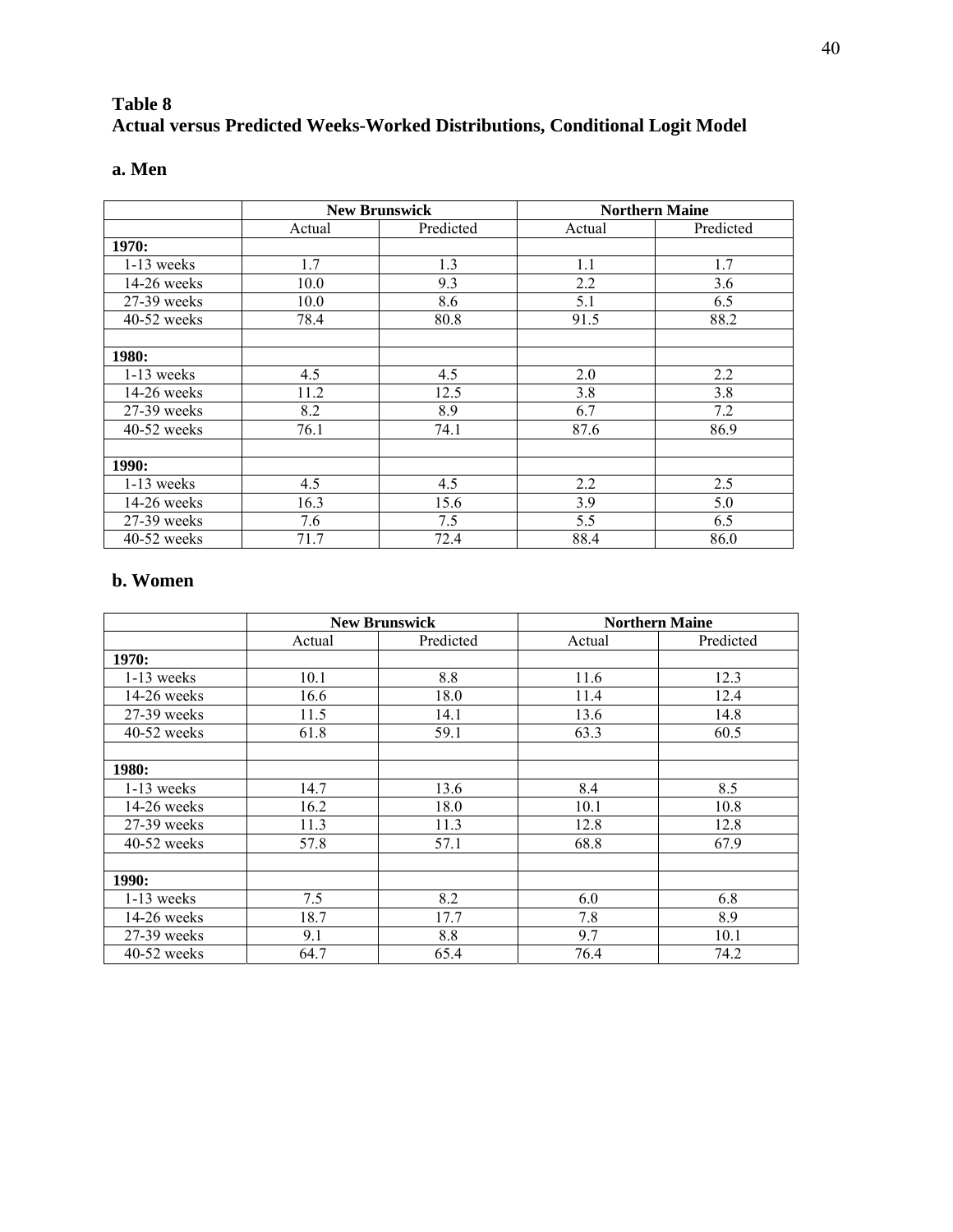# **Table 9 Predicted Effects of Hypothetical Changes to New Brunswick's UI System: Simulation with 1971 UI Act Removed**

|               | Men                |                                          | Women              |                                          |  |
|---------------|--------------------|------------------------------------------|--------------------|------------------------------------------|--|
|               | <b>NB</b> Baseline | <b>Without the 1971</b><br><b>UI</b> Act | <b>NB</b> Baseline | <b>Without the 1971</b><br><b>UI</b> Act |  |
| 1970:         |                    |                                          |                    |                                          |  |
| $1-13$ weeks  | 1.3                | 1.3                                      | 8.8                | 8.8                                      |  |
| $14-26$ weeks | 9.3                | 9.3                                      | 18.0               | 18.0                                     |  |
| 27-39 weeks   | 8.6                | 8.6                                      | 14.1               | 14.1                                     |  |
| $40-52$ weeks | 80.8               | 80.8                                     | 59.1               | 59.1                                     |  |
|               |                    |                                          |                    |                                          |  |
| <b>1980:</b>  |                    |                                          |                    |                                          |  |
| $1-13$ weeks  | 4.5                | 2.0                                      | 13.6               | 6.7                                      |  |
| $14-26$ weeks | 12.5               | 8.7                                      | 18.0               | 14.2                                     |  |
| 27-39 weeks   | 8.9                | 8.1                                      | 11.3               | 11.8                                     |  |
| $40-52$ weeks | 74.1               | 81.2                                     | 57.1               | 67.3                                     |  |
|               |                    |                                          |                    |                                          |  |
| 1990:         |                    |                                          |                    |                                          |  |
| $1-13$ weeks  | 4.5                | 1.9                                      | 8.2                | 3.8                                      |  |
| $14-26$ weeks | 15.6               | 10.4                                     | 17.7               | 13.6                                     |  |
| 27-39 weeks   | 7.5                | 7.3                                      | 8.8                | 8.9                                      |  |
| 40-52 weeks   | 72.4               | 80.4                                     | 65.4               | 73.7                                     |  |

## **Table 10**

# **Predicted Effects of Hypothetical Changes to New Brunswick's UI System: Simulation with Maine's UI Rules Imposed on New Brunswick**

|               | Men                |                                  | Women              |                                  |  |
|---------------|--------------------|----------------------------------|--------------------|----------------------------------|--|
|               | <b>NB</b> Baseline | <b>With Maine's UI</b><br>system | <b>NB</b> Baseline | <b>With Maine's UI</b><br>system |  |
| 1970:         |                    |                                  |                    |                                  |  |
| 1-13 weeks    | 1.3                | 1.0                              | 8.8                | 6.0                              |  |
| 14-26 weeks   | 9.3                | 8.0                              | 18.0               | 16.2                             |  |
| 27-39 weeks   | 8.6                | 9.5                              | 14.1               | 15.8                             |  |
| 40-52 weeks   | 80.8               | 81.9                             | 59.1               | 62.0                             |  |
| 1980:         |                    |                                  |                    |                                  |  |
| $1-13$ weeks  | 4.5                | 1.0                              | 13.6               | 3.8                              |  |
| $14-26$ weeks | 12.5               | 8.8                              | 18.0               | 13.8                             |  |
| 27-39 weeks   | 8.9                | 10.2                             | 11.3               | 13.9                             |  |
| $40-52$ weeks | 74.1               | 80.1                             | 57.1               | 68.5                             |  |
| 1990:         |                    |                                  |                    |                                  |  |
| $1-13$ weeks  | 4.5                | 1.0                              | 8.2                | 2.2                              |  |
| 14-26 weeks   | 15.6               | 10.4                             | 17.7               | 12.3                             |  |
| 27-39 weeks   | 7.5                | 8.3                              | 8.8                | 10.1                             |  |
| $40-52$ weeks | 72.4               | 80.3                             | 65.4               | 75.4                             |  |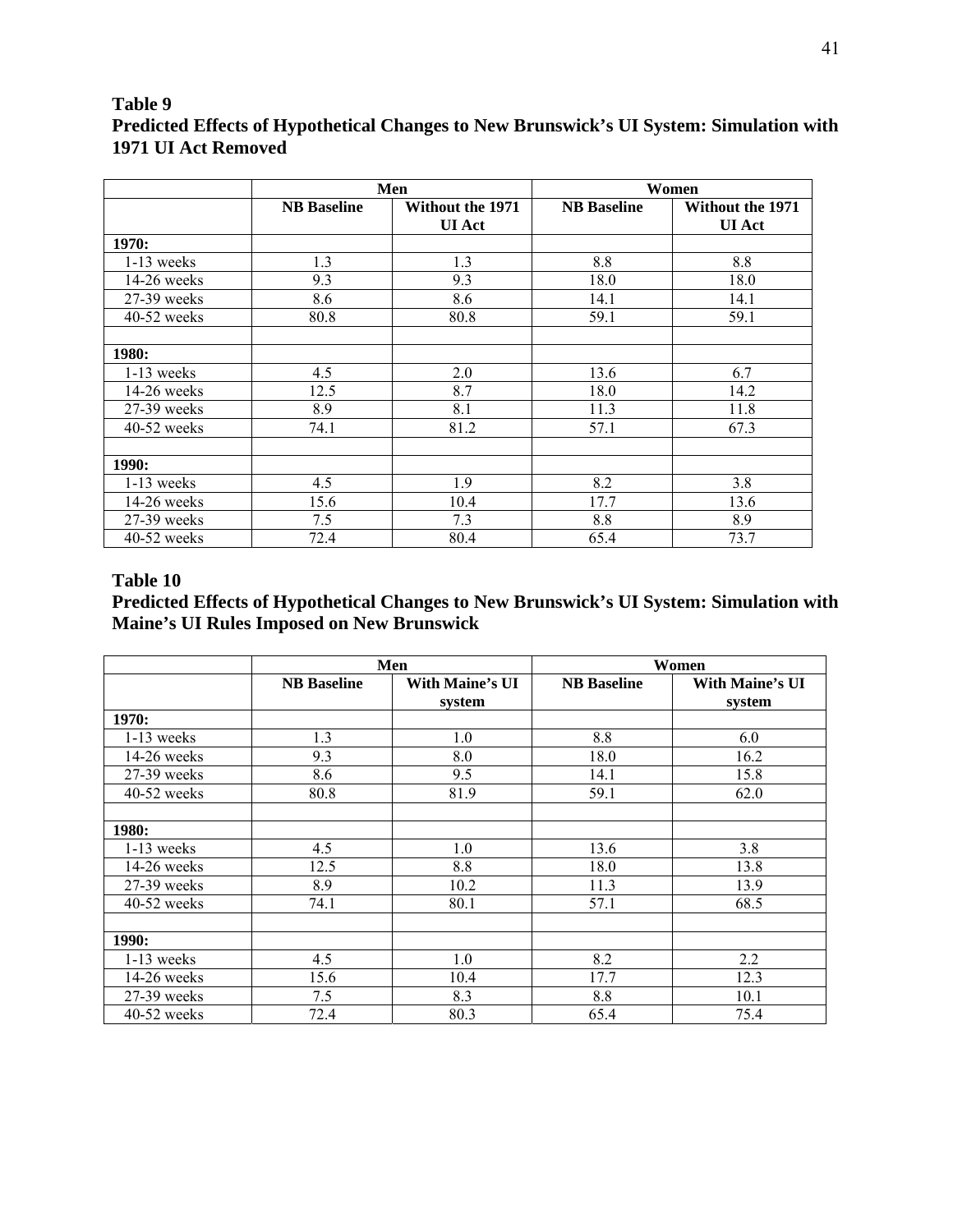## **Table 11**

**Predicted Effects of Hypothetical Changes to New Brunswick's UI System: Simulation with Maine's UI Rules Imposed on New Brunswick, Less-educated sample**

|               | Men                                               |                                                    |                                 | Women                                             |                                                    |                                        |
|---------------|---------------------------------------------------|----------------------------------------------------|---------------------------------|---------------------------------------------------|----------------------------------------------------|----------------------------------------|
|               | <b>New</b><br><b>Brunswick</b><br><b>Baseline</b> | <b>Northern</b><br><b>Maine</b><br><b>Baseline</b> | NB with<br>Maine's UI<br>system | <b>New</b><br><b>Brunswick</b><br><b>Baseline</b> | <b>Northern</b><br><b>Maine</b><br><b>Baseline</b> | NB with<br>Maine's<br><b>UI</b> system |
| 1970:         |                                                   |                                                    |                                 |                                                   |                                                    |                                        |
| $1-13$ weeks  | 1.3                                               | 1.9                                                | 1.0                             | 9.1                                               | 18.0                                               | 6.2                                    |
| $14-26$ weeks | 9.7                                               | 4.1                                                | 8.0                             | 18.4                                              | 13.5                                               | 16.5                                   |
| $27-39$ weeks | 8.5                                               | 7.0                                                | 9.5                             | 13.4                                              | 15.7                                               | 15.0                                   |
| $40-52$ weeks | 80.5                                              | 87.0                                               | 81.8                            | 59.0                                              | 52.8                                               | 62.2                                   |
|               |                                                   |                                                    |                                 |                                                   |                                                    |                                        |
| <b>1980:</b>  |                                                   |                                                    |                                 |                                                   |                                                    |                                        |
| $1-13$ weeks  | 5.6                                               | 2.6                                                | 1.0                             | 16.0                                              | 13.5                                               | 4.7                                    |
| $14-26$ weeks | 16.1                                              | 4.7                                                | 8.9                             | 21.0                                              | 12.3                                               | 16.3                                   |
| $27-39$ weeks | 9.6                                               | 7.7                                                | 10.1                            | 10.2                                              | 14.1                                               | 13.4                                   |
| $40-52$ weeks | 68.7                                              | 85.0                                               | 80.0                            | 52.7                                              | 60.1                                               | 65.7                                   |
|               |                                                   |                                                    |                                 |                                                   |                                                    |                                        |
| <b>1990:</b>  |                                                   |                                                    |                                 |                                                   |                                                    |                                        |
| $1-13$ weeks  | 5.5                                               | 3.2                                                | 1.0                             | 10.5                                              | 8.5                                                | 2.9                                    |
| $14-26$ weeks | 20.2                                              | 7.1                                                | 10.4                            | 21.2                                              | 11.9                                               | 15.3                                   |
| $27-39$ weeks | 8.0                                               | 7.7                                                | 8.4                             | 8.0                                               | 10.8                                               | 9.7                                    |
| $40-52$ weeks | 66.3                                              | 82.0                                               | 80.3                            | 60.3                                              | 68.9                                               | 72.1                                   |

Note: Sample is restricted to persons with a high school degree or less education.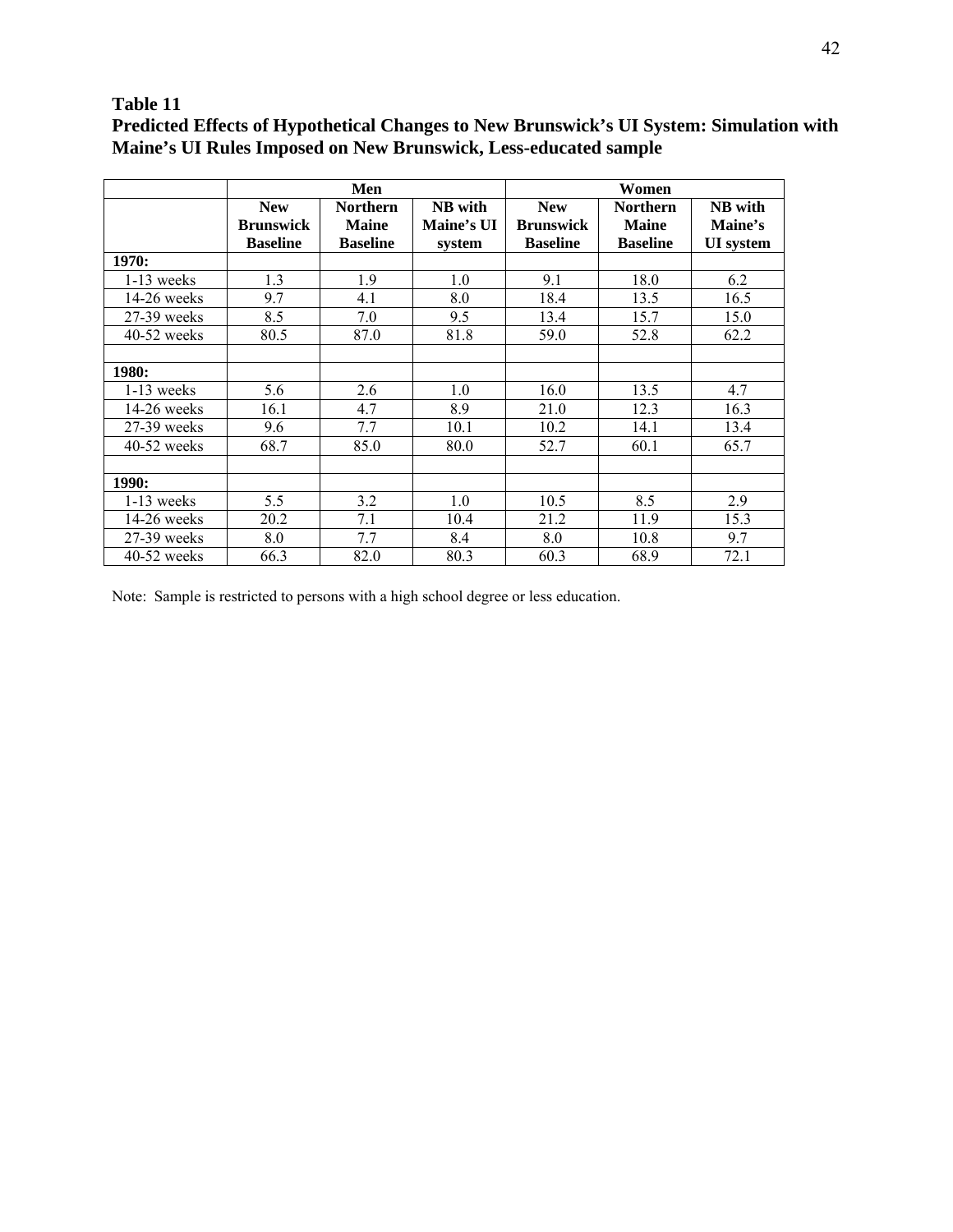

**Figure 1: New Brunswick, Maine and Maine's Northern Counties**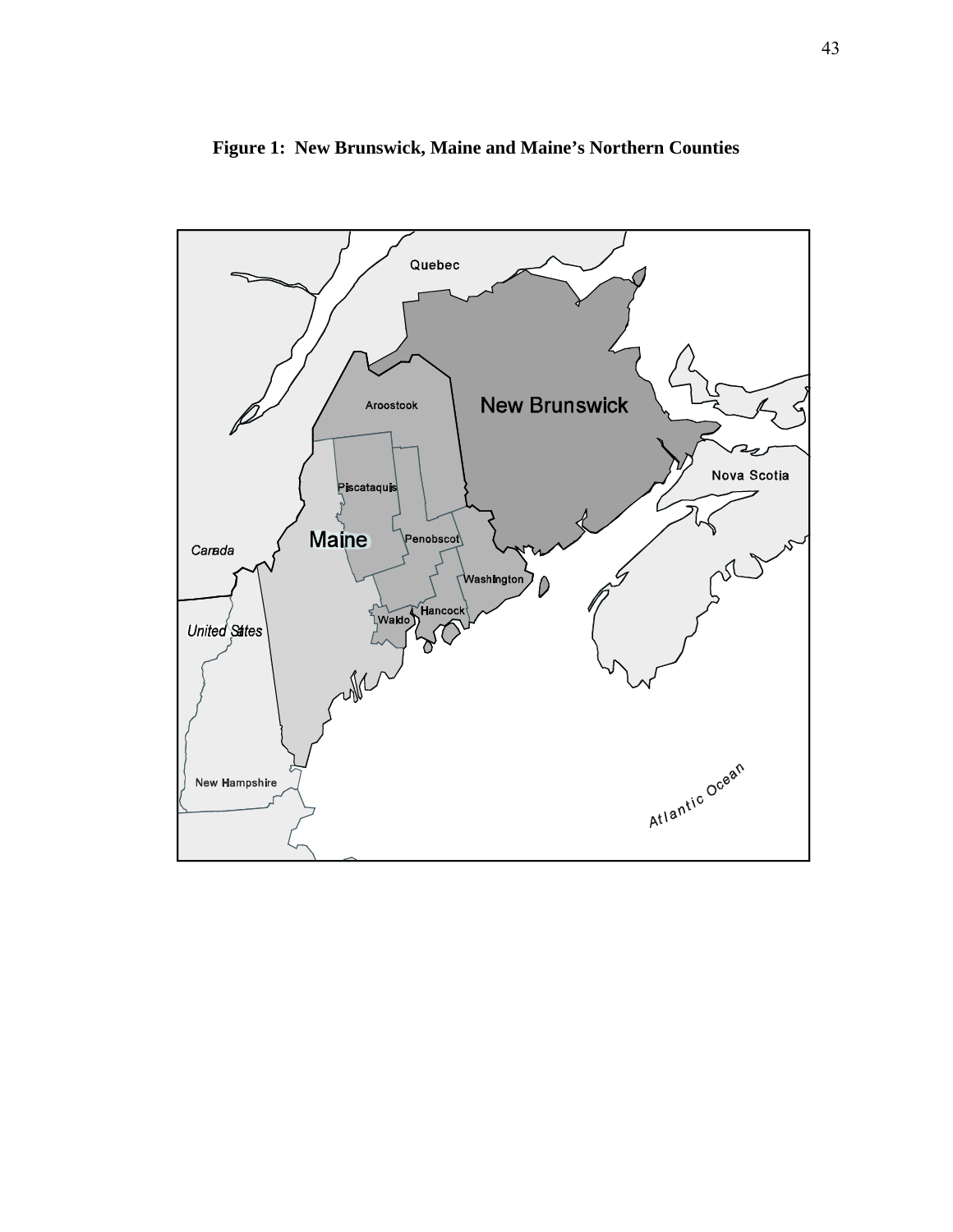



**UI expenditures as a percentage of provincial/state GDP**

**a)**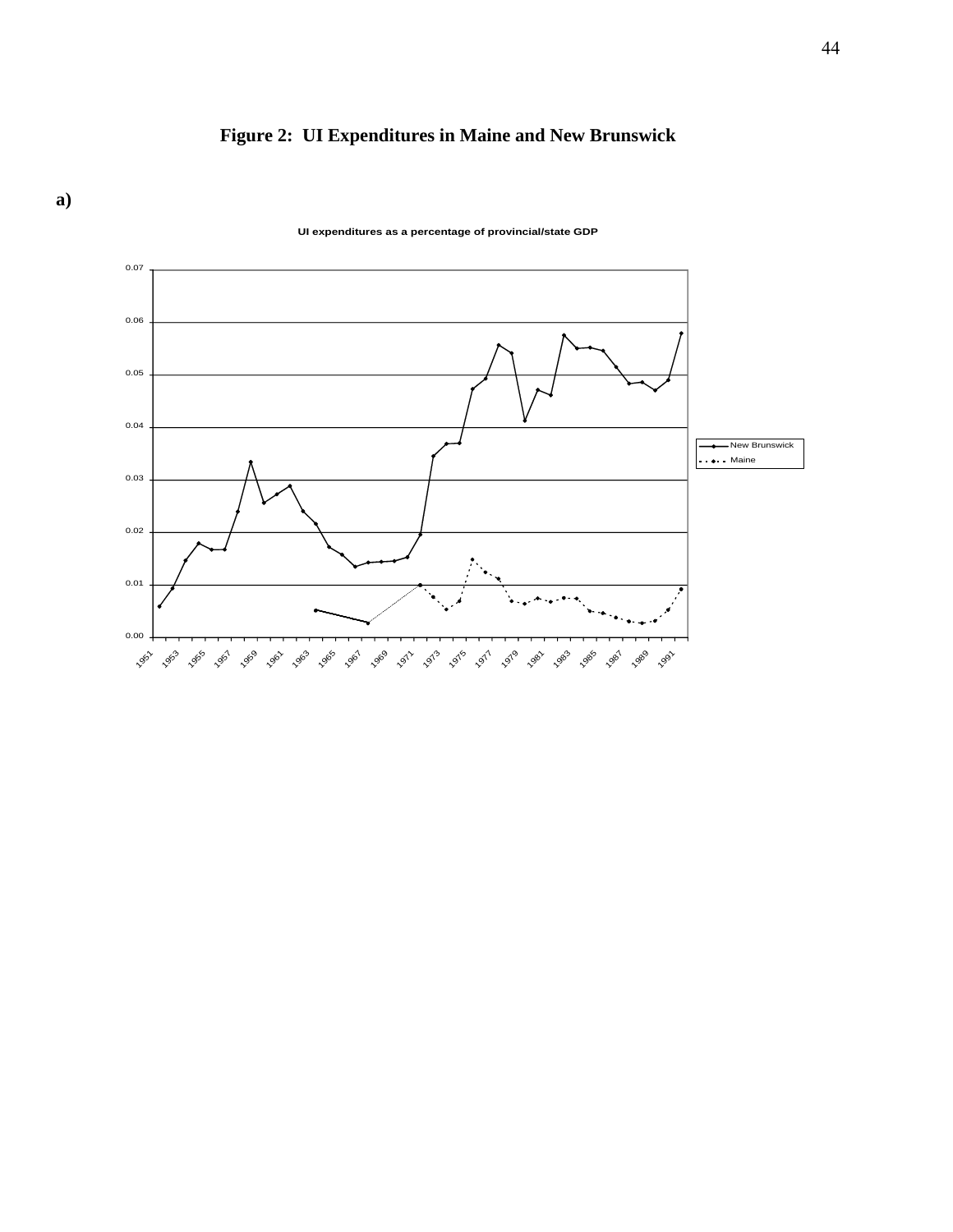



Notes:

b)

In New Brunswick, "Total transfer payments to individuals" consist of: family and youth allowances; veterans' allowances, unemployment insurance benefits; scholarships and research grants; old age security; pensions to government employees (federal and provincial); adult education and training payments; provincial transfers such as direct relief, workers compensations, disability-related payments and grants to post-secondary institutions; CPP/QPP and miscellaneous federal/provincial/municipal transfer payments. For Maine, it consists of: all forms of retirement & disability insurance benefit payments; worker's compensation payments; medical payments; income maintenance benefit payments; all UI-related benefit payments; all veteran-related payments; federal education and training payments; and miscellaneous federal/state/local transfers payments. For consistency between the jurisdictions, we include federal UI payments to individuals in Maine, which includes (depending on the year) payments for federal civilian government employees (after they became covered), railroad employees, and 'other' federal UI payments. These federal payments are a small fraction (about 10%) of state payments.

#### Sources:

UI expenditures and total transfer payments for New Brunswick are from the National Income and Expenditure Accounts (and can be obtained through CANSIM, table number 3800047). GDP for New Brunswick was obtained from the Historical Statistics of New Brunswick (Ottawa: Statistics Canada, 1984). UI expenditures and total transfer payments for Maine are from the Regional Economic Accounts and were obtained from the Bureau of Economic Analysis.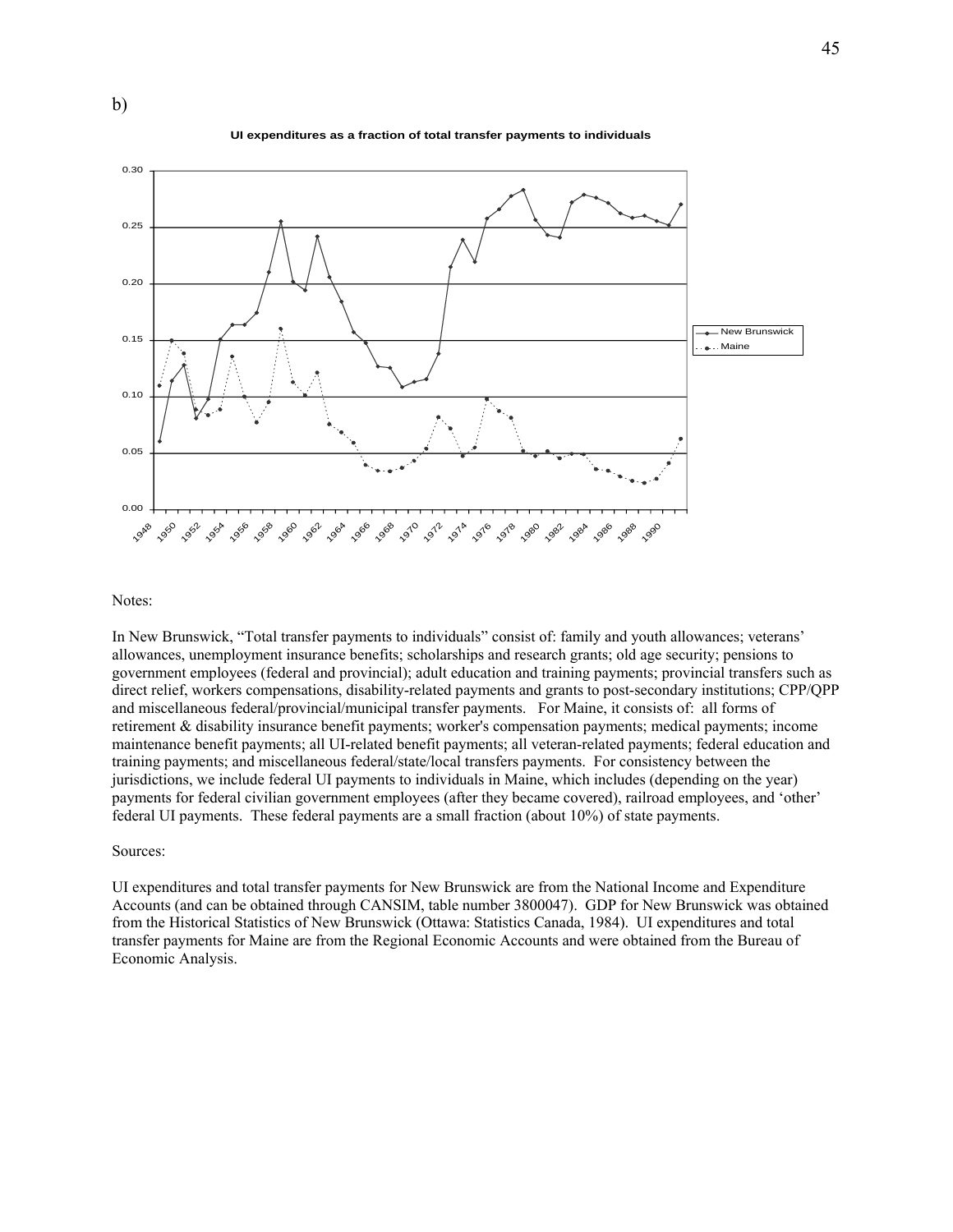



Sources: Historical Statistics of New Brunswick (Ottawa: Statistics Canada, 1984), and U.S. Bureau of Economic Analysis.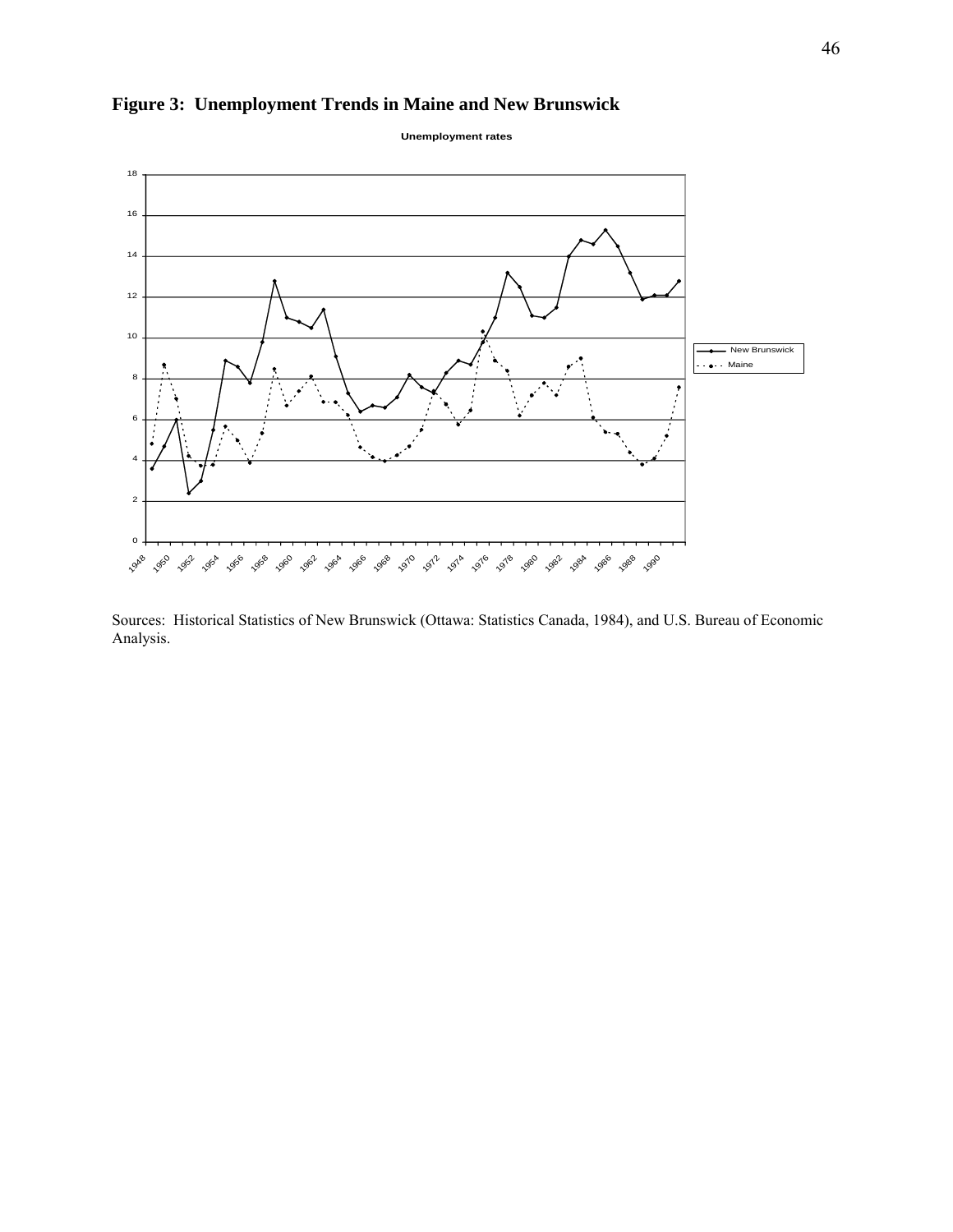

**Figure 4: Budget Constraints in the Two-Outcome Model** 

**Figure 5: Budget Constraints in the Four-Outcome Model** 

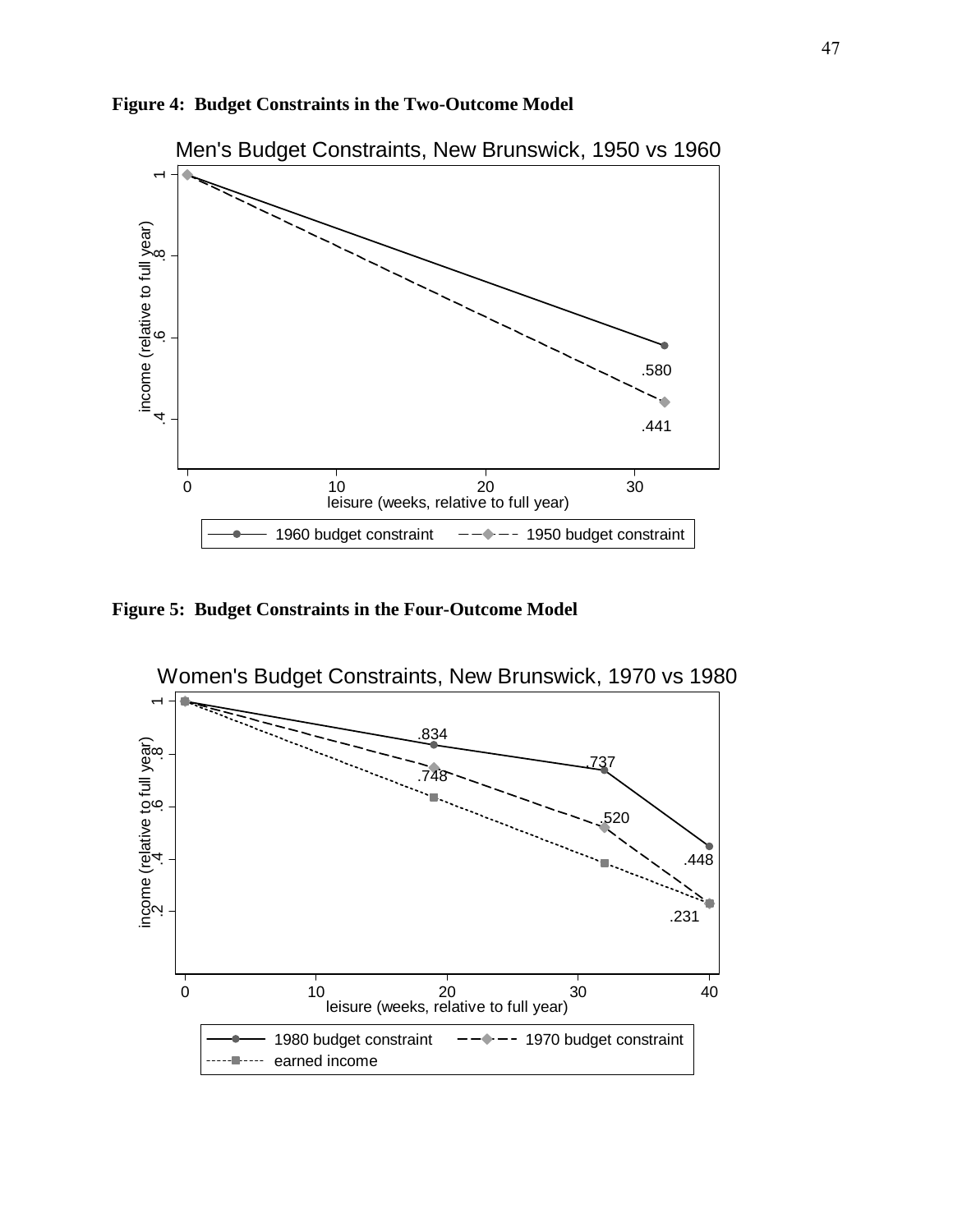## **UI policy in Maine and New Brunswick, 1939-1991 Appendix 1:**

#### *A. Maine*

 $\overline{a}$ 

In 1939, 1949 and 1959, Maine's base period for the computation of UI benefits was the calendar year preceding the date of the claim. If eligible, a worker was entitled to 16 weeks of benefits in 1939, 20 weeks in 1949 and 26 weeks in 1959. Eligible workers' weekly benefit amount (*wba*) was related to base period earnings via a fixed schedule (expressed in nominal dollars).[41](#page-48-0) The original federal Act excluded from coverage workers in small firms, as well as agricultural and government workers.[42](#page-48-1) In 1954, federal civilian employees became included in the UI system under a separate program created especially for them. Self-employed workers have never been covered under Maine's UI system.

Maine's UI program underwent some further changes between 1959 and 1969. By 1969, the base period was defined as the first four of the previous five calendar quarters immediately prior to an application for benefits. Workers still needed to earn a minimum amount in the base period to be eligible for benefits, but now also needed positive earnings in at least two quarters of the base period. Total benefits were simply calculated as 1/3 of base period earnings, within a minimum and maximum. The specific weekly benefit amount paid was determined by a fraction of high quarter earnings with benefit durations being determined residually (i.e., as total benefits/*wba*). The program parameters were such that benefit durations were restricted to a maximum of 26 weeks, with a minimum that ranged from 8 to 11 weeks depending on the year.[43](#page-48-2) A dependents' allowance also became available, provided that the claimant's spouse was not employed full-time. In addition, in 1969 and 1979 special restrictions applied to individuals working in firms that systematically employed their work force for 40 weeks or less; this was reduced to 26 weeks by 1989.[44](#page-48-3)

Two other changes that are relevant to our analysis occurred in the U.S. unemployment insurance system between 1969 and 1979. First, coverage was extended to all employees of state and local governments.[45](#page-48-4) Also, agricultural employers with ten or more workers or a payroll of at least \$20,000 were required to pay UI taxes. Second, benefits for high income earners became subject to federal income taxation.[46](#page-48-5) Apart from some changes in the benefit parameters and some other minor changes, the UI program in Maine has retained the above features to this day.

<span id="page-48-0"></span><sup>&</sup>lt;sup>41</sup> Benefit schedules are posted at http://www.econ.ucsb.edu/~pjkuhn/Data/NBMaine/NBMaineIndex.html.

<span id="page-48-1"></span> $42$  To be included, an employer needed to employ eight or more workers during at least 20 weeks of the year; this was reduced to four or more workers in 1954 and to one or more in 1970.

<span id="page-48-2"></span><sup>&</sup>lt;sup>43</sup> Another change in UI in the United States was the implementation of federal-state extended benefits. This program extends benefits to worker during a defined period of high unemployment. Essentially, extended benefits are triggered if the insured unemployment rate equals or exceeds 120 percent of the average insured unemployment rate for the corresponding period in each of the two preceding calendar years (and must also be above 5%). Extended benefits were not in effect during any of the relevant census years for Maine.

<span id="page-48-3"></span><sup>&</sup>lt;sup>44</sup> Maine has had a long history of special seasonal regulations, which restrict benefits to unemployment that occurred during the seasonal operating period. For example, in 1989, an employee of a designated seasonal employer who worked 20 weeks would only be able to collect six weeks of benefits.

<span id="page-48-4"></span><sup>&</sup>lt;sup>45</sup> In the estimates of UI benefits used in the cell data analysis, we assume that all government workers became covered in Maine between 1969 and 1979, and that agricultural workers remained uncovered during the entire period.

<span id="page-48-5"></span><sup>&</sup>lt;sup>46</sup> In 1979 UI benefits in the U.S. became taxable at one-half the recipient's normal tax rate, for recipients who income exceeded \$20,000 (\$30,000 for married couples, assuming joint filing). For our analysis we incorporate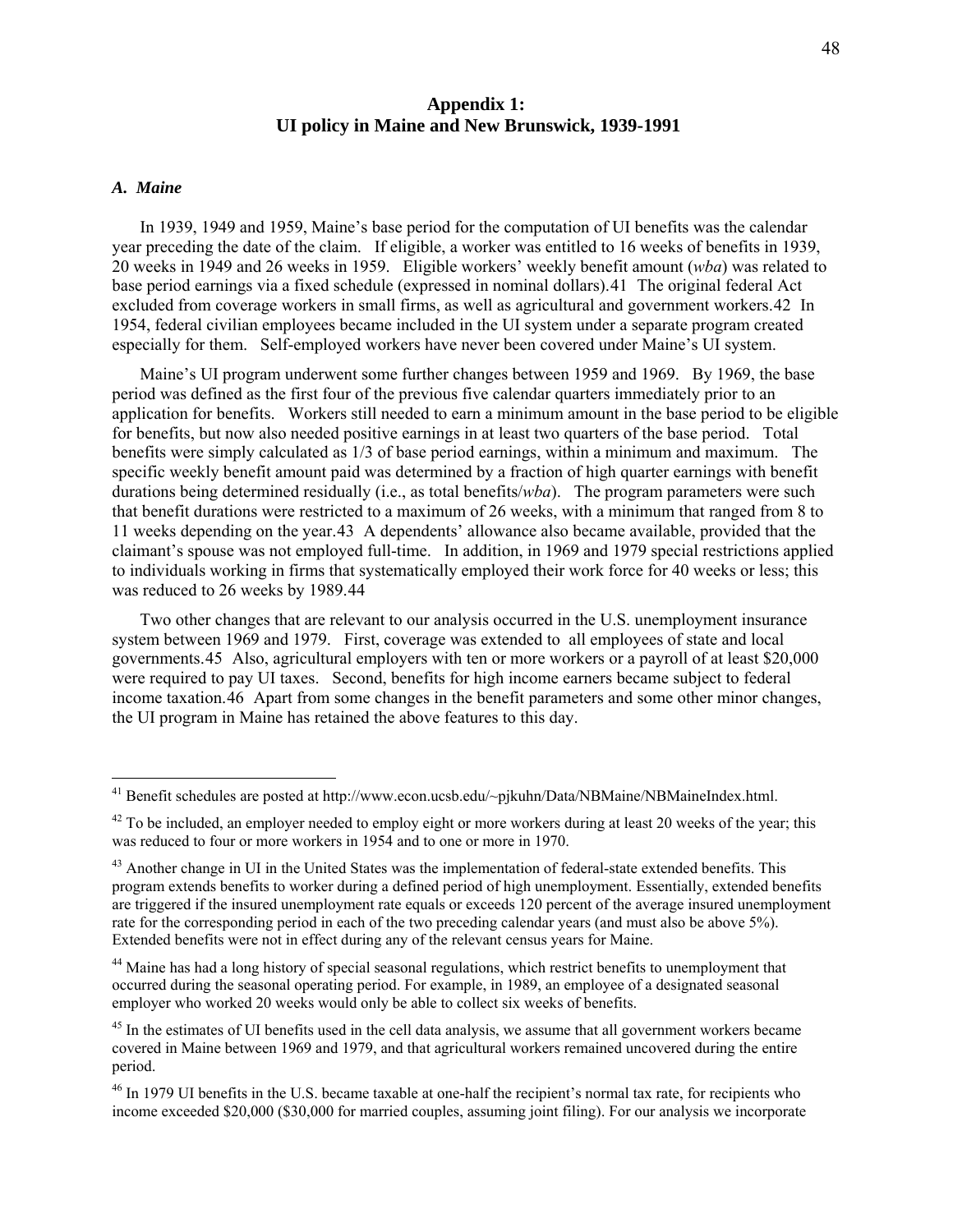#### *B. New Brunswick*

 $\overline{a}$ 

Canada's first Unemployment Insurance Act was passed in August 1940. According to Human Resources Development Canada's (2005) own history of UI, this made Canada "the last western industrialized nation to have unemployment insurance". Because Canada's system did not pay benefits until 1942, no UI system existed in New Brunswick in the first year of our data (1940).[47](#page-49-0) By 1950, Canadian workers had to prove 180 contribution days within the preceding two years to qualify for regular UI benefits. Further, 60 of these days must have occured within the year (or 45 days within the 6 months) prior to the current claim.[48](#page-49-1) Weekly benefit amounts (which included a dependents' allowance), were a function of nominal weekly earnings; the maximum duration of benefits was one day of benefits for each five daily contributions made in the previous five years.[49](#page-49-2) This formula allowed a claimant with five years of continuous employment to get one year of benefits. A final key feature of New Brunswick's 1950 UI system was the so-called 'ratio rule', which reduced the maximum benefit duration by one day for each three days of benefits received in the previous three years. For seasonal workers, this imposed significant limits on benefit duration. Indeed the ratio rule was, to some extent, viewed in the early years of the plan as a way of ensuring that the seasonally unemployed would not draw out large amounts of benefit, thereby upsetting the actuarial basis of the plan.[50](#page-49-3)

In 1960, aside from being converted from a daily to a weekly basis, the qualifying requirement for *regular* UI in Canada was essentially unchanged from 1950: 30 weeks of work in the two years preceding the date of the claim, 12 of which must be in the past year. Between 1950 and 1960, however, significant changes occurred that dramatically expanded benefits available to persons with short work histories. In particular, the 1955 Unemployment Insurance Act introduced an explicit program of Seasonal Benefits.[51](#page-49-4) These benefits, payable only during the winter months, were available under quite broad conditions to workers unable to qualify for regular benefits, including those whose benefit rights had been exhausted. Workers attempting to qualify for a second regular or seasonal claim within two years, however, had also to satisfy a set of *repeat user rules*, leading to a very complex set of requirements, summarized in the final section of this Appendix. As we demonstrate quantitatively in the paper, the system of seasonal benefits available in 1960 constituted a significant enrichment of Canada's UI program for persons with short work histories, and marked a clear departure from the traditional insurance principles that had been its original foundation. Between 1960 and 1970, the main parameters of Canada's UI system remained virtually the same, though the real value of maximum weekly benefits was eroded somewhat by inflation.

taxes, for both regions, by assuming that the worker's only income is from wages and salary (i.e. due to data constraints, we ignore other income in the household).

<span id="page-49-0"></span> $^{47}$  Interestingly, the 1940 Act specifically excluded a long list of detailed occupations and groups from UI coverage. including agriculture, forestry, fishing, logging, hunting, teachers, part-time workers, and most government workers. With the exception of agricultural and workers, these restrictions were eliminated by 1950, the first year in our data with an operational Canadian UI system.

<span id="page-49-1"></span> $48$  Beginning in 1951, workers who failed to meet these criteria were – under certain circumstances – eligible for a program of Supplementary Benefits. These benefits were paid only during the winter months, at 80 percent of a worker's regular weekly benefit amount. Since these benefits were not yet available in the winter of 1950, we do

<span id="page-49-3"></span><span id="page-49-2"></span>not include them in our measure of benefit generosity for that year.<br><sup>49</sup> Benefit schedules are posted at http://www.econ.ucsb.edu/~pjkuhn/Data/NBMaine/NBMaineIndex.html<br><sup>50</sup> For a review of many of the key aspects of Cana (1981).

<span id="page-49-4"></span> $51$  The Seasonal Benefits program replaced the Supplementary Benefits program that was in place from 1951 through 1954. Another interesting feature introduced in the 1950s was a requirement for married women to demonstrate that they had not willingly left the labor market as a consequence of marriage, in order to qualify for UI.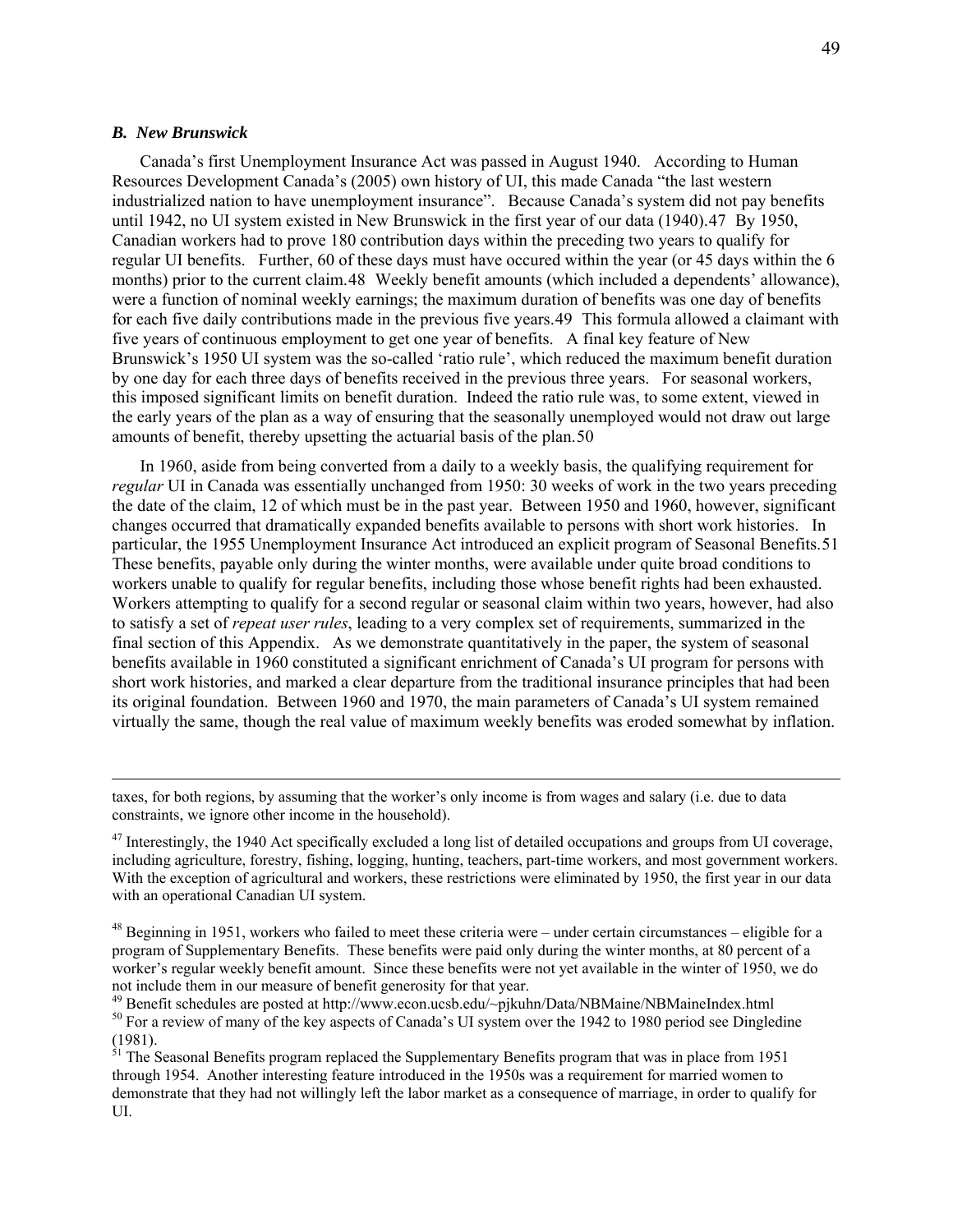The second major enrichment of UI benefits pertaining to Canada's part-year workers during our sample period was contained in the 1971 Unemployment Insurance Act (Bill C-229), which came into effect in 1972. Benefit schedules that made the *wba* a function of the nominal weekly wage were abolished, as was the seasonal benefits system. By 1980, UI in Canada had taken on the following features. There were now three types of benefits available: regular benefits, labor force extended benefits and regional extended benefits. To qualify for regular benefits, workers were required to have worked 10 to 14 weeks, depending on the regional unemployment rate, in the last 52 weeks. Once eligible, each week worked qualified the worker for one week of regular benefits, up to a maximum of 25 weeks. Workers with longer attachment to the labor force were rewarded with one extra week of labor force extended benefits for each two additional weeks worked beyond the first 26 weeks. For harder hit areas, regional extended benefits offered an additional 2 weeks of benefits for every .5% the regional rate exceeded 4%, up to a maximum of 50 weeks.[52](#page-50-0)

The method of determining the *wba* had also changed. By 1980, the *wba* was calculated as (up to a maximum) 60% of average insurable earnings in the most recent 20 *paid* weeks prior to unemployment, and 67% for individuals with dependents.[53](#page-50-1) Benefits were also, by this time, subject to taxation.[54](#page-50-2) In contrast to the 1950s, 1960s and early 1970s, the 1980s saw little change to Canada's UI program.

#### *C. Canada's Regular and Seasonal UI programs in 1960*

#### *i) Qualifying for UI:*

 $\overline{a}$ 

To qualify for regular benefits, claimants must have made at least 30 weekly contributions in the two years preceding the date of the claim; 8 of these must have occurred since the start of the last preceding regular benefit period or within the year preceding the claim, whichever is the shorter period; and 24 of these since the start of the last preceding benefit period, either regular or seasonal, or in the year preceding the claim, whichever is the longer period.

Workers who failed to qualify for regular benefits could qualify for Seasonal Benefits (payable only between from December 1 to mid-May) in two ways. "Class A" seasonal claimants must have failed regular benefit requirements, and have made 15 contributions since the Saturday preceding the  $31<sup>st</sup>$  of March immediately prior to the date of the claim. "Class B" claimants must have failed regular and seasonal class A requirements, and have had a regular benefit terminate since the Saturday following the 15<sup>th</sup> of May immediately prior to the claim. Weekly Seasonal benefit amounts were equal to the regular benefit amount.

<span id="page-50-0"></span> $52$  As well, a new entrants/re-entrants rule was introduced in 1979, which established a 20 week entrance requirement for individuals who had less than 14 weeks worked in the 52 weeks prior to the start of their qualifying period. A repeater rule was also introduced in 1979. Coupled with the new entrants/re-entrants restriction, the repeater rule was an attempt to decrease the ease of entry for low attachment workers. However, since regions (such as New Brunswick) with an unemployment rate over 11.5% were exempted from the repeater rule, this rule does not enter into our analysis.

<span id="page-50-1"></span><sup>&</sup>lt;sup>53</sup> All weeks were used if the period was less than 20 weeks.

<span id="page-50-2"></span><sup>&</sup>lt;sup>54</sup> UI benefits first became taxable, as ordinary income, in 1972. As well, in 1979, recipients with annual net income greater than \$20,670 (1.5 times maximum insurable earnings) had to reimburse 30% of the benefits that made up the excess. For example, a person who received \$3000 in UI, and whose net income exceed the threshold (\$20, 670 for the 1980 census year) by \$3000 had to repay \$900 (.3\*\$3000).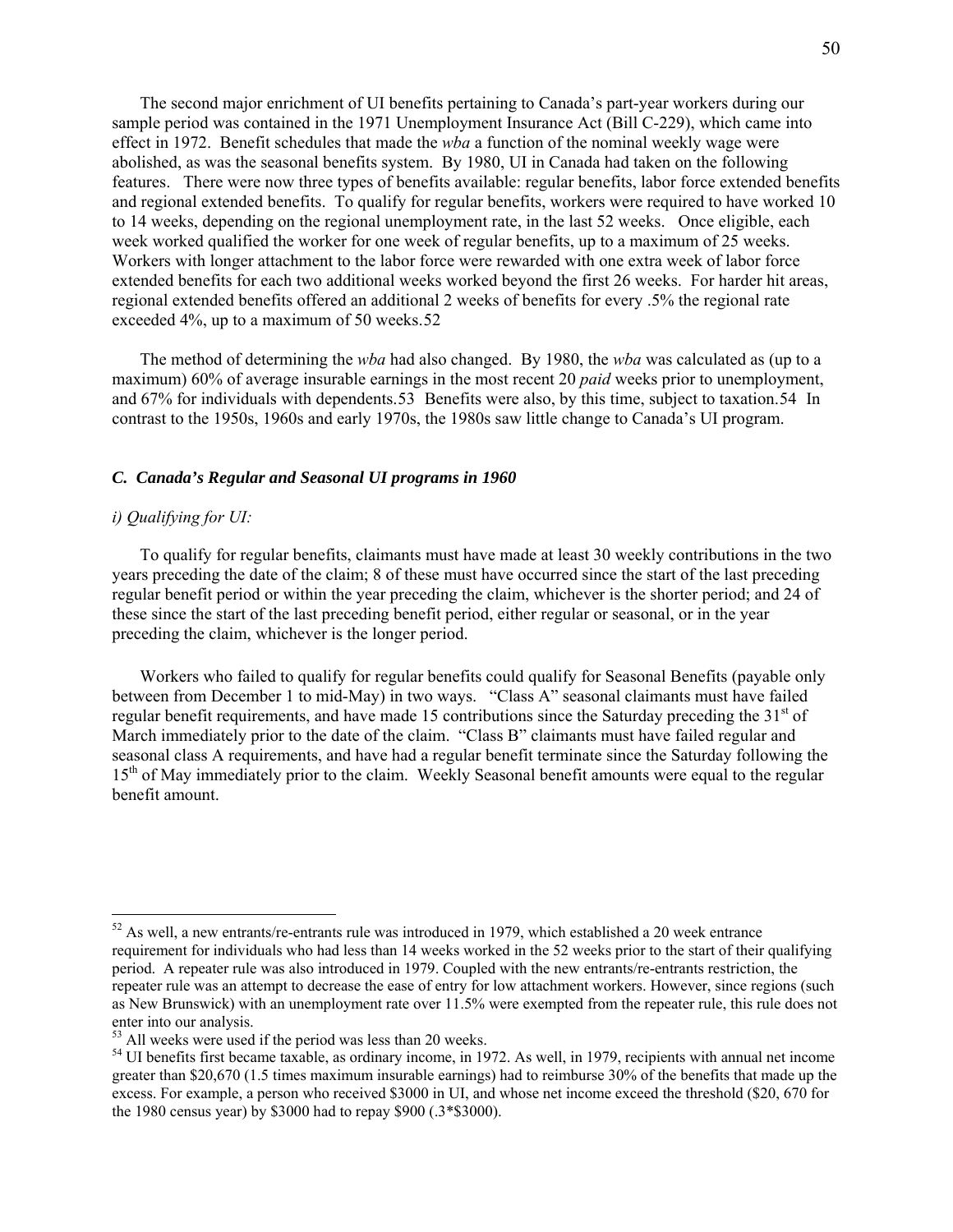#### *ii) Benefit Duration:*

A claimant was entitled to receive one week's regular benefit for every two contribution weeks in the two year period prior to the claim. However, if there was a regular or seasonal benefit period within this period of two years, only contribution weeks in the last year, or in the period since the start of the last benefit period, whichever was longer, could be used for computing benefit. The minimum duration of benefit is 12 weeks. The duration of Class A Seasonal Benefits was determined by either five benefit weeks for every 6 contribution weeks made since the last March 31<sup>st</sup> or the number of possible benefit weeks from the claim to May 15, whichever is less. The duration of Class B Seasonal benefits was the number of weeks in the immediately previous regular benefit period, or the number of possible benefit weeks from the claim to May 15, whichever is less. The minimum duration for Class A benefits was 13 weeks; for Class B it was 12 weeks unless the number of possible weeks from the claim to May 15 was less than that.

#### *iii) Repeat-user rules:*

For persons classed as "repeat claimants", Section 45(2) of the 1955 UI Act restricted the degree to which contributions could be used a second time as qualifying credits. Section 45(2) of the Act applied to all persons for whom a previous benefit period (either regular or seasonal) was established within the two year period preceding the current claim. The operation of this Section is best illustrated by three examples:

Claimant I had no previous benefit period within the last two years. To qualify for regular benefit he was required to prove 30 contribution weeks in two years, of which eight must be shown in the year immediately preceding the claim.

Claimant II had a previous benefit period 18 months ago. He also must prove the 30 and 8 weeks requirement. However, 24 of the 30 contribution weeks must occur since the commencement date of that previous benefit period 18 months ago. In addition, only the 24 weeks count in calculating the duration formula, the remaining contribution weeks within the two years having been used to calculate the previous benefit rights may not be used a second time.

Claimant III had a previous benefit period 10 months ago. He must prove the 30 week requirement, but in this case, the 24 weeks must have been accumulated within the last year. The eight week test is automatic upon the fulfillment of the 24 week test.

Failures resulting from these tests during December to mid-May were considered for Seasonal benefit. The contribution record since the preceding March 31 was be examined first and if at least 15 contribution weeks were shown, a Class A Seasonal benefit period was established. Failing this, the benefit record was examined and if a regular benefit period was shown as terminated since the previous mid-May, then eligibility could be established under Class B.

If it is assumed that all three examples cited above were failures for regular benefit and that this occurred during the months when seasonal benefit was operative, the following adjudications were possible: Claimant I could qualify under class A provided he had at least 15 contribution weeks since the preceding March 31. He would not be eligible under class B. Claimants II and III would be tested first for the 15 contribution weeks since the preceding March 31 and failing that, they could qualify under class B provided the termination date of their previous benefit periods was subsequent to the preceding May 15.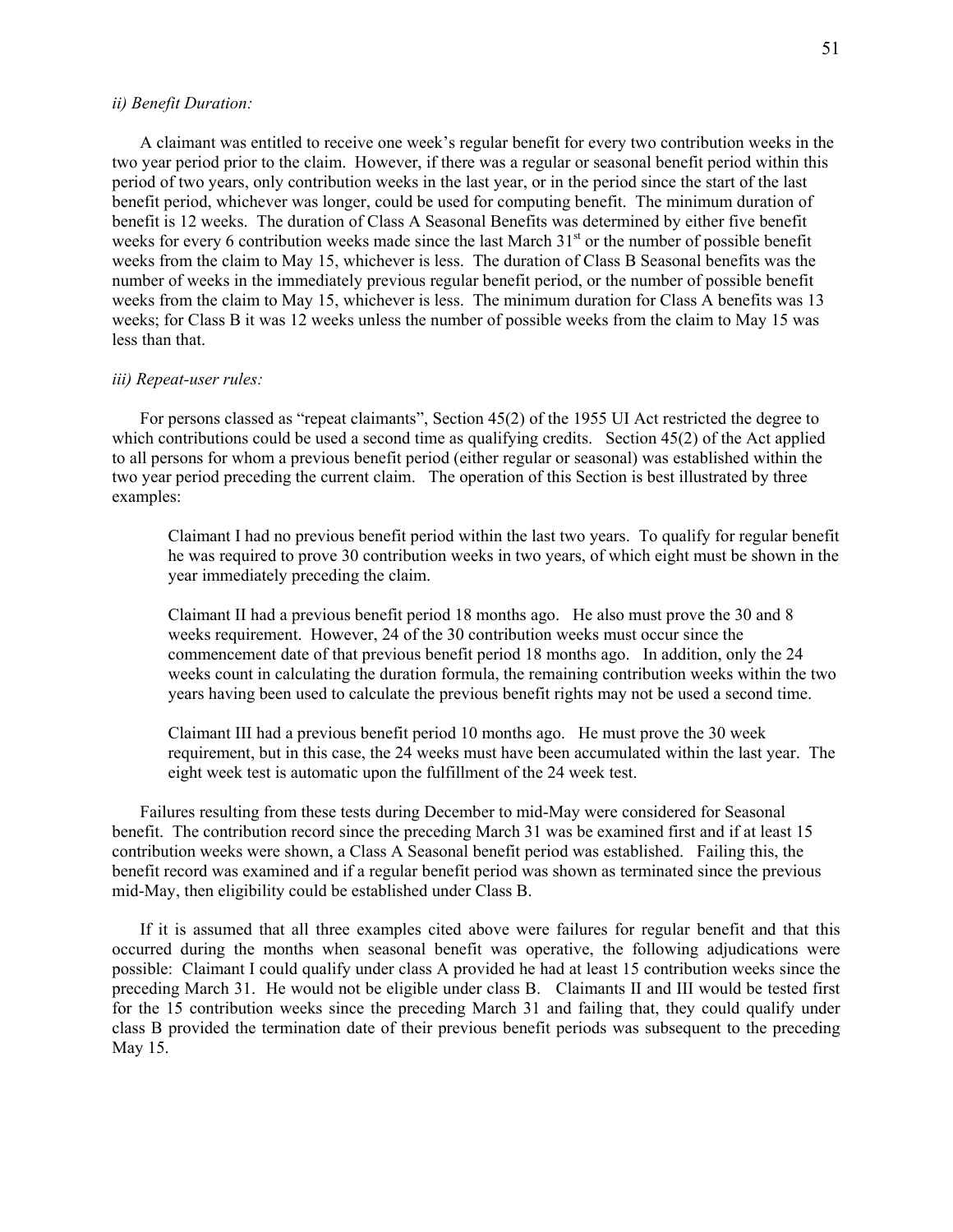#### **Appendix 2: Data**

#### *A. Weeks Worked and Part-Year Work*

In all cases except Canada in 1941 and 1951, the weeks worked variables refer to annual weeks worked in the year prior to the census year, and are used to compute the part-year work variables. In 1941-51 Canadian censuses, weeks worked referred to the one year period prior to the June reference week (i.e., June 1940-June 1941 instead of January 1940 to December 1940). Prior to 1980, the U.S. census coverage was individuals14+, which changed to 16+ in 1980; in the Canadian census, coverage changed from 14+ to 15+ in 1971. In addition, prior to 1971 only wage-earners were asked their weeks worked in Canada (i.e., self-employed and unpaid family workers were excluded). In the cell-level analysis this variable is the proportion of individuals in the gender/industry/region/year cell that work less than 40 weeks.

Weeks worked are available as continuous variables only in the 1980/81 and 1990/91 U.S. and Canadian censuses. In previous years, in each country, weeks worked were categorized as follows: U.S. (all years) 1-13, 14-26, 27-39, 40-47, 48-49, 50-52; Canada (1961, 1971) 1-13, 14-26, 27-39, 40-48, 49- 52; Canada (1941, 1951) 1-19, 20-29, 30-39, 40-49, 50-52. In the 1940 U.S. census and the 1941 and 1951 Canadian censuses, individuals who worked part-time had their weeks worked converted into fulltime equivalent weeks worked (i.e., an individual working 40 weeks at 20 hours per week would appear in the data as 20 weeks worked). We convert reported weeks worked into an estimated actual weeks worked for these three sets of cells using the hours worked information in the U.S. census. We rely on the assumption that the propensity to work part-time was the same in Canada as it is was in the U.S. Individuals in the 1940 U.S. census who worked 15-29 hours and had weeks worked of 14-26 or 27-39 were reallocated to full-year work. The net adjustments made to the 1940 numbers were then made by industry and gender to the New Brunswick numbers (the 1950 U.S. census is used for the 1950 New Brunswick adjustments).

#### *B. Relative Income*

Computation of relative income begins with deriving weekly wages. For Maine, weekly wages are based entirely on census micro-data. For 1940, 1950, 1980 and 1990 the respondent's weekly wage is annual income from wages and salary divided by the number of weeks worked. For 1960 and 1970, a continuous weeks-worked variable was not available in the public use microdata files, and thus the weekly wage equals wage and salary income divided by the midpoint of the weeks worked category. The categories available in the 1960 and 1970 censuses (and midpoint value adopted) are 1-13 (6), 14-26 (20), 27-39 (33), 40-47 (43), 48-49 (49), and 50-52 (51). For New Brunswick, weekly wages are based on published census data for 1941-61, and census micro-data for 1971, 1981 and 1991 (a categorical weeks worked variable is available in the 1971 census – see section above – and a continuous weeks worked variable is available in both 1981 and 1991; weekly wages are calculated in the same manner as above for Maine). For 1951, weekly earnings itself was not available and so categorical earnings information (total of seven categories, we use the midpoints) are used to compute a weighted weekly earnings average.

For the cell-level analysis, relative income under the 20 weeks worked assumption is then calculated as: relative income =  $[(\text{weakly wages}\{g,y,i,c\}^*20) + \text{UI}\{y,c\}]/(\text{weekly wages}\{g,y,i,c\}^*52)$  where *g* is gender, *y* is census year, *i* is industry and *c* is country. UI is income from unemployment insurance, and equals the weekly benefit amount times benefit duration. UI for Maine is calculated based on the weekly wage (either the individual's or the cell value) and prevailing UI rules. Benefit durations in Maine are discussed in the text of the paper. For New Brunswick, UI is calculated based on the prevailing UI rules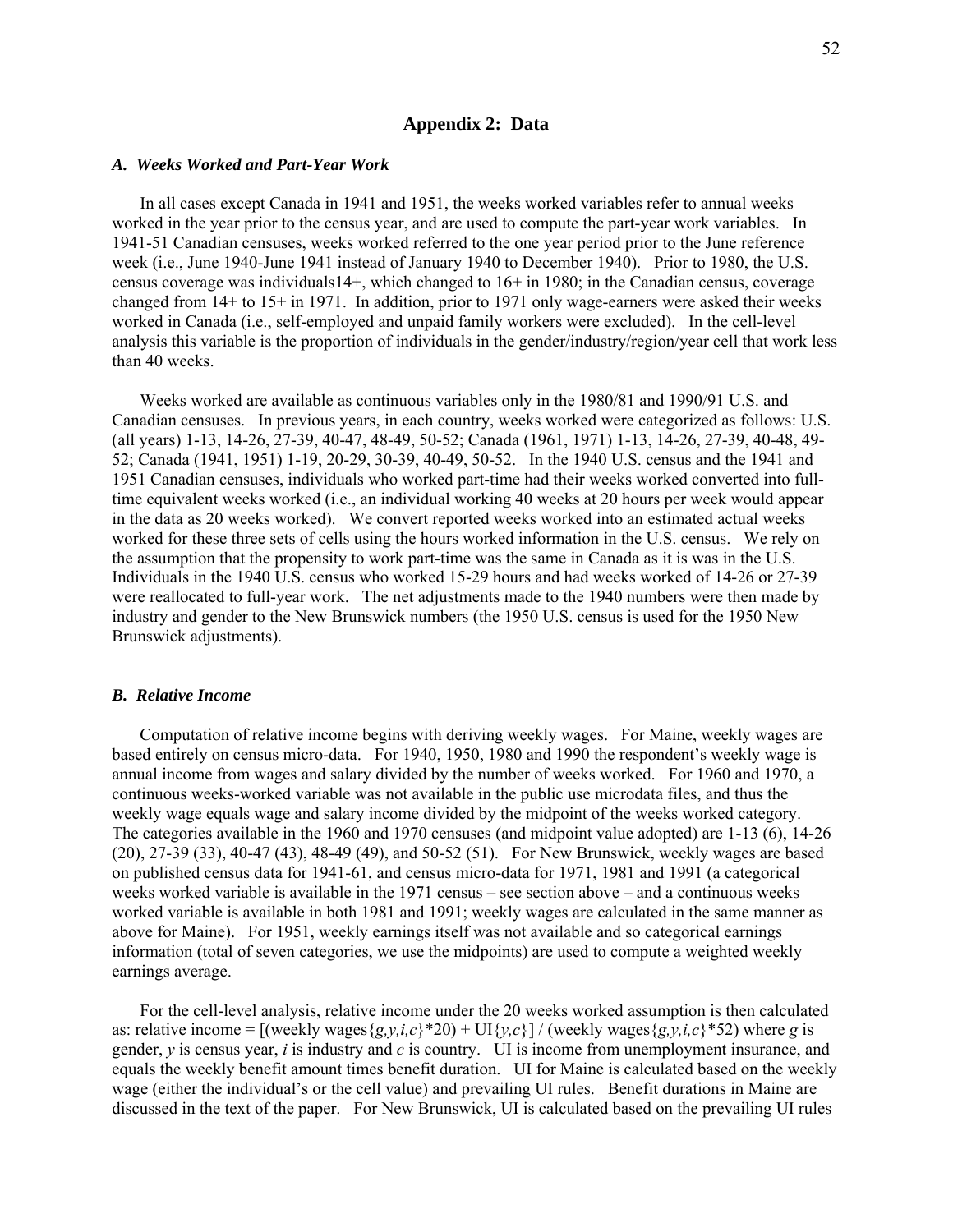for a given weeks worked assumption (20 or 30 weeks) with the weekly benefit amount computed based on the schedules available in the on-line appendices, or as 60%/67% (without/with dependents) for post-1971 UI Act census years. In the cell-level analysis (where the presence of dependents is not observed), a 50 percent probability of having dependents is assigned when that affects benefits. For benefit durations for New Brunswick, see Appendix 1.

As Appendix 1 made very clear, weeks of UI eligibility in New Brunswick sometimes depend not just on the number of work weeks in the past year, but on weeks in earlier years as well. In those (relatively rare) cases, we compute eligibility under the assumption the worker has the same annual weeks-worked pattern every year. In addition, a person's UI eligibility sometimes depends not just on the number of weeks worked in a year, but on their precise distribution over time. Whenever the precise distribution matters, we calculate UI benefits for the distribution of weeks that maximizes a worker's UI benefits.

Also, as noted in the paper, our imputed benefit levels focus on an individual who works part-year every year. Under the 1955 UI Act, some "chronic" part-year workers would never qualify for regular benefits, but would qualify for seasonal benefits. To incorporate this policy feature, when regular benefits under the 1955 UI Act enter our analysis, we compute the average number of benefit weeks that the individual would receive over the 1942 -  $\overline{X}$  period (where  $\overline{X}$  is the census year in question) assuming they worked a certain number of weeks every year.

#### *C. Education*

For education, the Canadian censuses are the richer source and thus the U.S. variable is used as the base. In general, prior to 1990, the U.S. census tends to report years of education while the Canadian census has a combination of years of education and credential information. The only education variable available in the 1970 and 1980 U.S. censuses used in the micro-data analysis is the 'highest grade of school' variable, which has the following categories: a category for each grade from kindergarten through grade 12 where grade 12 includes both individuals who graduated with a high school diploma and those who did not; and categories for each year of university completed (to a maximum of eight). The 1990 U.S. census changed the education question to a highest level of attainment (i.e., credential). As such, education in the 1990 census is not comparable to previous census years. IPUMS provides a recoded variable, which we use, where they place grade 12 (with and without high school diploma) in a single category, equate 1 to 3 years of college with all post-secondary categories under a Bachelor's, and then equate 4+ plus years of college with a Bachelor's or greater. In the Canadian census, we set grade 11 and under as "less than high school" and grade 12 as "high school", keeping in mind that this includes some individuals without a high school diploma. We set 1 through 3 years of post-secondary schooling as "some post-secondary" and 4+ years as "degree".

Creating education variables from the Canadian census that are as consistent as possible with the U.S. is done as follows. For 1971, we use grade 11 and under for "less than high school" and grade 12 plus grade 13 as "high school" (includes those with and without a high school diploma); university 1 to 2 years plus university 3 to 4 years, no degree as "some post-secondary"; university 3 to 4 years with degree, and university 5+ years (with and without degree categories) as "degree". For 1981 and 1991, we use two education variables -'highest level of school' and 'highest level of elementary and secondary' - in order to create a "high school" variable that includes both high school graduates and grade 12/13 non-graduates. "Some-post secondary" includes all non-university groups (trades certificates, etc.) as well as some university without a degree and university with certificate/diploma while "degree" includes any university graduate. The only difference in the 'highest level of schooling' variable between the 1981 and 1991 Canadian censuses is that university graduates are separated into BAs, masters and doctorates in the 1991 census.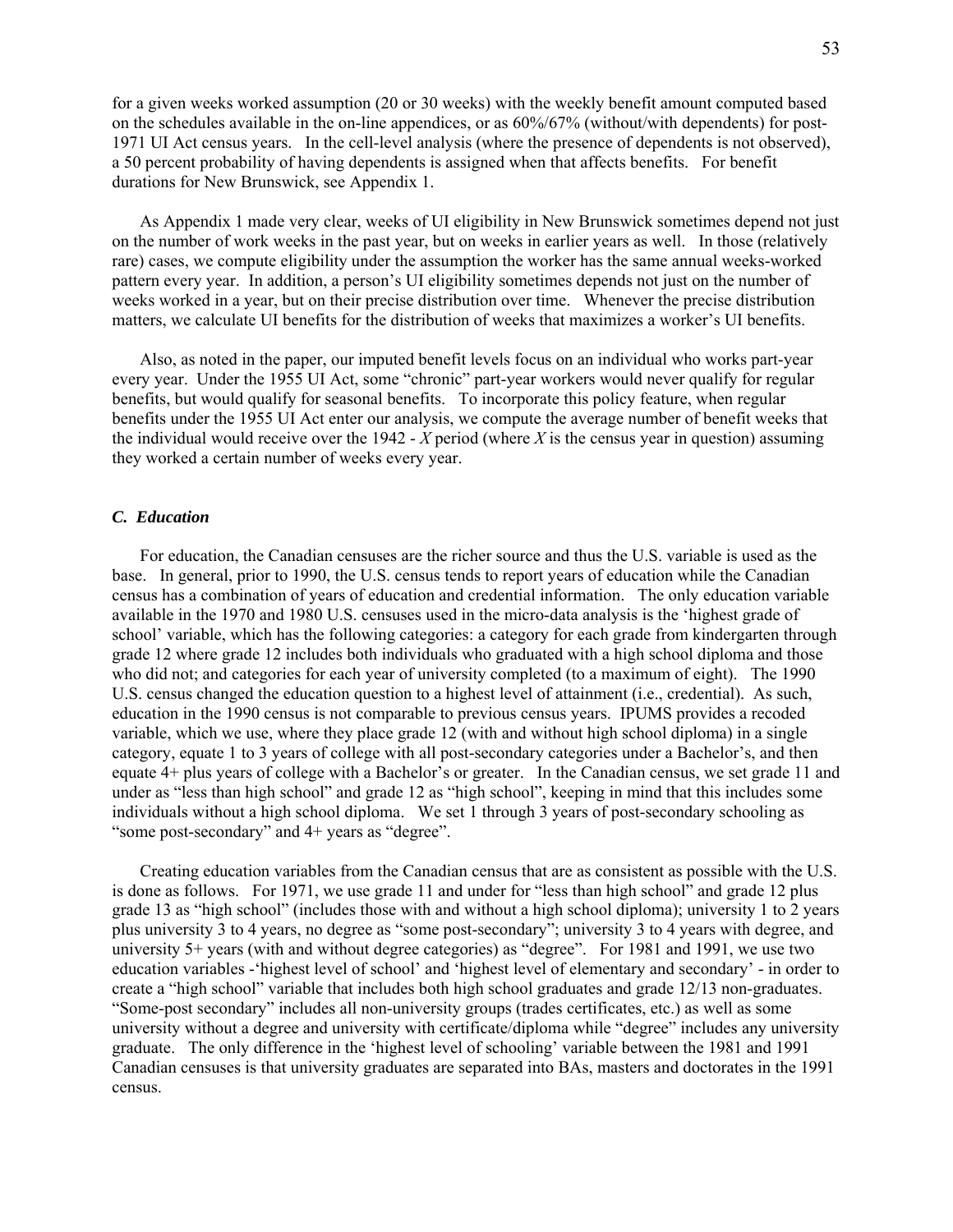#### *D. Basic Demographics*

Age, gender, marital status and school enrollment are virtually all consistent across years within country and across country. Common-law couples are considered as married in both countries for the 1970 to 1990 census years. For our "children in household" variable, we use the 'number of children in household' variable for the U.S. A 'number of children in household' variable does exist in the Canadian census, but was only asked of women (and only married or once married women prior to the 1991 census). Thus, for the 1981 and 1991 Canadian censuses we use household type, which indicates the presence of never married children in the household, and should yield a variable that is consistent with the U.S. variable. For 1971, we are forced to use a combination of marital status, size of census family, and – for women only – the children in household variable. For men, we define children as equaling one if family size is greater than two and the individual is married.

#### *E. Part-time work*

In the Canadian census, a question is asked, from 1981 through 1991, about whether the weeks worked in the previous year were full-time weeks or part-time weeks. In 1971 'usual hours worked' is available, which asks the individual their usual hours worked from the previous year and should be fairly comparable to the full-time/part-time weeks worked variables in 1981 and 1991. One issue, however, is that the part-time weeks worked question in 1981 did not specifically attach a number of hours to parttime status whereas the 1991 census attached a less than 30 hours per week value. For the U.S. census, 'usual hours worked' – based on the previous year – was first asked in 1980, while 'hours worked last week' (i.e., hours worked in the census reference week) is consistently available. We use usual hours worked for the 1980 and 1990 U.S. census, but are forced to use hours worked in the reference week for the 1970 U.S. census. Regardless of which hours variable is used, part-time work is defined as less than 30 hours per week in all cases.

#### *F. Industry*

 $\overline{a}$ 

We are forced to use the 1971-1991 Canadian census industry variables as the base. Some improvements were made to the industry variables in 1981 and 1991, but for consistency across time we must use the 1971 industry definition which was made available in all three Canadian micro-data censuses. In both countries, industry refers to the individual's main job (based on hours worked) and is only asked of those working since January 1 of the year previous to the census year (e.g., January 1 1980 in the case of the 1981 Canadian census data). In both countries, for individuals not working during the census reference week, industry refers to the job of longest duration. The 1971 industry variable has 12 categories available: agriculture, forestry, fishing, mining, manufacturing, construction, transportation/storage/communication/utilities, wholesale/retail trade, finance/insurance/real estate, community/business/personal/recreational services, and public administration in addition to a 'not specified' (or not classifiable) category. Given the merging of forestry/fishing/mining (the latter being negligible in both New Brunswick and Maine) we are left with eight categories for both the aggregate data and micro-data analyses. We drop the 'not specified' category.

For the U.S., we use the IPUMS 'Industry, 1950 basis' recode, which is a highly consistent across years. The only across-time inconsistency in this variable was following the 1970 census where coverage was changed from individuals 14+ who had worked in the previous ten years to individuals 16+ who had worked in the previous five years. A total of 148 categories are available. For Canada, the 1970 industry classification is highly comparable to the industries in the 1960 census.[55](#page-54-0) The key inconsistencies arise

<span id="page-54-0"></span><sup>&</sup>lt;sup>55</sup> Given our focus on part-year work, it is worth noting that it is unclear how teachers' summers have been treated over time. For instance, in the U.S. census in 1940, school teachers were not to count their summer vacations as time worked, but in 1950 teachers were to report all weeks paid (including paid absences, vacations, and sick time).